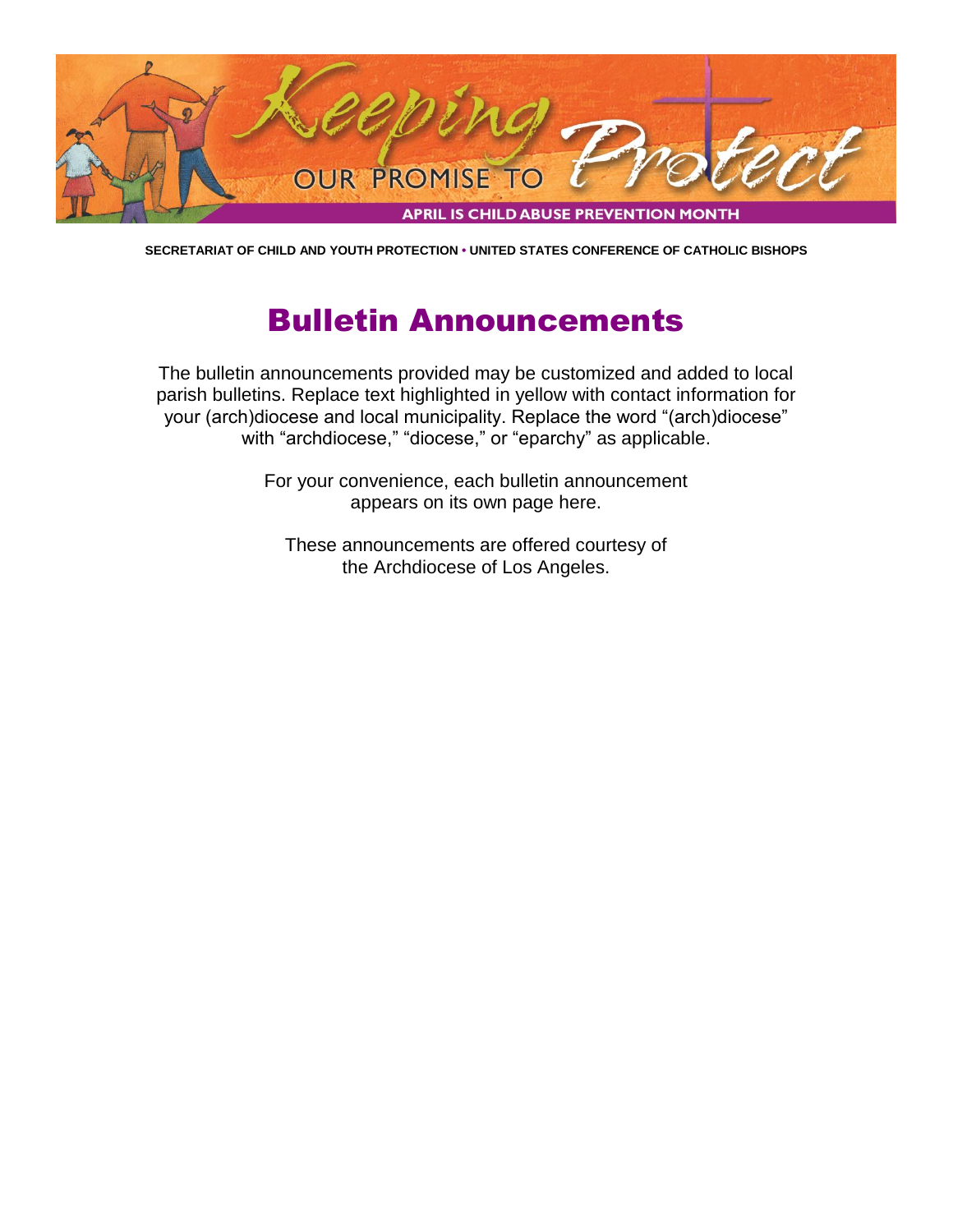# **Did You Know?**

### **Take the Child Safety Quiz**

Parents, guardians, and adults who care for children face constant challenges when trying to help keep children safer in today's fast-paced world. The National Center for Missing and Exploited Children (NCMEC) offers easy-to-use safety resources to help address these challenges. NCMEC's Web site offers a range of practical information for parents and guardians that will help keep children safe from harm. The site also features an interactive quiz on child safety designed for both adults and children. To take the quiz, visit the NCMEC Web site and click on "Child Safety": *www.missingkids.com*.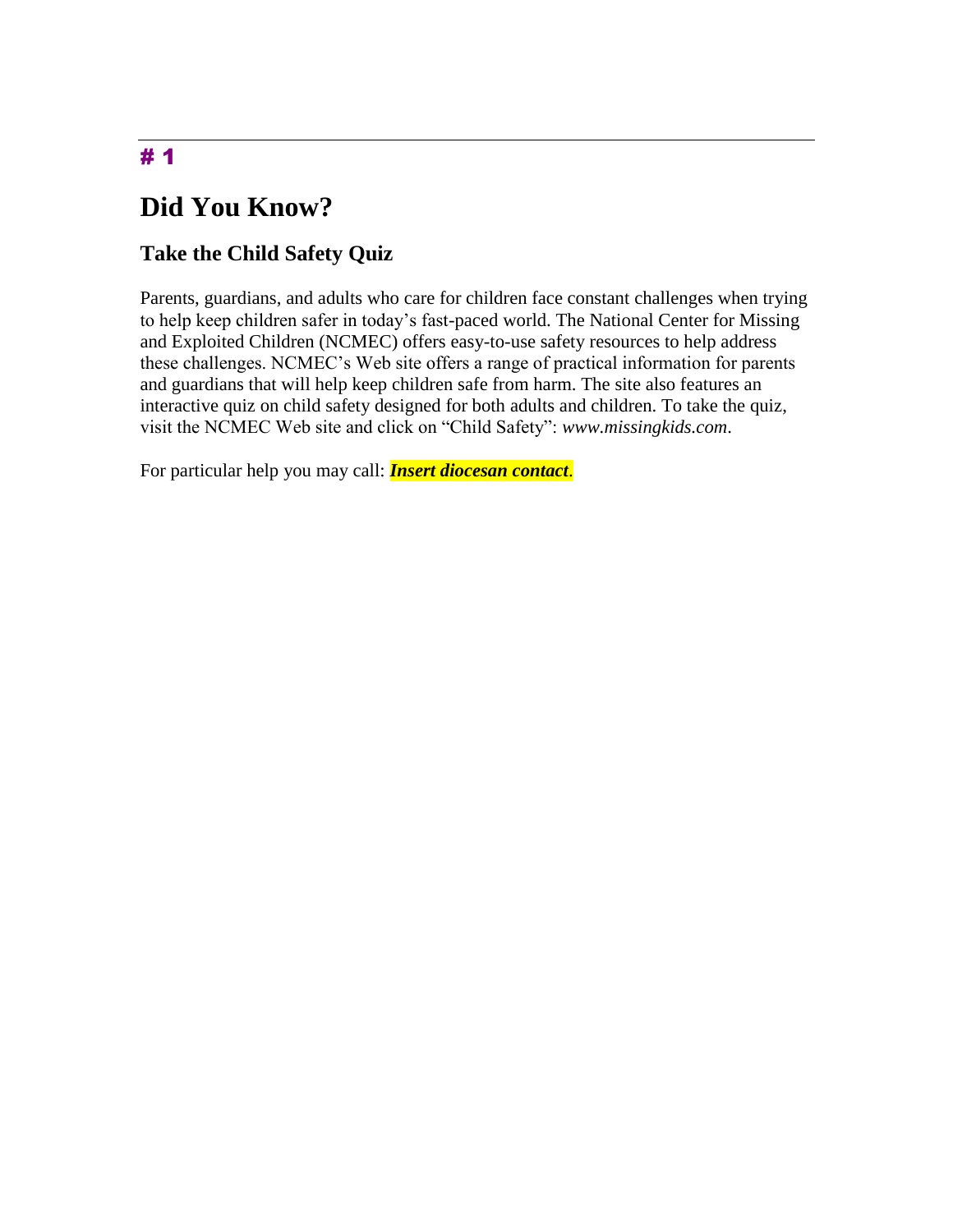## **Did You Know?**

#### **Who Are the Abusers?**

Estimates are that approximately 60% of abusers are men, 15 to 20% are women, and 20 to 40% are men and women acting together. So while men are indeed the majority of sexual abusers, it is dangerous to underestimate the risk that female sexual abusers also pose to children. Among educators, 57.2% of abusers are male, and 42.4% of abusers are female.

For particular help you may call: *Insert diocesan contact*.

Source: Charol Shakeshaft, Hofstra University, from speech given at the Archdiocese of Los Angeles.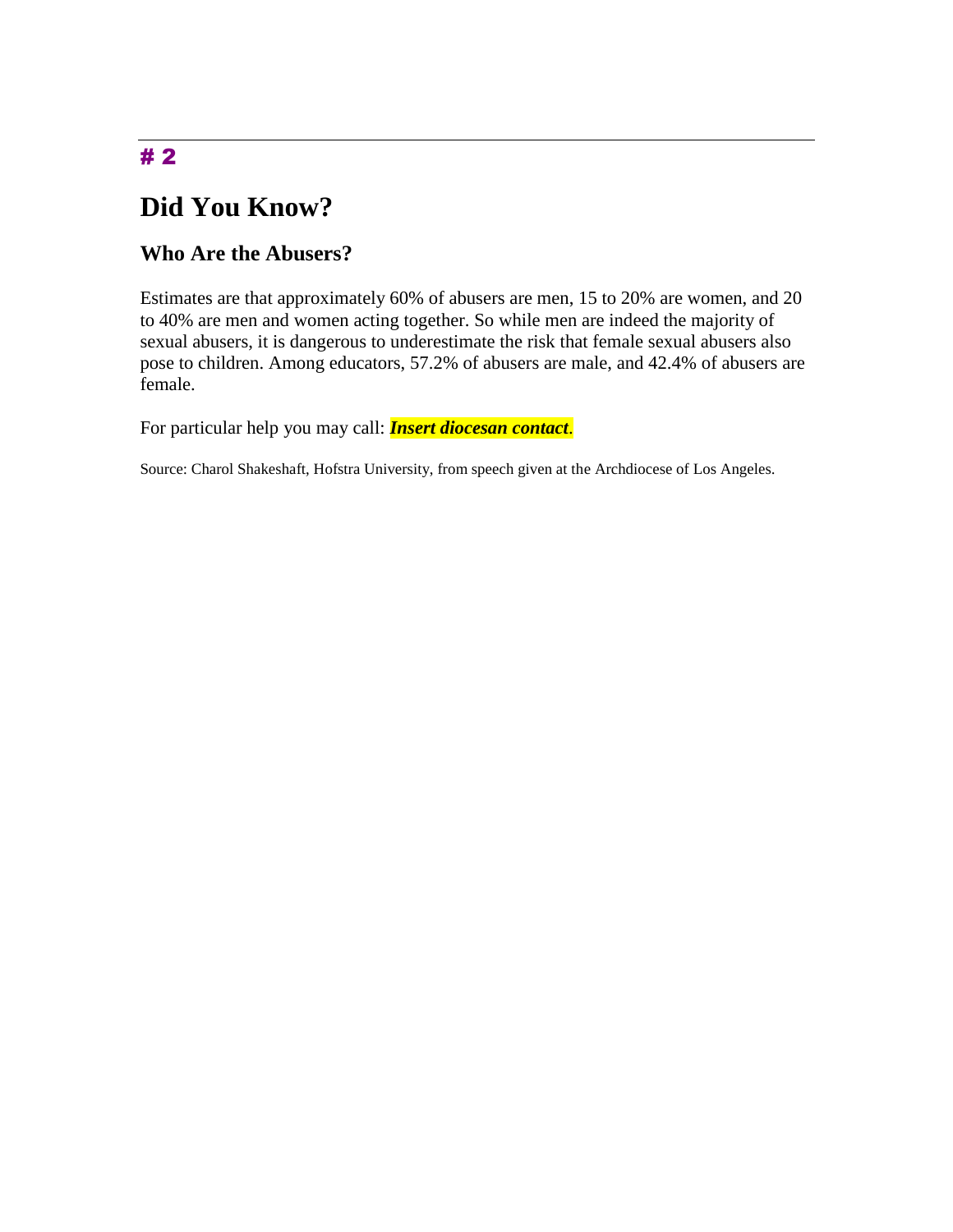## **Did You Know?**

#### **The Prevalence of Abuse in Society**

In surveys of adults, one out of five women and one out of ten men reported that they were sexually molested before they were 18 years old. This means that an estimated 40 million adult survivors of child sexual abuse are living in the United States today. An estimated 9.6% of all school children will be molested by an educator or an employee of a school between kindergarten and 12th grade. Between 13 and 34% of all females will be victims of sexual assault before the age of 18, and 7 to 16% of all males will also be victimized before they are 18.

For particular help you may call: *Insert diocesan contact*

Source: D. Finkelhor, "Current Information on the Scope and Nature of Child Sexual Abuse," *The Future of Children* 2 (1994): 31-53.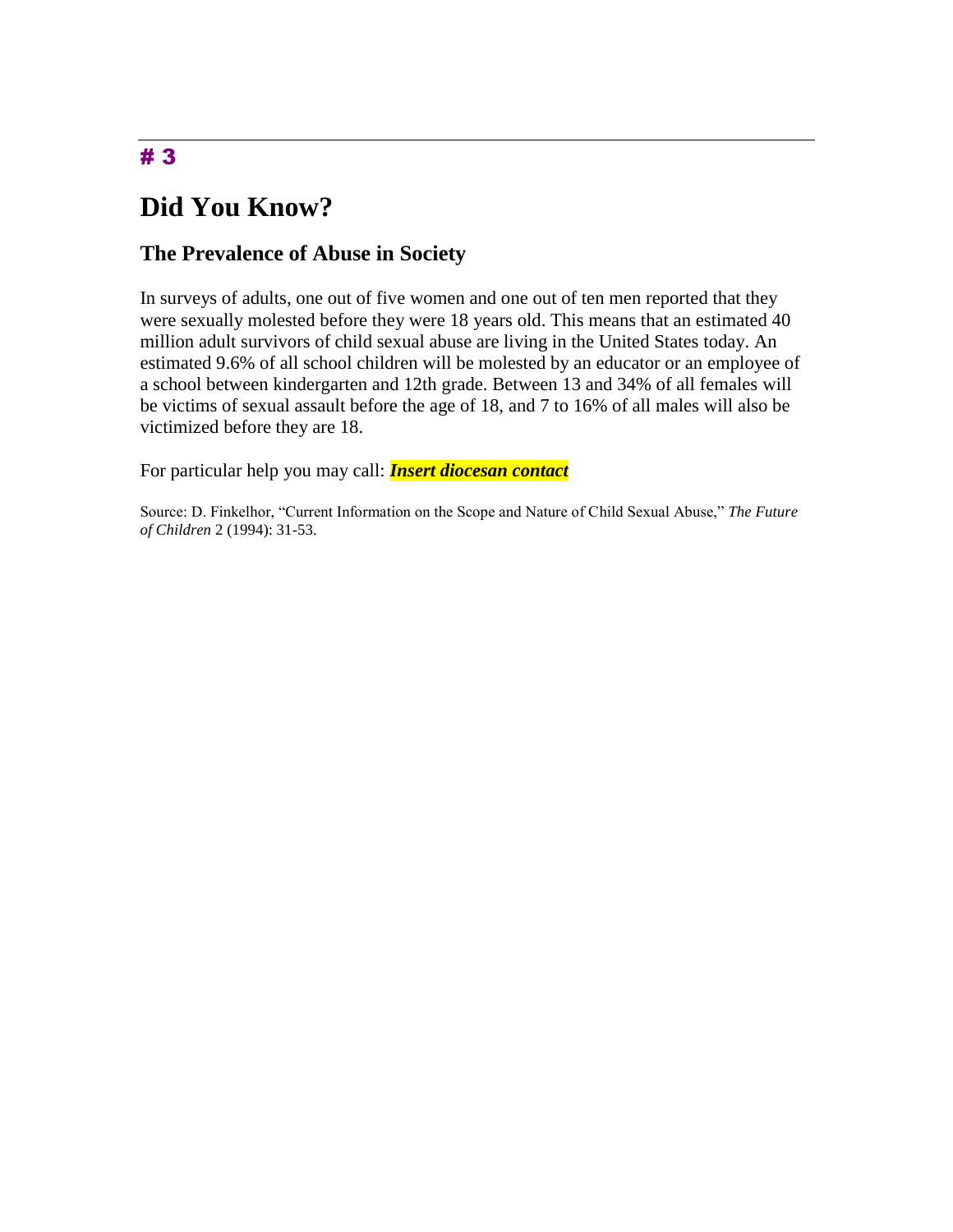# **Did You Know?**

#### **Five Steps to Safer Environments**

The (arch)diocese mandates that all people who work with children and youth in our parishes and schools must undergo child abuse prevention training through the VIRTUS program. The training details five steps to prevent child sexual abuse: Know the warning signs of an inappropriate relationship with a child.

- 1. Know the warning signs!
- 2. Control access to children by carefully selecting the adults who work with children and youth.
- 3. Monitor all programs for the safety of children and youth.
- 4. Be aware of and sensitive to what is going on in the lives of children.
- 5. Communicate concerns to the appropriate person in authority.

For particular help you may call: *Insert diocesan contact*.

Source: *www.virtusonline.org/virtus*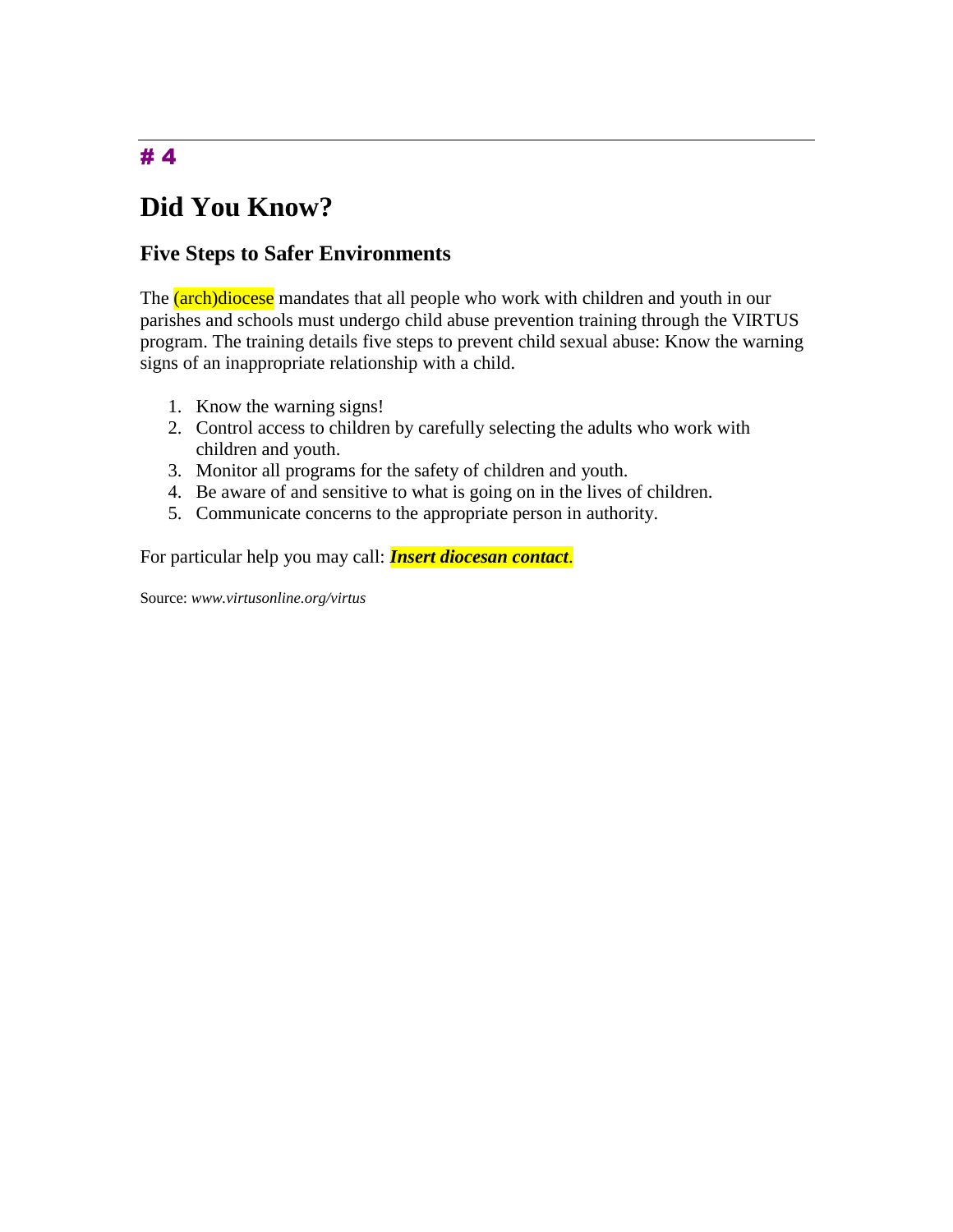# **Did You Know?**

#### **Child Abuse Prevention Month**

April is national Child Abuse Prevention Month. It is most appropriate that Child Abuse Prevention Month is held during the Easter season. There is no better time than Easter to celebrate the protection of our most valuable gift from God—our children. For information on how you can become more informed and involved in keeping our children safe, please call: *Insert diocesan contact*.

Source: *www.childwelfare.gov/preventing/preventionmonth*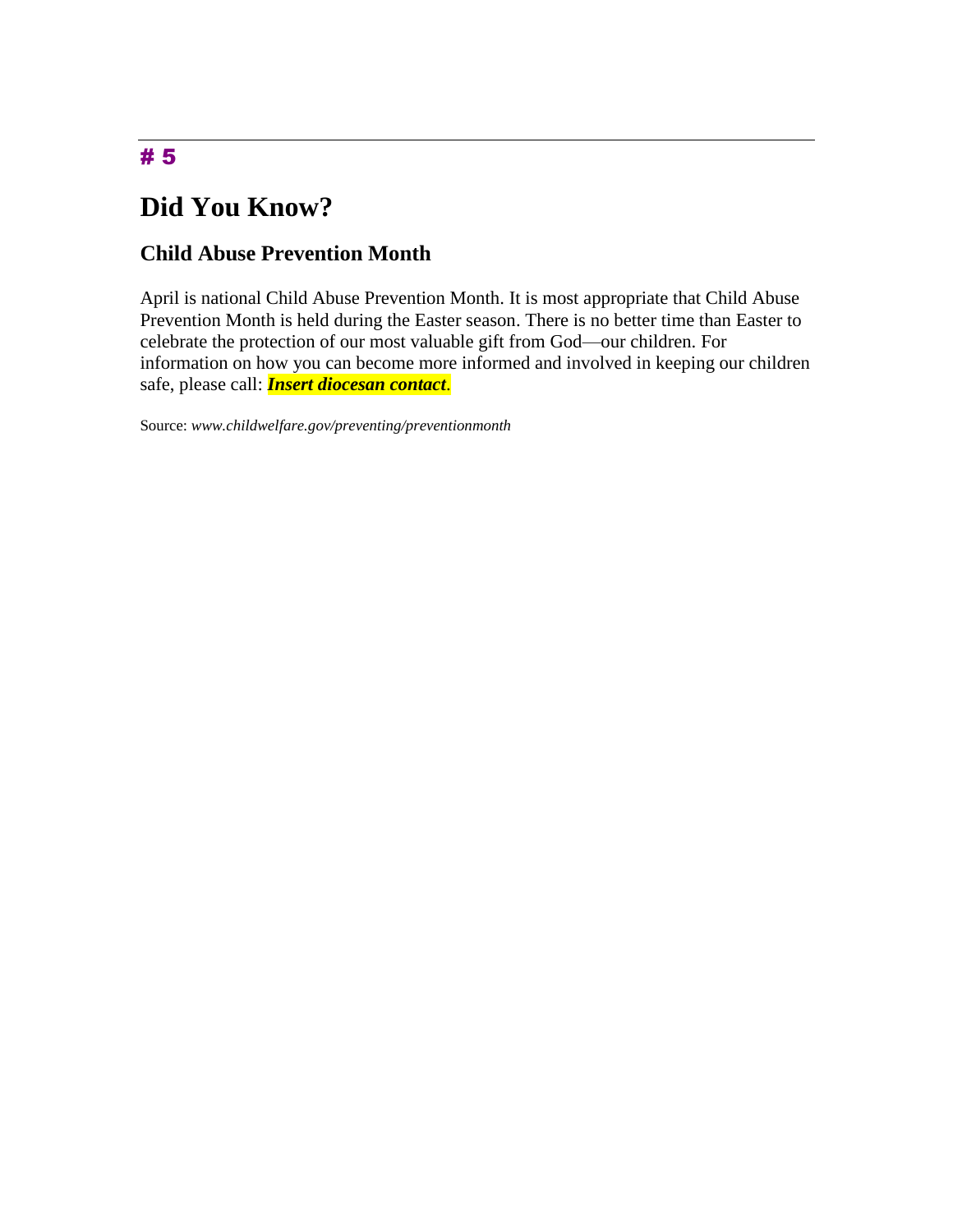## **Did You Know?**

#### **Test Your Knowledge of Abuse Prevention: True or False?**

**True or false: It is common for both child and adult victims of sexual assault to wait some time before telling someone about the abuse.** True. It is common for victims of sexual assault to wait some time before telling someone. When the person was assaulted as a child, he or she may wait years or decades. The reasons for this are numerous: victims may want to deny the fact that someone they trusted could do this to them; they may want to just put it behind them; they may believe the myth that they caused the assault by their behavior; or they may fear how other people will react to the truth. For more information on learning how you can help ensure the safety of children, *add appropriate contact*.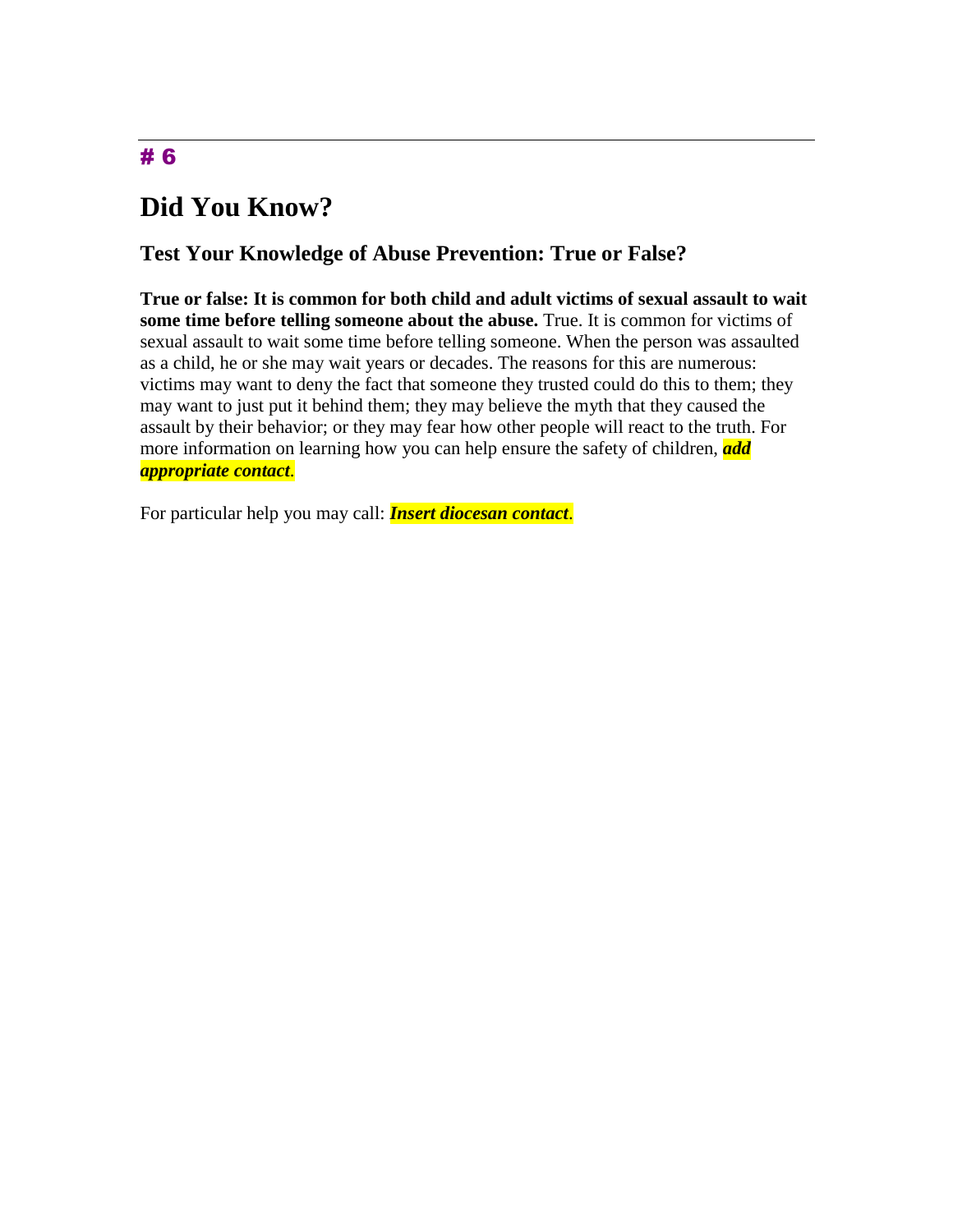# **Did You Know?**

#### **Test Your Knowledge: True or False?**

**True or false: Child sexual abusers are only attracted to children and are not capable of appropriate sexual relationships.** False. While there is a small subset of child sexual abusers who are exclusively attracted to children, the majority of the individuals who sexually abuse children are (or have previously been) attracted to adults. Child predators are difficult to identify precisely because they look just like everyone else. In some cases, they are our most trusted friends and even our family members.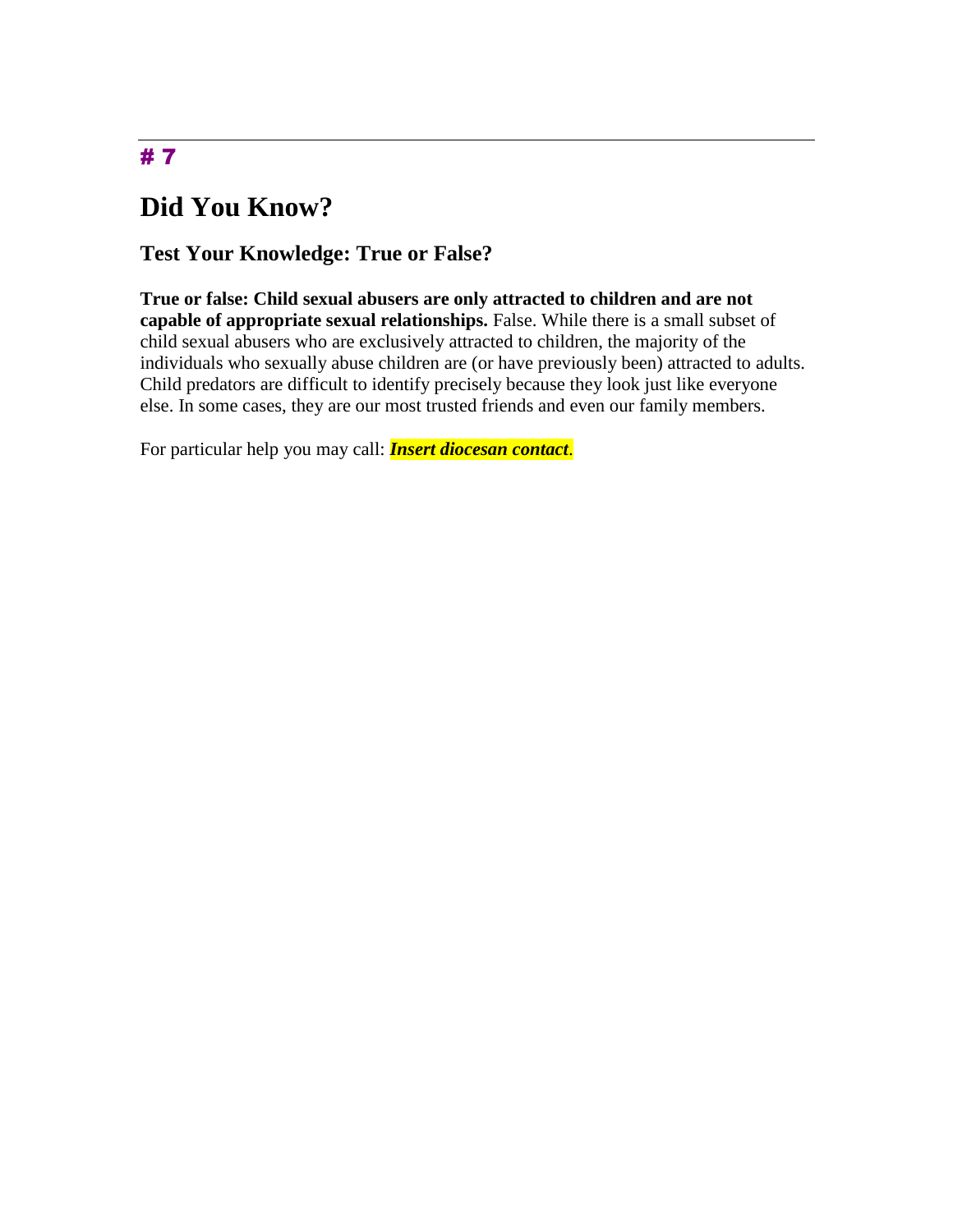## **Did You Know?**

#### **How Old Does a Child Need to Be in Order to Stay Alone?**

Don't assume that when your child understands what you're saying, he's ready to walk out the door by himself. Besides the fact that many states have laws against leaving children of certain ages alone (for example, younger than 12), experts say children shouldn't be left by themselves until they're capable of fighting off an abductor or handling a crisis situation. Experts also say children do not have the mental maturity to cross busy streets by themselves until they're about 10 or 12 years old. (Did you know that pedestrian injuries rank third in child fatalities, behind traffic accidents and drowning?) Finally, parents who are certain their young children would never walk away with a stranger will be shocked to learn that studies show they probably will. Stay alert and vigilant, even if you believe your child is aware of possible dangers from others.

For particular help you may call: *Insert diocesan contact*.

Source: "Know the Rules . . . After-School Safety Tips for Children Who Are Home Alone," *www.missingkids.com.*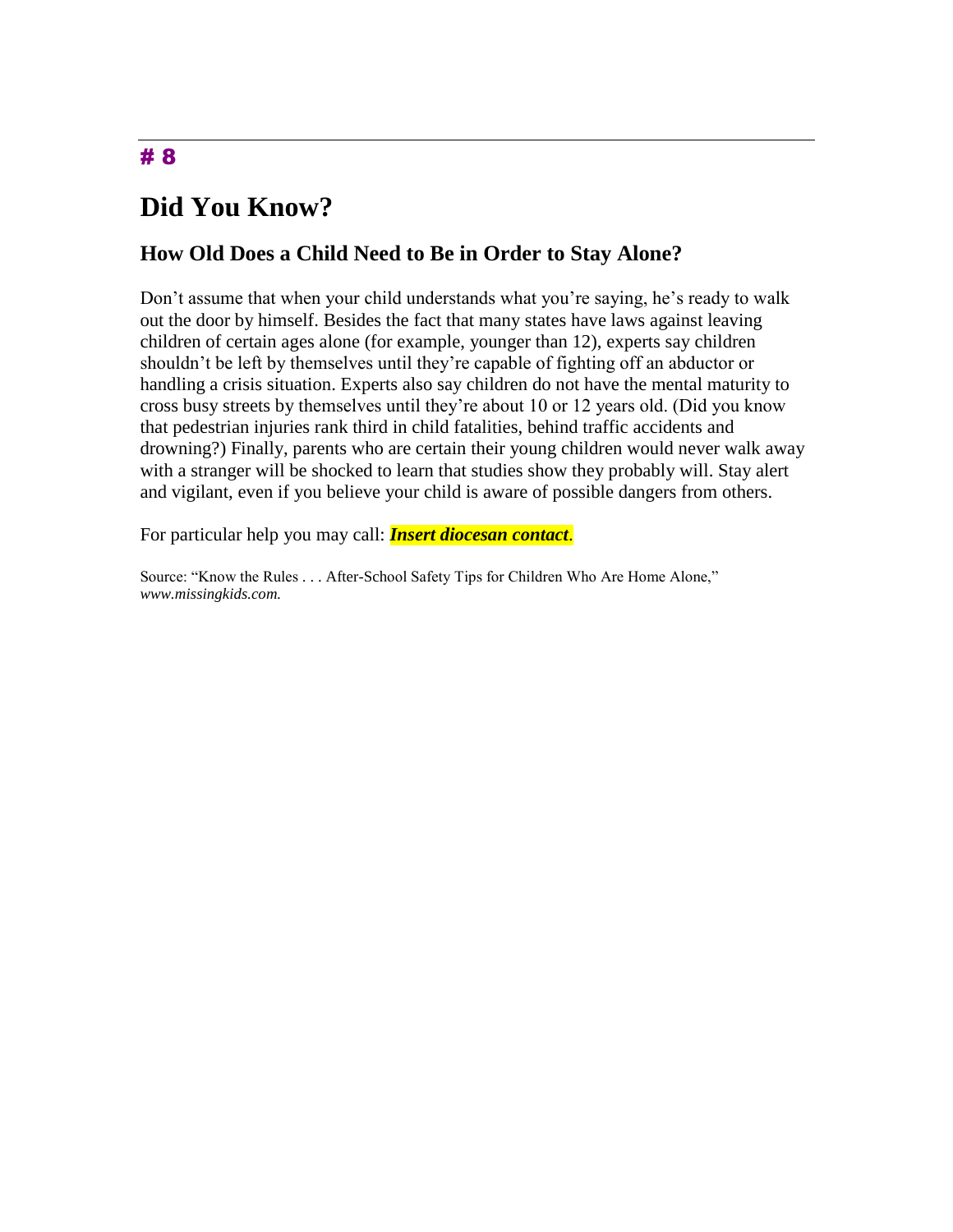## **Did You Know?**

#### **Learn to "Stop" Inappropriate Activity Before It Happens**

Child safety tip: Teach your child to respect the word "stop!" Teach your preschooler that "stop" means "stop," and that your child has the right to stop people from touching his or her body. Obviously, exceptions will have to be made for doctors and parents, but even parents must listen when a child doesn't want to be tickled or hugged anymore. Reinforcing this excellent lesson gives your child the power to recognize—and to stop— "bad touching" by others if it should happen.

For particular help, you may call: *Insert diocesan contact*.

Source: "Know the Rules . . . After-School Safety Tips for Children Who Are Home Alone," *www.kidsafe.com*.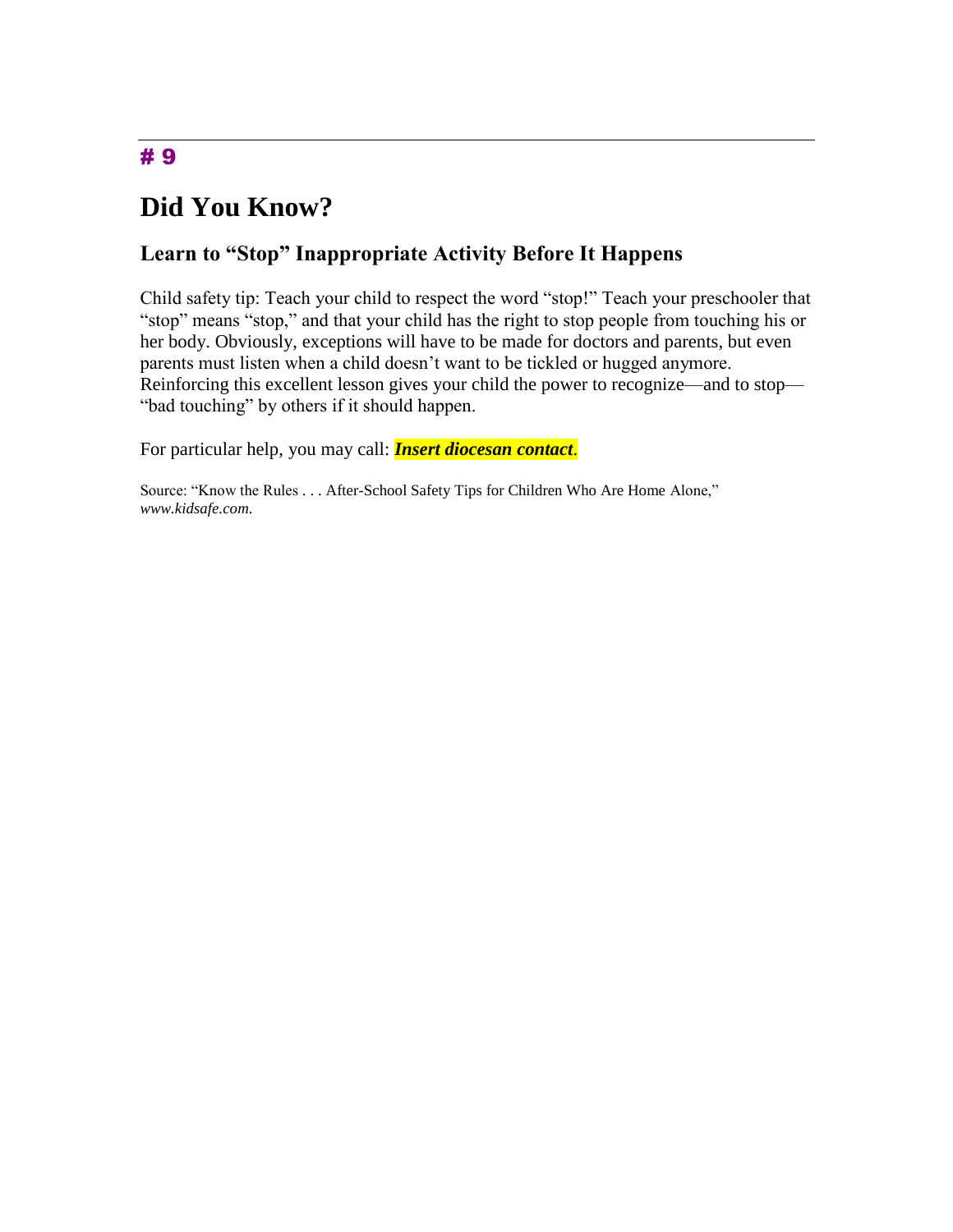# **Did You Know?**

## **Recognizing Signs of Child Sexual Abuse**

Changes in behavior, extreme mood swings, withdrawal, fearlessness, excessive crying, bed-wetting, nightmares, fear of going to bed, sleep disorders, and a fear of certain places, people, or activities can be signs that a child has been traumatized by sexual abuse.

For particular help you may call: *Insert diocesan contact*.

Source: Philip J. Lazarus, "Trauma and Children: A Parent Handout for Helping Children Heal," VIRTUS, May 12, 2003.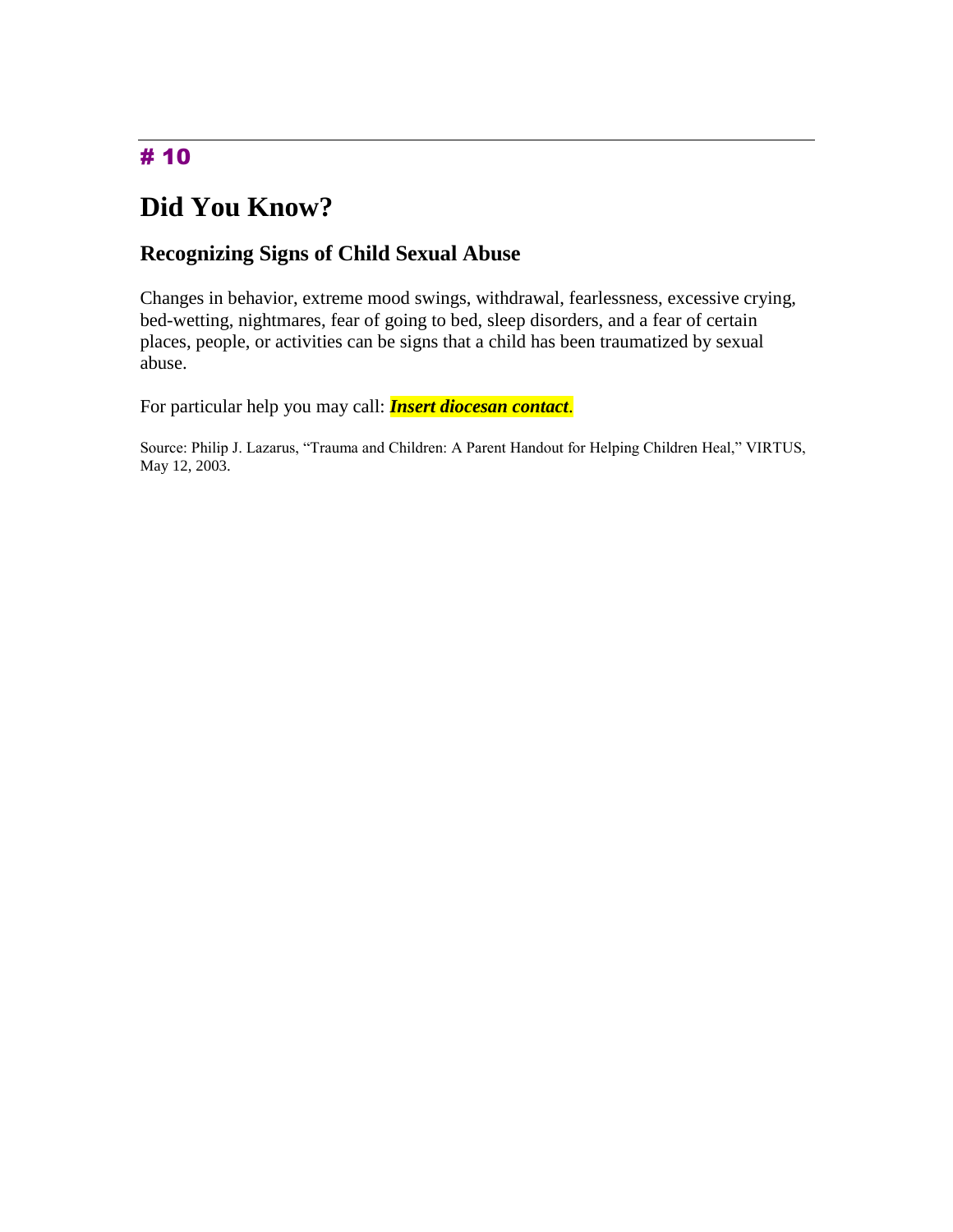## **Did You Know?**

#### **Teach Kids to Protect Themselves at Home**

We consider our homes to be safe places for our children. But being home alone can pose risks for children. Here are a few tips to teach kids that will help keep them safe when you are not with them at home: Never answer the door if alone. Do not invite anyone in the house without the permission of a parent or babysitter. Don't tell anyone on the phone that your parents are not home. Instead tell them that your parents can't come to the phone, and take a message. For more tips, please visit *www.kidsafe.com*.

For particular help you may call: *Insert diocesan contact*.

Source: "Know the Rules . . . After-School Safety Tips for Children Who Are Home Alone," *www.kidsafe.com*.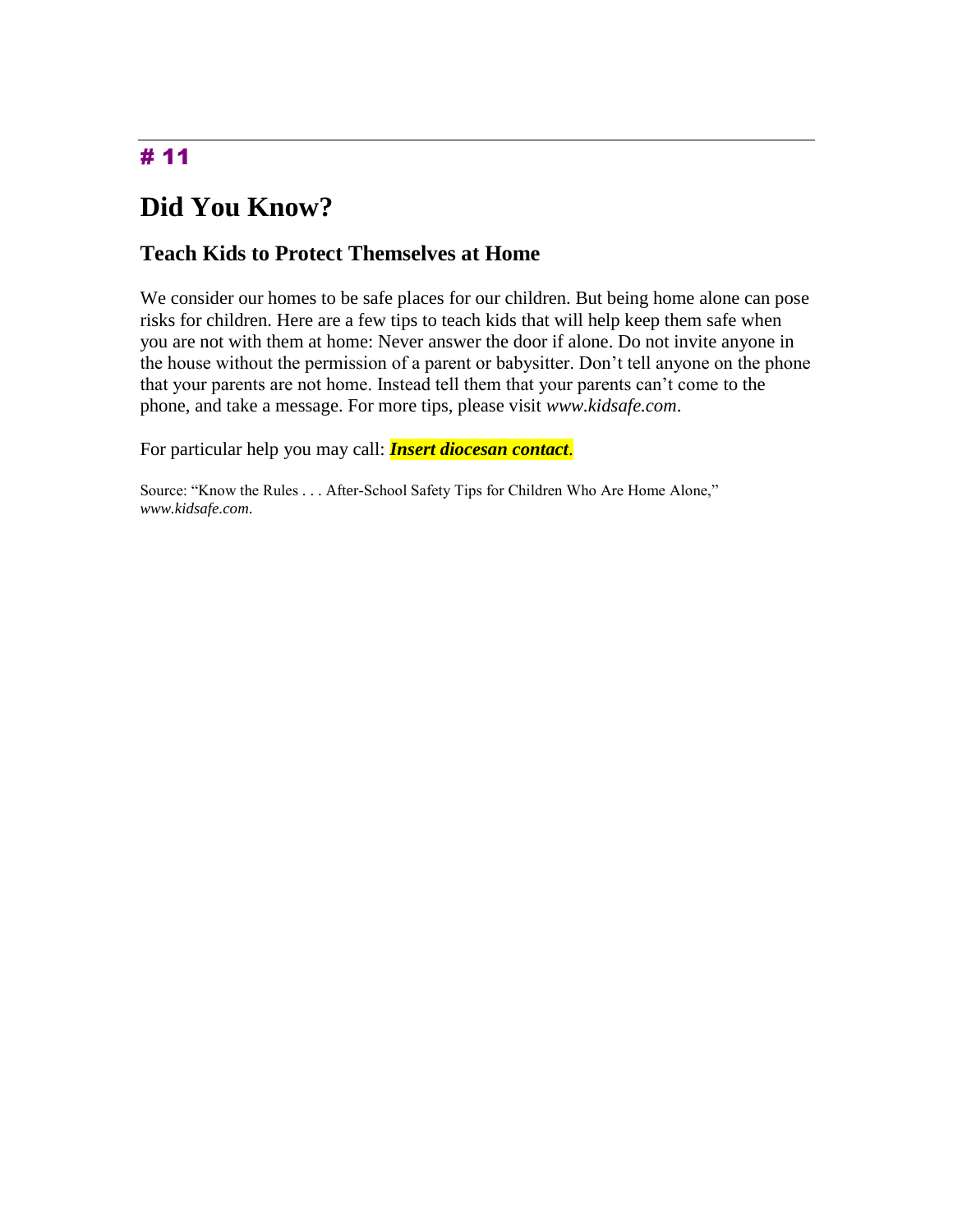# **Did You Know?**

### **Help Reduce Abuse Statistics**

Nationally, more than 2 million reports of abuse or neglect of minors are made each year. Only a small percentage of child abuse is ever reported. Learn how to spot suspected abuse or neglect, and how to report it to the proper authorities. For more information, please contact those in your parish who are in charge of programs to safeguard children.

For particular help, you may call: *Insert diocesan contact*.

Source: *www.missingkids.com*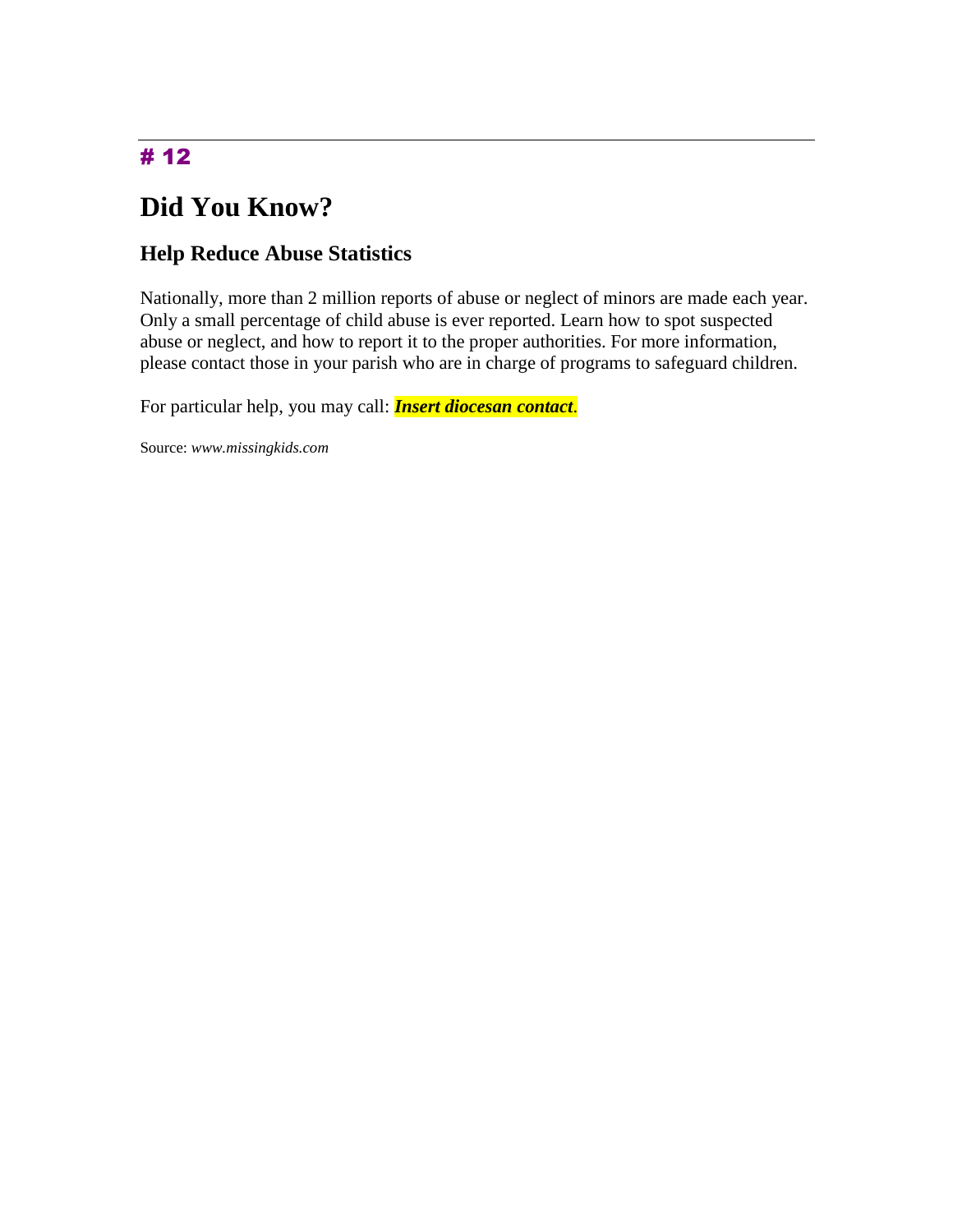## **Did You Know?**

#### **Know Your Kids' School**

Parents and guardians have the primary responsibility for protecting their children from all potential harm. When choosing a nursery, daycare center, or school, parents should inspect the building and grounds to make sure there are no areas where children play or work that are "off limits" to parents. Such facilities should have a policy that welcomes parents to visit the center or school without prior appointment.

For particular help you may call: *Insert diocesan contact*.

Source: Philip J. Lazarus, "Characteristics of Safe and Responsive Schools," VIRTUS, January 14, 2002.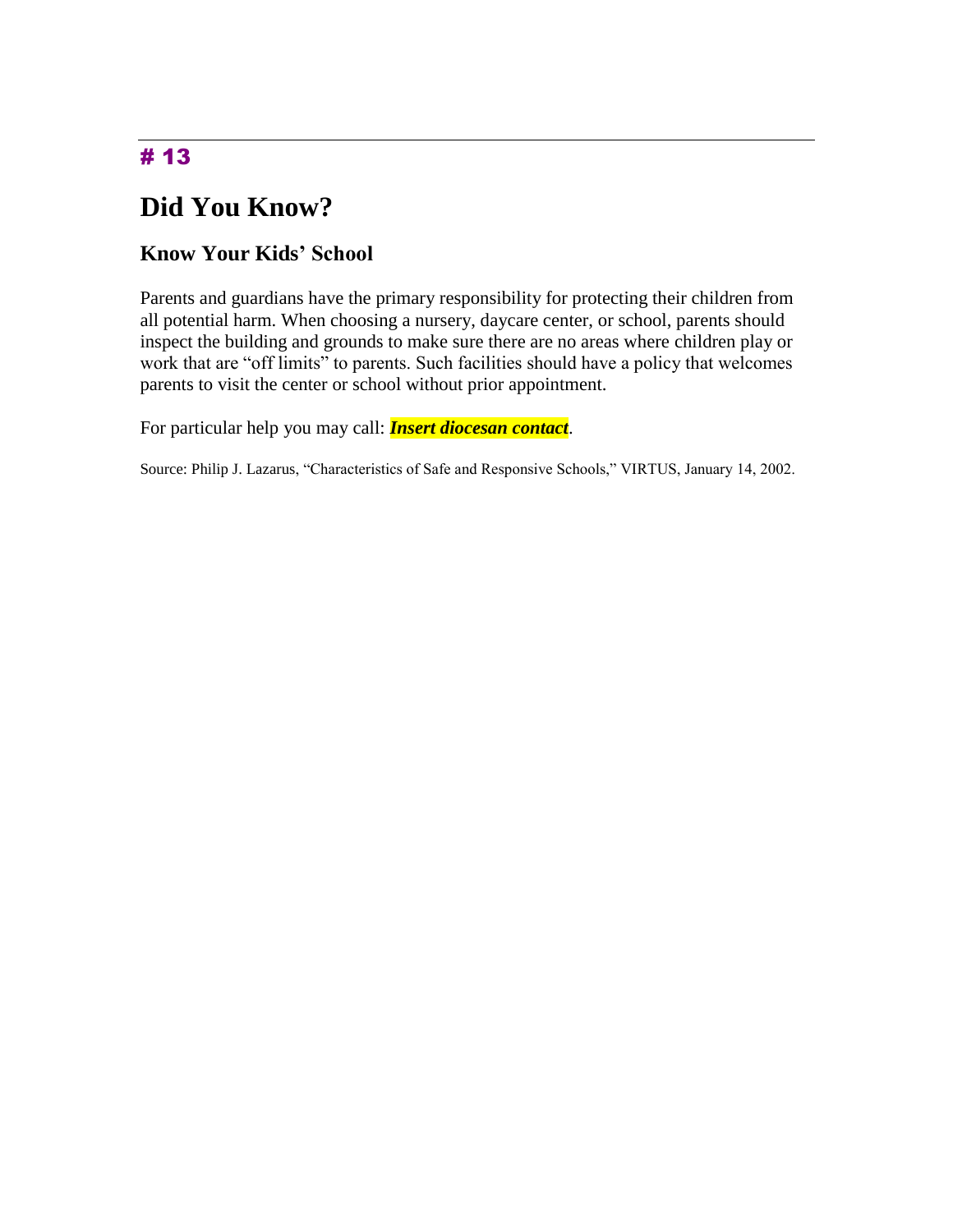# **Did You Know?**

#### **An Appropriate Way to Report Inappropriate Behavior**

How should you communicate your concerns to someone who may be behaving inappropriately with children? The "I" message is a simple way to reframe what you want to say so that the listener hears you speak of your feelings and concerns rather than hearing a complaint against him- or herself. The "I" message, simply diagrammed, says, "I feel [feeling] when [situation] because [reason]." For example, you can say, "I feel anxious when you drive a child home alone after religious education classes, because that could put you or the child in a potentially risky situation." It is a much more constructive approach than saying, "You shouldn't be driving children home alone because it is against the rules and puts them in danger."

For particular help you may call: *Insert diocesan contact*.

Source: Paul J. Ashton, "CAREfronting vs. Confronting Those Who Behave Inappropriately," featured August 9, 2004, at *www.virtusonline.org/virtus.*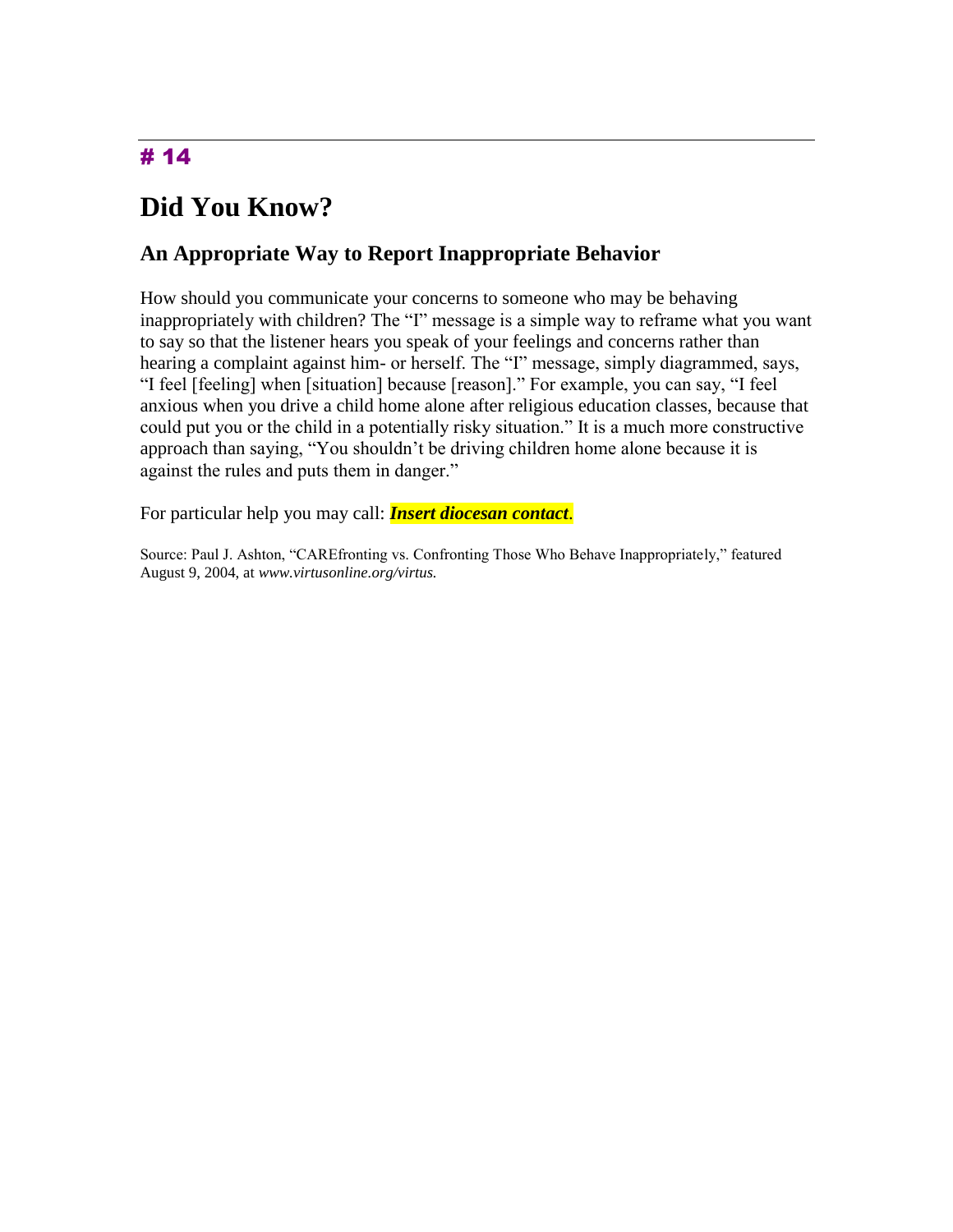# **Did You Know?**

#### **Road to Priesthood Involves a Rigorous Formation Process**

Seminary formation involves much more than academic study. Prior to Ordination, a candidate for priesthood goes through a lengthy evaluation period, including an internship during which he lives in a rectory and works with priests, staff, and parishioners. During this time, the candidate is judged as to his suitability to be a priest. No one is ordained unless the seminary staff, including the lay faculty and formation advisers, concludes that the candidate has attained an emotional, psychological, and sexual maturity appropriate for his age and for the celibate life of a priest.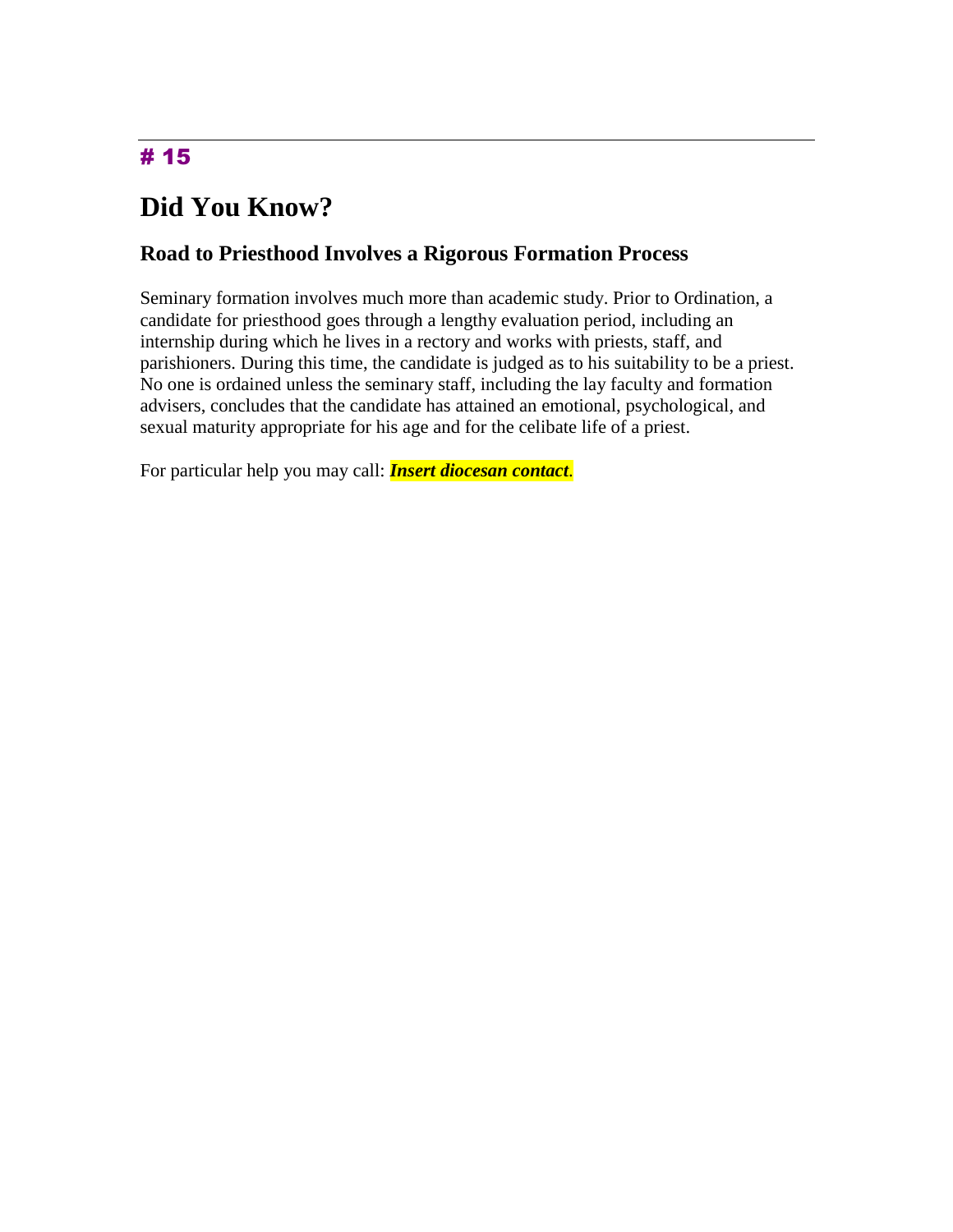# **Did You Know?**

### **Internet Safety for Kids**

The Internet has become the new schoolyard for child molesters seeking girls or boys to victimize. Internet "chat rooms" provide a teenager with an opportunity to engage in a "live" conversation with friends from school or church, or with other teenagers from around the world. A chat room is similar to an old-style telephone party line, except that the teens are typing. Law enforcement has found that child molesters use chat rooms to gain easy and safe access to teens. Because of the seemingly caring and seductive talent of child molesters, teenagers should be warned that when they are in a chat room, they should never provide anyone with private information, personal information, and especially their specific physical location.

For particular help you may call: *Insert diocesan contact*.

Source: Bob Farley, "Exposing the Dangers of Chat Rooms," featured March 14, 2005, at *www.virtusonline.org/virtus.*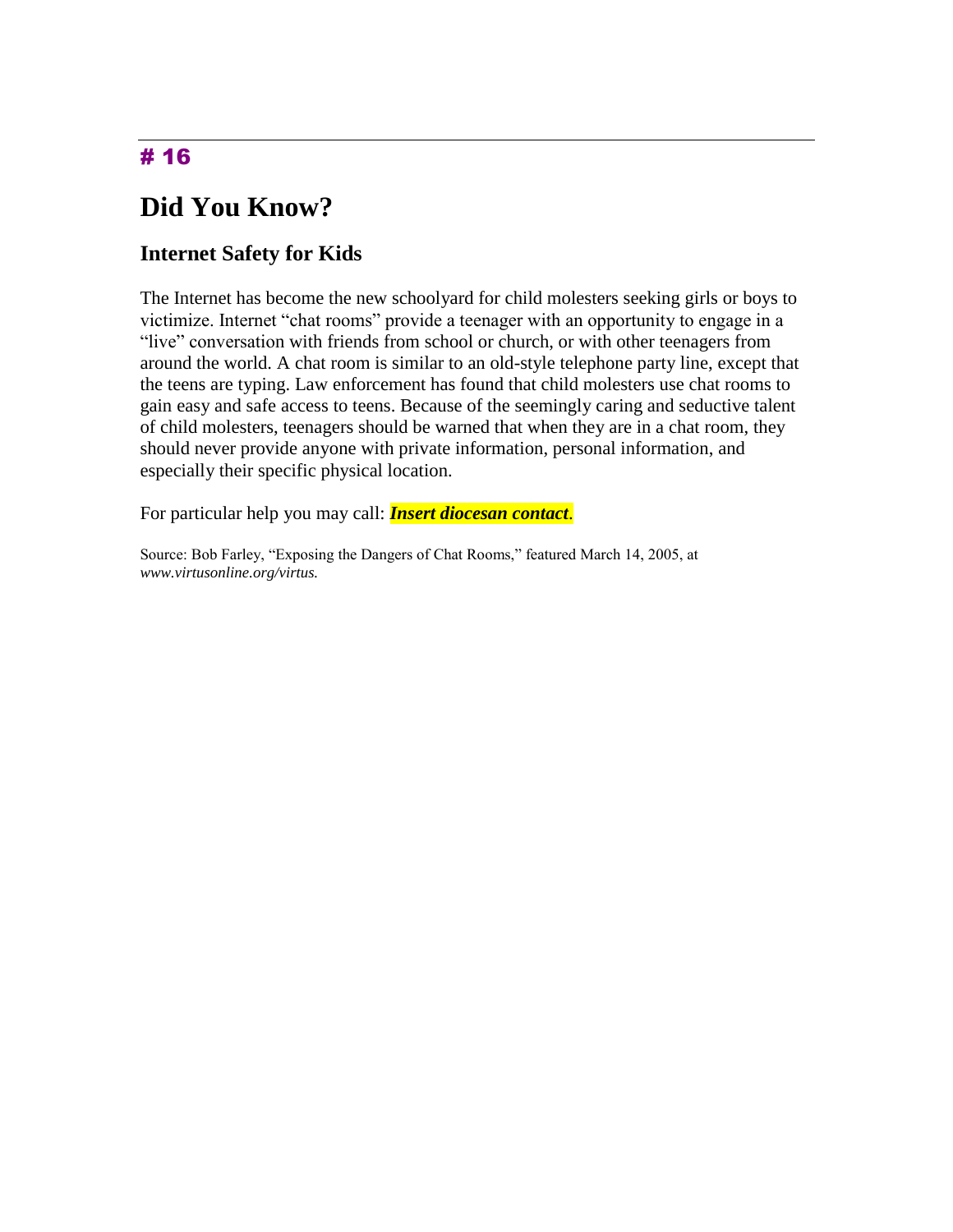# **Did You Know?**

### **Educational Materials on the Danger of Abuse**

The overwhelming majority of our clergy and lay leaders are hardworking individuals who are dedicated to serving the People of God in our parishes and schools. All of us together are responsible for making sure that all of our ministries are as safe as possible for our children and young people. That means each of us has a responsibility to educate ourselves about the real danger of sexual abuse.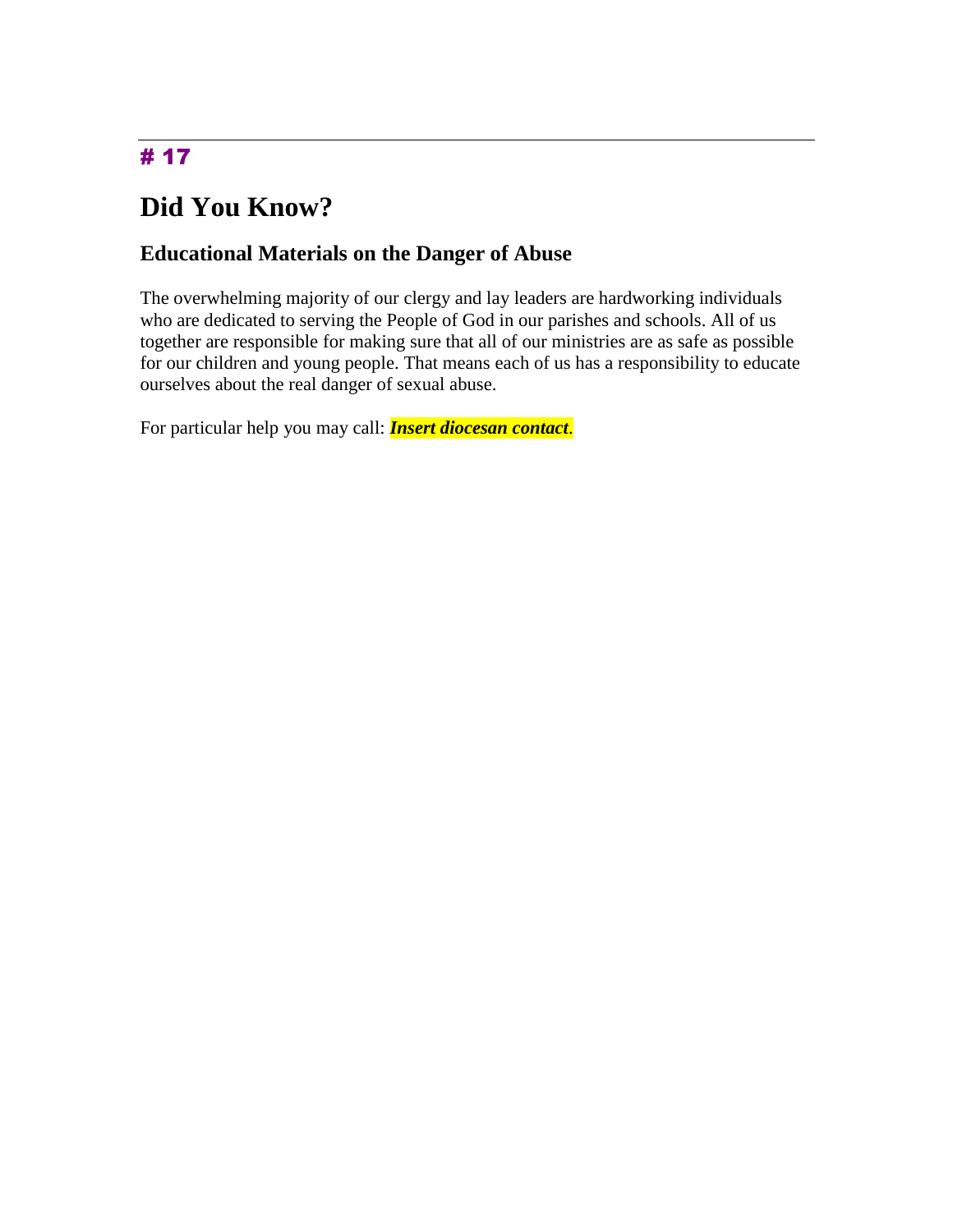## **Did You Know?**

#### **Where Do Your Kids Spend Their Time?**

You can help keep your children safe by knowing where they spend their time. Get to know the adults who show up at the various locations in the community where children gather and where they play together. Be wary of any adult who seems more interested in creating a relationship with a child than with other adults. Pay attention when an adult seems to single out a particular child for a relationship or for special attention. Warning signs include treats, gifts, vacations, or other special favors offered only to one specific child.

For particular help you may call: *Insert diocesan contact*.

Source: "Know the Rules . . . After-School Safety Tips for Children Who Are Home Alone," *www.missingkids.com*.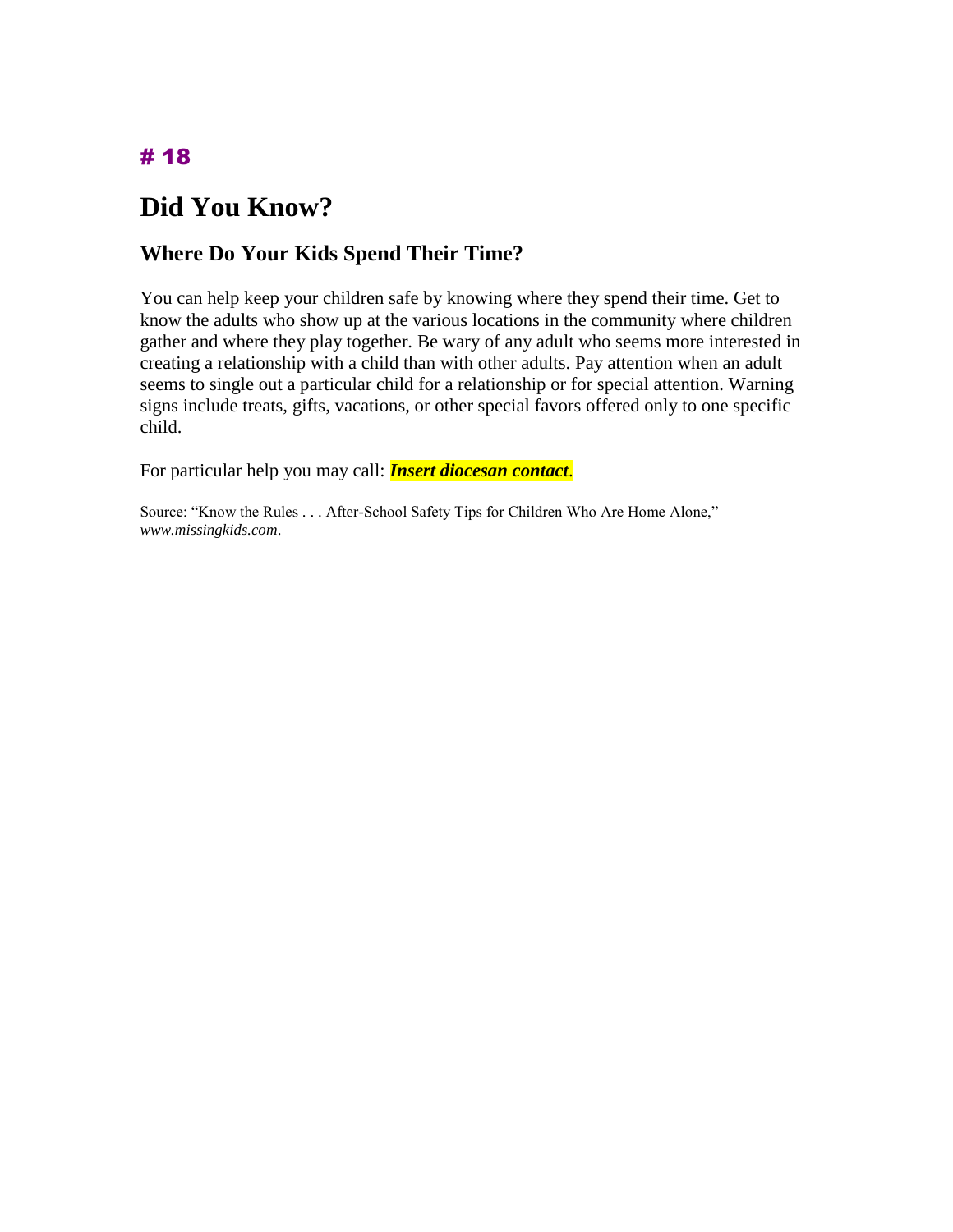# **Did You Know?**

#### **Get Involved in Parish Safety Programs**

Parents and guardians play a key role in the success of parish programs for young people. Parents and guardians who are involved in parish programs and events will be in the best position to protect their own children as well as all the children in the parish community. Involvement and communication are important factors in helping to ensure safe environments for all of our children. Contact the parish office for more information on how you can become actively involved in the safe environment training programs in our parish.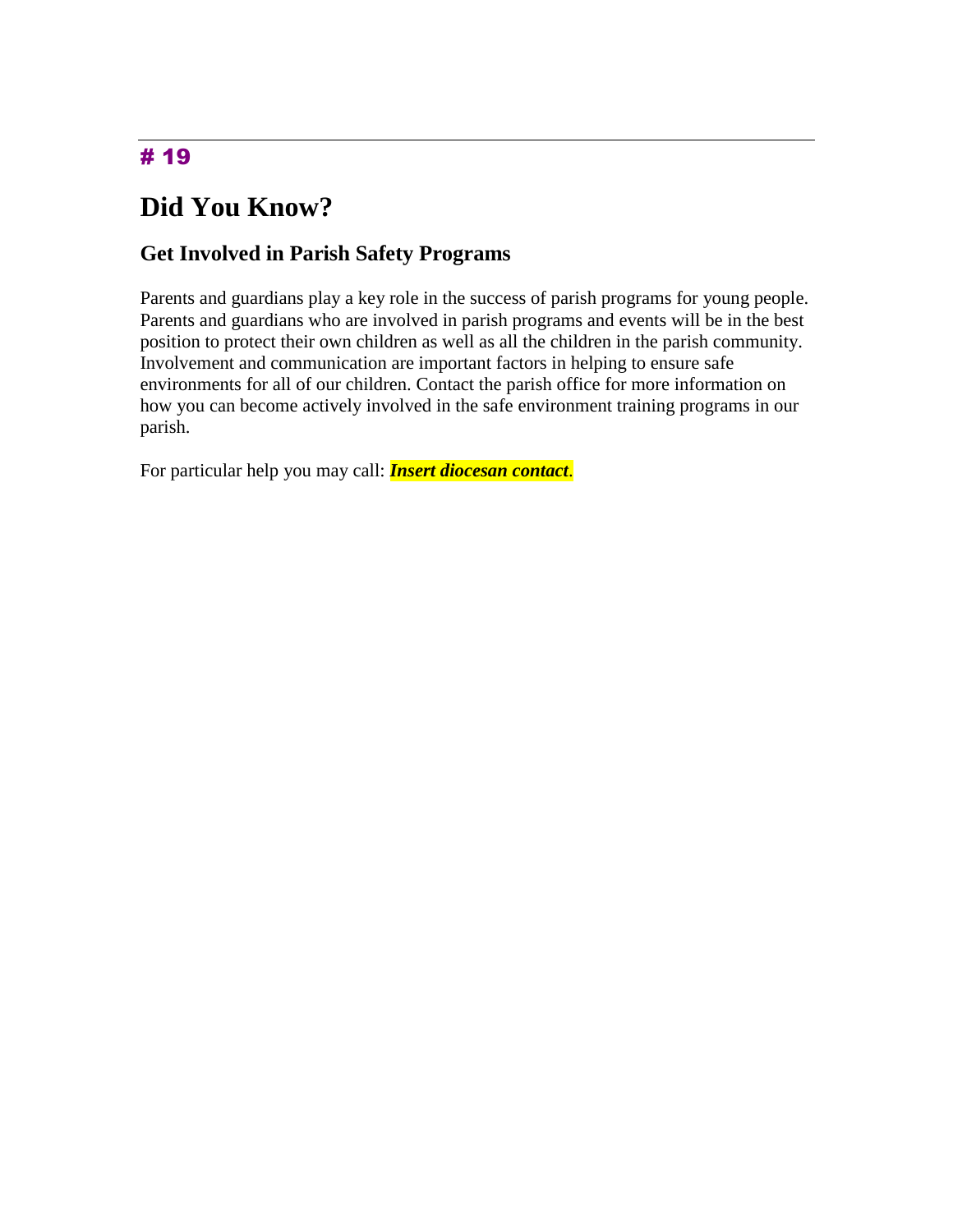# **Did You Know?**

### **Listen to Your Children**

This summer, when your children are out of school and on different schedules, meeting new people and going to new places, make sure that you talk to them often about their experiences and the people they've met. Listen carefully to your children. If possible, observe and get to know the other children and adults who are part of your children's summertime fun. Above all, communicate your safety concerns to your children. Make sure they know that they can come to you with any concerns they may have about the people they interact with. And if you hear of or observe behaviors that may be inappropriate, make sure to communicate your feelings to people who are in a position to intervene. Communication is key to creating and maintaining a safe environment all year round.

For particular help you may call: *Insert diocesan contact*.

Source: *www.kidsafe.com*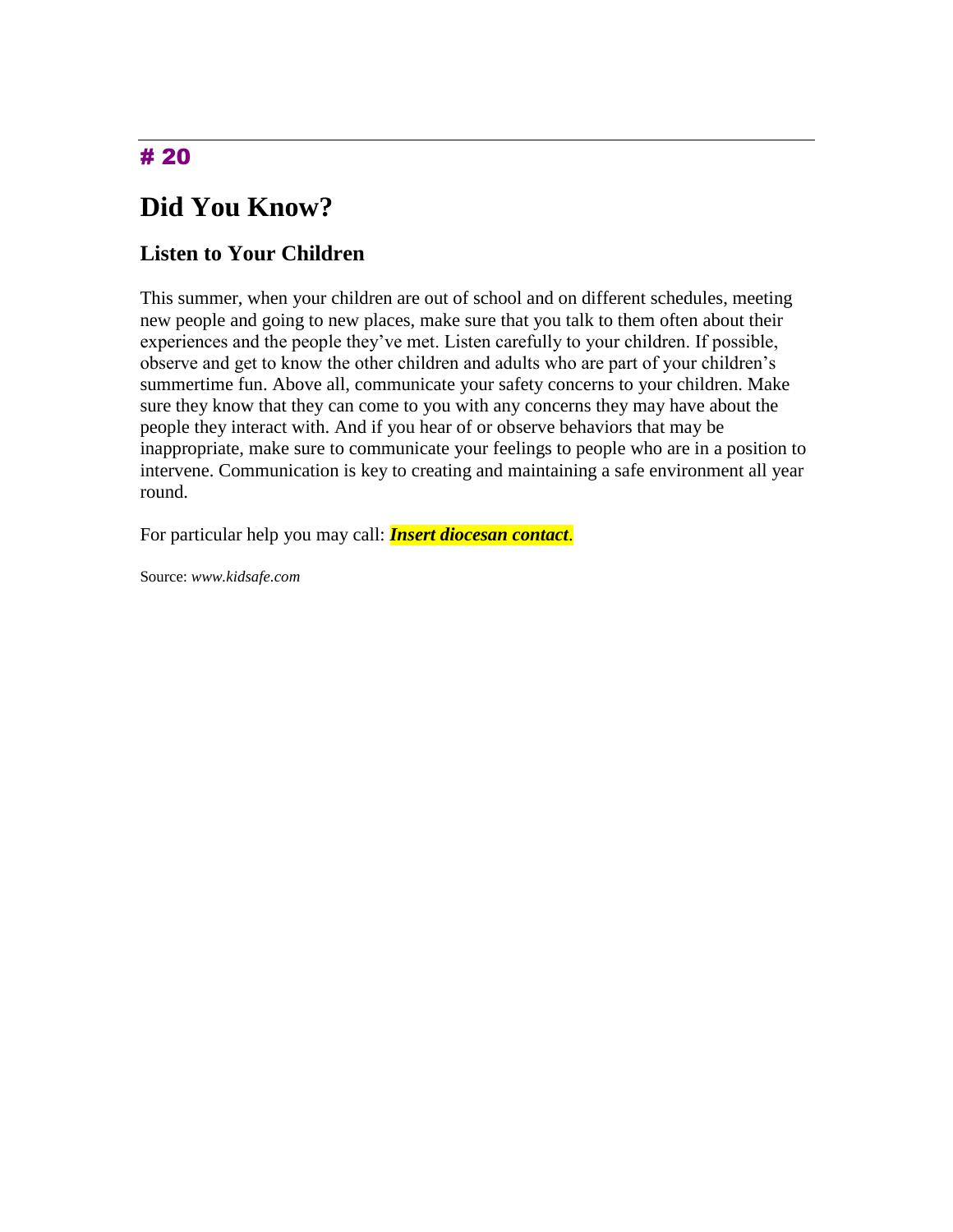## **Did You Know?**

#### **Summertime, Safe Time**

All teachers, staff, and volunteers in the *(arch)diocese* who work with children must undergo fingerprinting and criminal background checks. (Arch)diocesan guidelines and abuse prevention training programs currently in use emphasize the importance of parents' knowing who has access to their children at school and other Church-sponsored activities. Summertime is here, and parents should remain vigilant regarding who is granted access to their children. Make sure camp counselors have undergone criminal background checks. And make sure you know the camp's daily routine. In particular, make sure that no camp activity results in a child being left alone with one adult. All activities should be supervised by more than one adult, and the camp should be open to unannounced drop-in visits from parents.

For particular help you may call: *Insert diocesan contact*.

Source: Sharon Womack Doty, "Summer Safety—Monitor All Programs!", VIRTUS, July 17, 2006.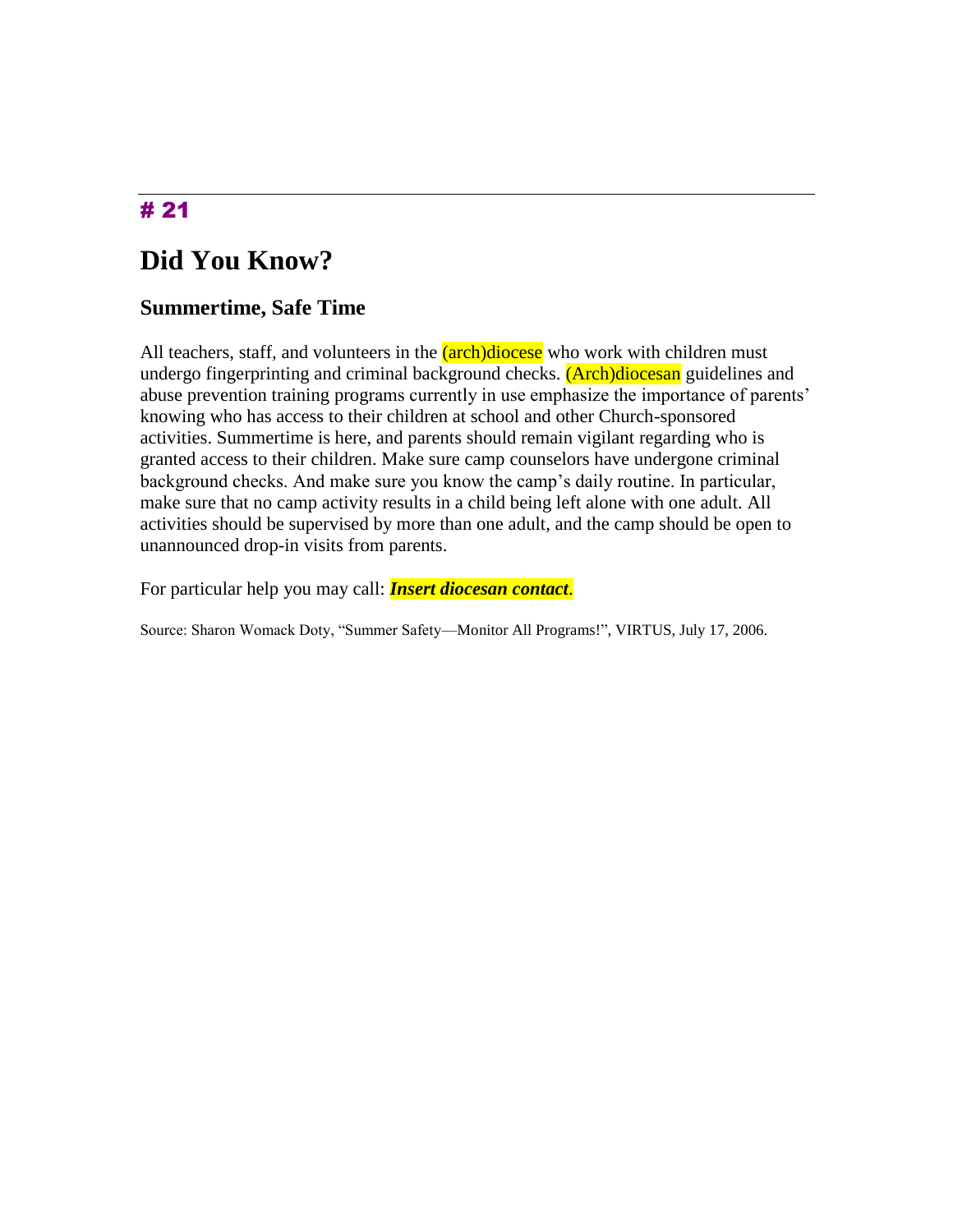# **Did You Know?**

#### **Tips for Summer Camp Safety**

Summer is almost here. School is almost out, and a whole host of new opportunities for recreation and relaxation await. Maybe you are sending your children to a music or sports camp. Or maybe they have been invited by their friends to go camping in the mountains or at the beach. Whatever the situation, it is important to remember that parents still have the responsibility of controlling access that new people will have to their children. If your children are attending a summer camp, insist that every counselor or anyone else who might have access to your children has undergone an application process that includes a criminal background check and reference checks.

For particular help you may call: *Insert diocesan contact*.

Source: Sharon Womack Doty, "Summer Safety—Monitor All Programs!", VIRTUS, July 17, 2006.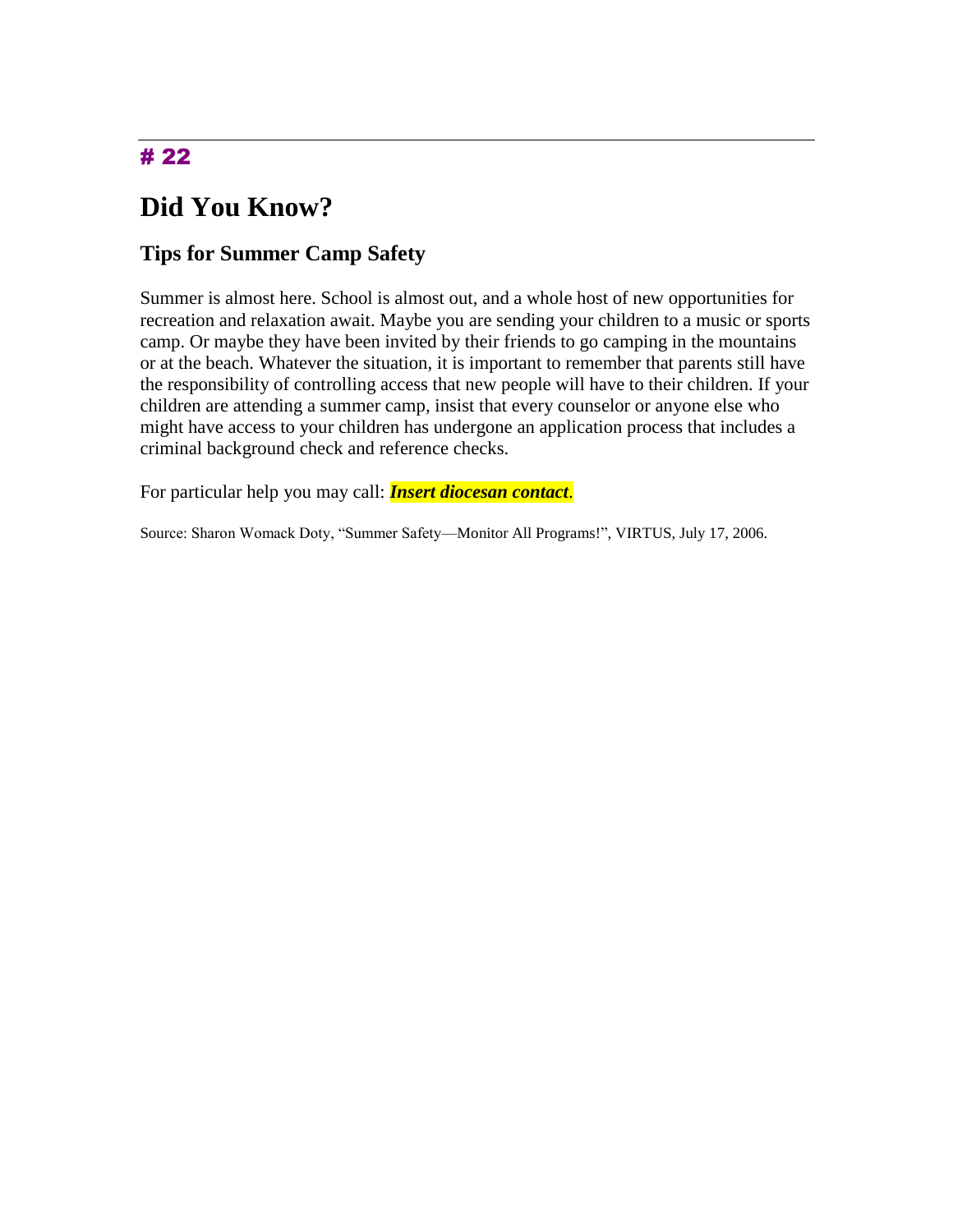# **Did You Know?**

### **Preventing Child Abuse Is Everyone's Responsibility**

It is every adult's moral responsibility to protect possible victims by reporting the suspected abuse or neglect to the responsible authorities. Sexual abuse of minors is a pervasive societal problem, and only concerted and sustained efforts by all adults in every segment of society can help to protect children and youth. *Add information on how to report suspected abuse of a minor.*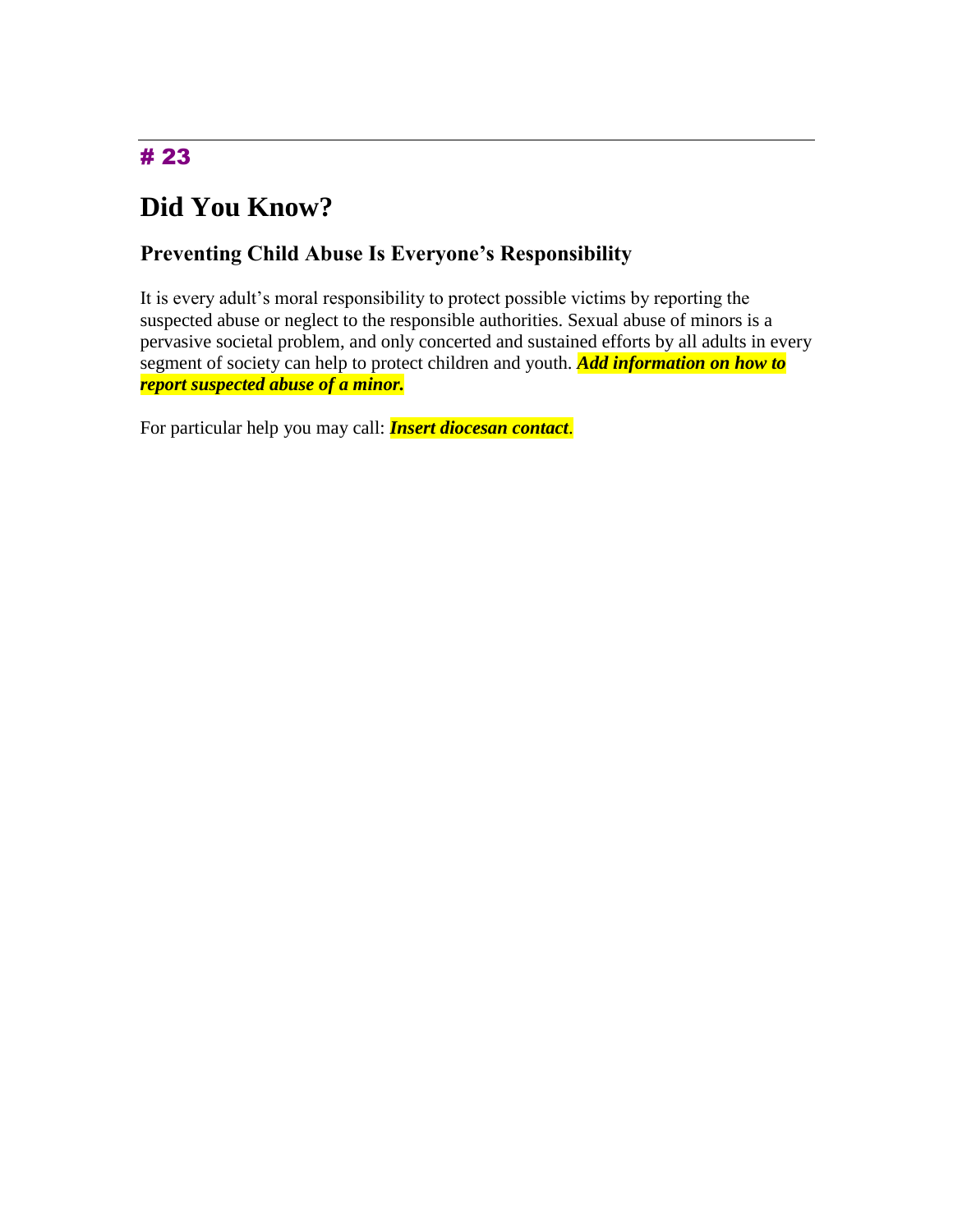# **Did You Know?**

### **Numbers You Should Know**

Law enforcement agencies investigate and prosecute those who abuse children. To report criminal sexual abuse of a minor, you may phone the following:

*[Add information on appropriate local contacts: County District Attorney, Child Protective Services, Sheriff's Office, etc.]*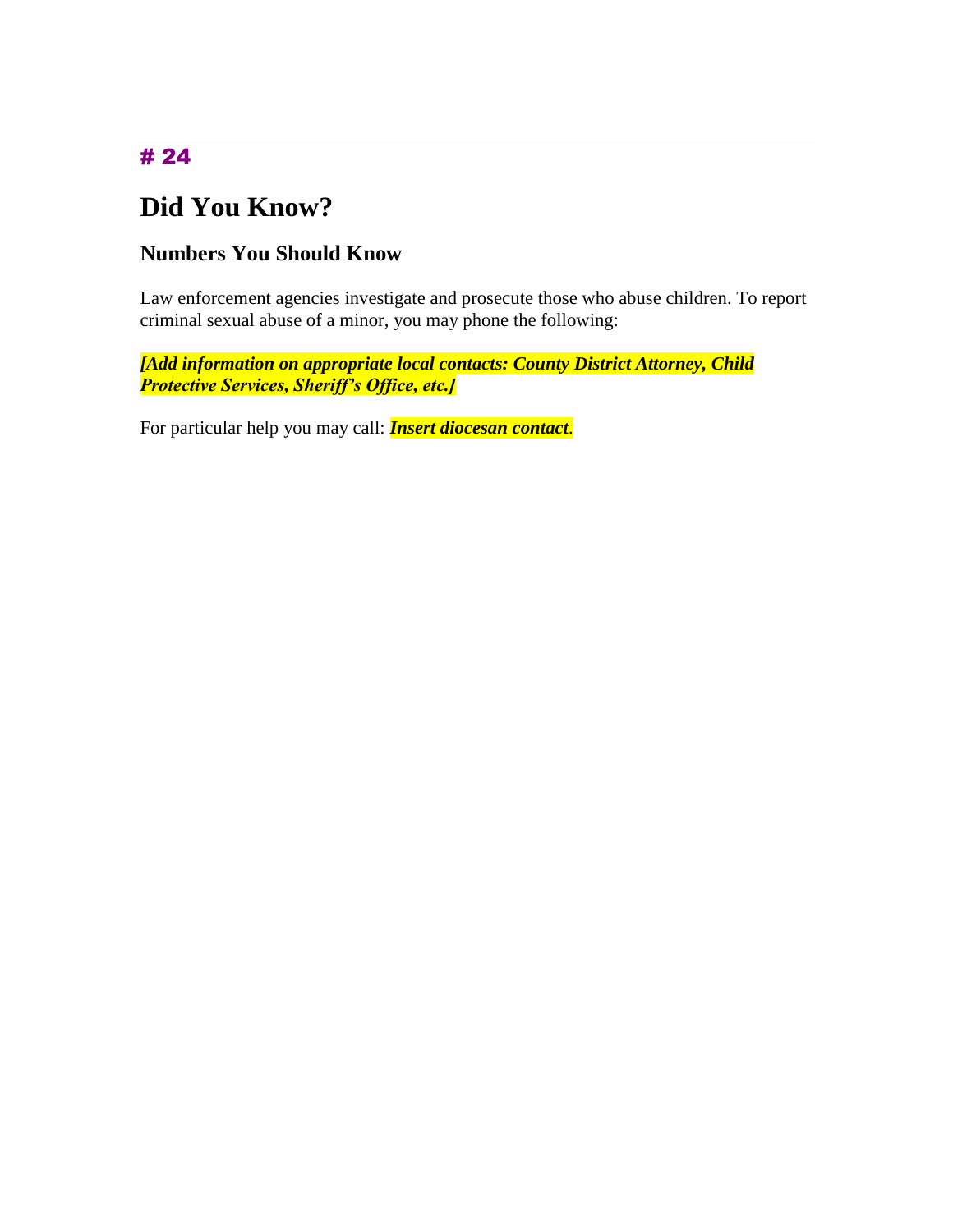## **Did You Know?**

#### **What Happens When Abuse Is Reported?**

Most people who hold positions of trust in Catholic institutions are mandated by law to report child abuse. Teachers, teacher's aides, and counselors in our schools; therapists and social workers in our counseling agencies; nurses and doctors in hospitals; and clergy in parishes or other ministries all have the obligation to report the reasonable suspicion of child abuse to the local police, child protective services, or other appropriate agency. This is true for those ministering in facilities owned and operated by the (arch)diocese, as well as Catholic institutions owned and operated privately by religious communities. *[Customize this text to reflect the laws and policies governing your jurisdiction.]*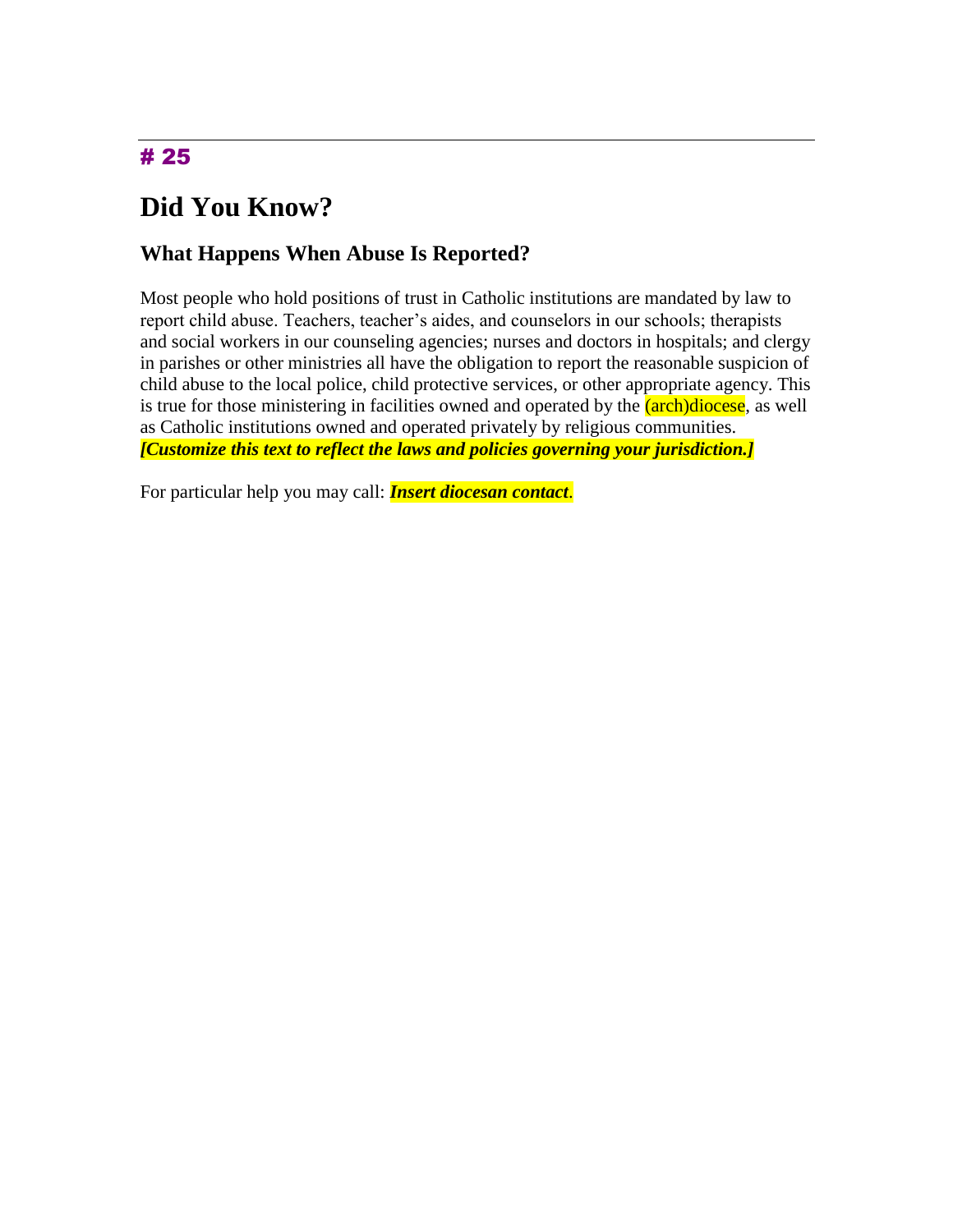# **Did You Know?**

### **CyberTipline Fights Internet Crimes Against Children**

The National Center for Missing and Exploited Children, the Federal Bureau of Investigation, and other government agencies all work together to fight Internet crimes against children. They've established a "CyberTipline," a reporting mechanism for cases of child sexual exploitation including child pornography, online enticement of children for sex acts, molestation of children outside the family, sex tourism of children, child victims of prostitution, and unsolicited obscene material sent to a child. Reports may be made—24 hours per day, seven days per week—online at *www.cybertipline.com* or by calling (800) 843-5678.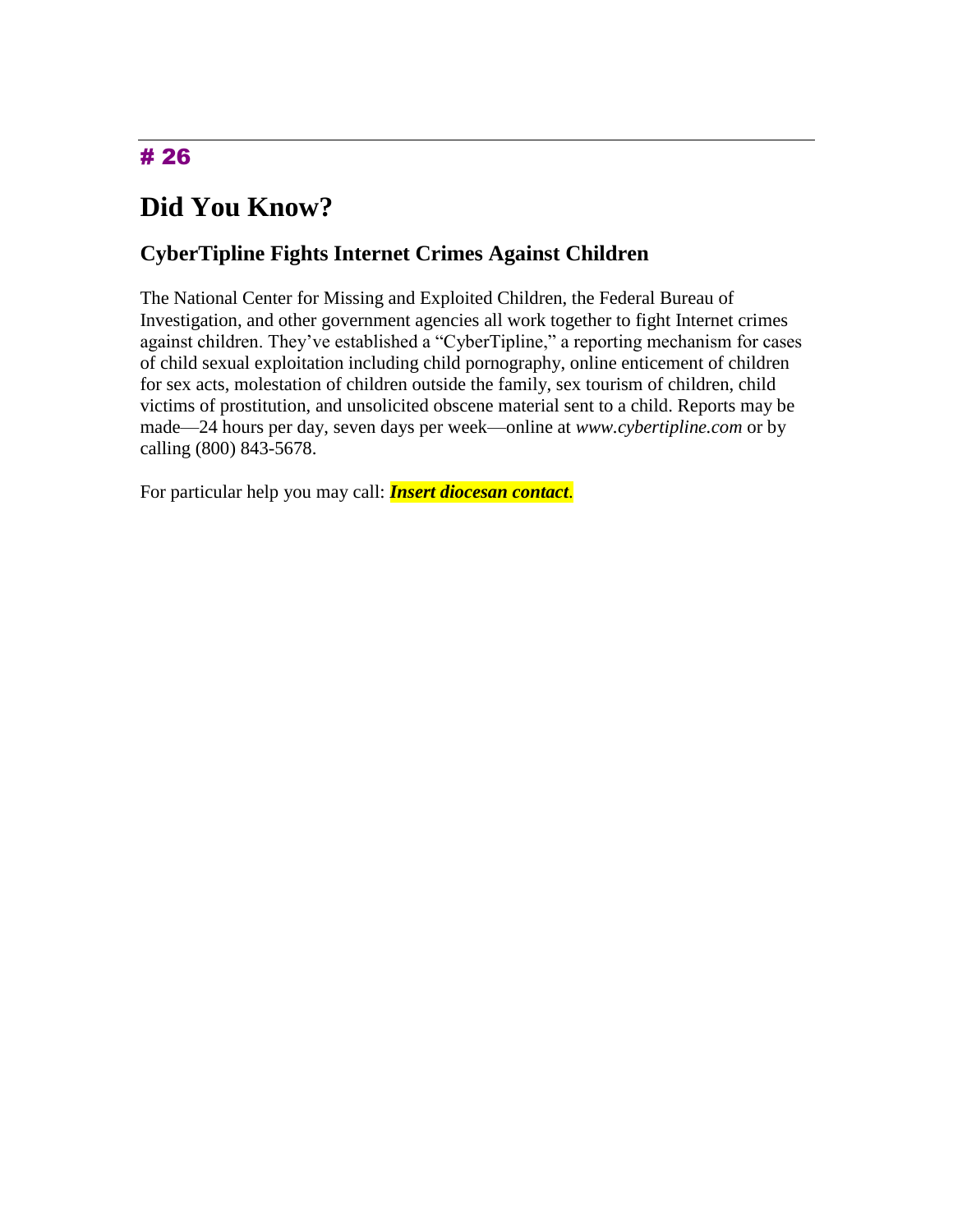# **Did You Know?**

### **IOW, Knowing Internet Lingo Can Help Parents Safeguard Kids**

Online chat rooms, instant messaging systems, and even cell phones equipped to send text messages are environments rich in abbreviations, acronyms, and other shorthand that help increase the speed of communication. Parents need to become aware of some of the common lingo that is used in these environments. Some of these terms may be found to be vulgar, degrading, or otherwise offensive. However, parents and educators need to have a level of understanding of the dangers that face our children.

For particular help you may call: *Insert diocesan contact*.

Source: Bob Farley, "Exposing the Dangers of Chat Rooms," featured March 14, 2005, at *www.virtusonline.org/virtus*.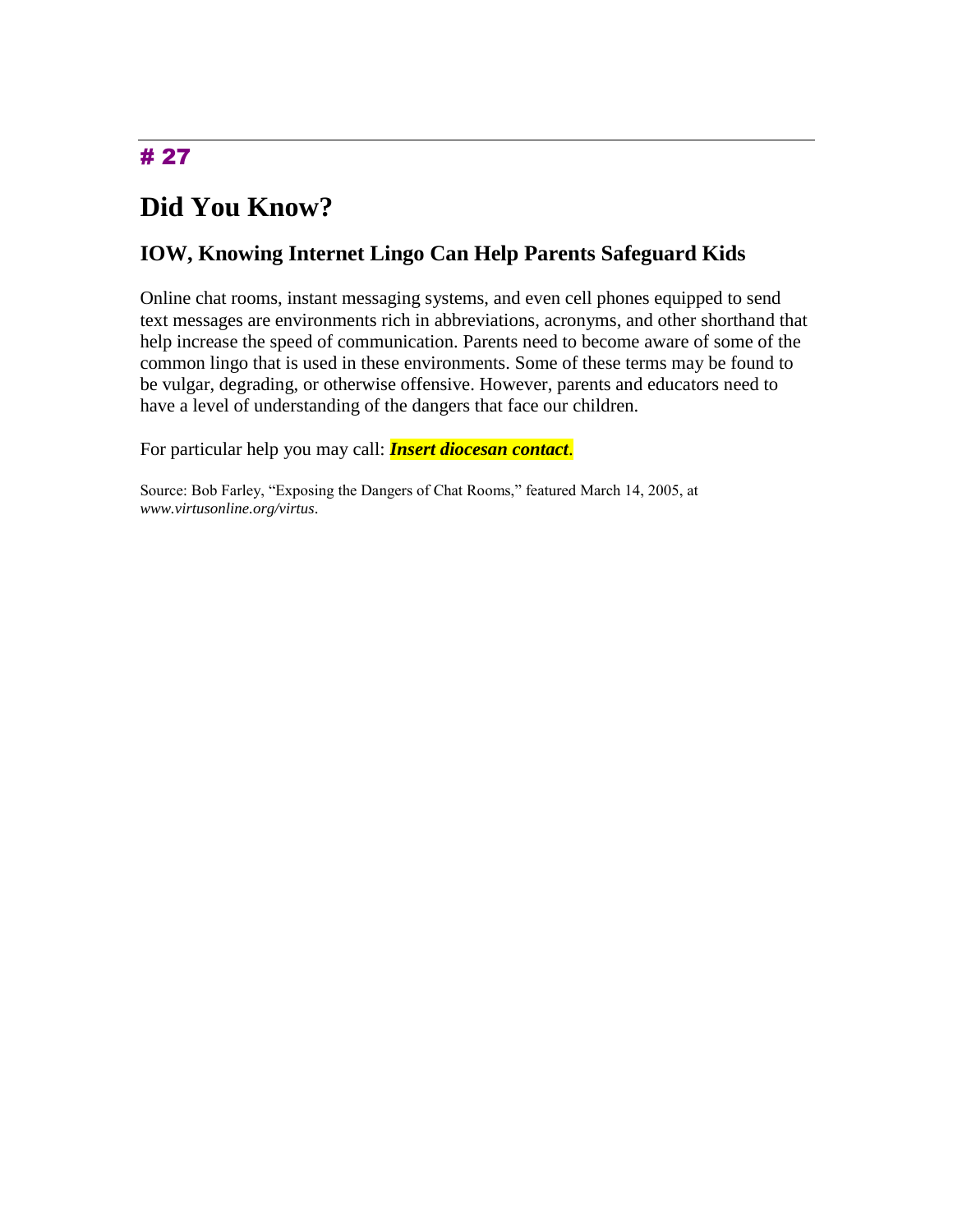# **Did You Know?**

#### **Ensuring Your Child's School Is Safe**

Every teacher, coach, and volunteer who works with children in the *(arch)diocese*'s parishes and schools must have a background check before he or she is permitted to work in any school- or parish-related job or activity that involves contact with children. But what about the children who attend non-Catholic private or public schools? Talk with school administrators and find out what steps they take to protect children from harm. Suggest that they review other abuse prevention programs to ensure that their policies and practices are up to date. And demand that all employees and volunteers who work in the school be properly screened, including background checks, before they are allowed to be near your children.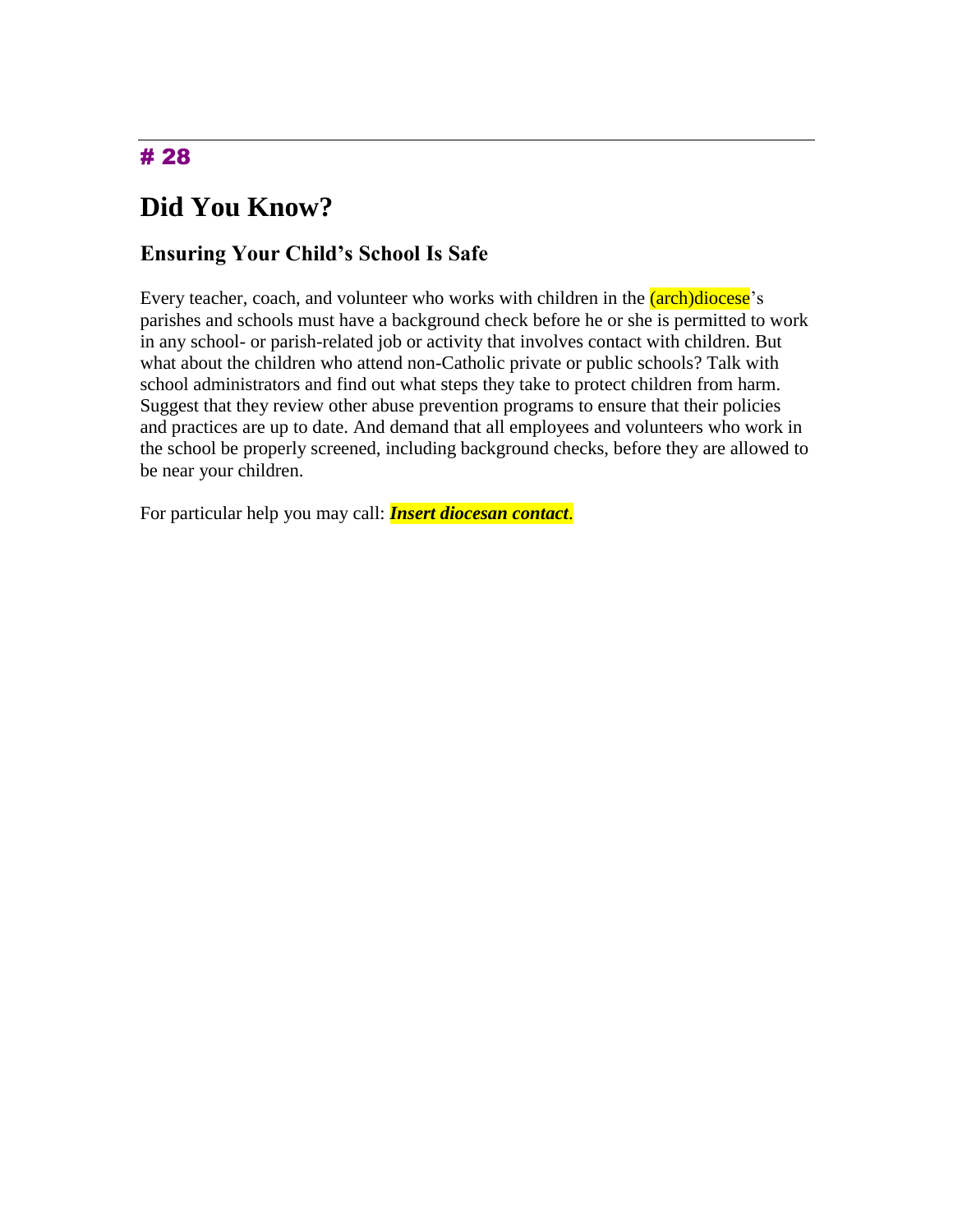## **Did You Know?**

#### **Where Do Your Kids Go to Have Fun?**

Protecting children from harm extends beyond the time that they are under your direct supervision. Know where your children spend their time when school is out or they are not in the house. Where do they gather and play with other kids? Are there other adults in the area? If so, who are they, and what reason do they have to be there? Knowing the answers to these questions will help you to keep your kids safe even when you are not with them.

For particular help you may call: *Insert diocesan contact*.

Source: *www.missingkids.com*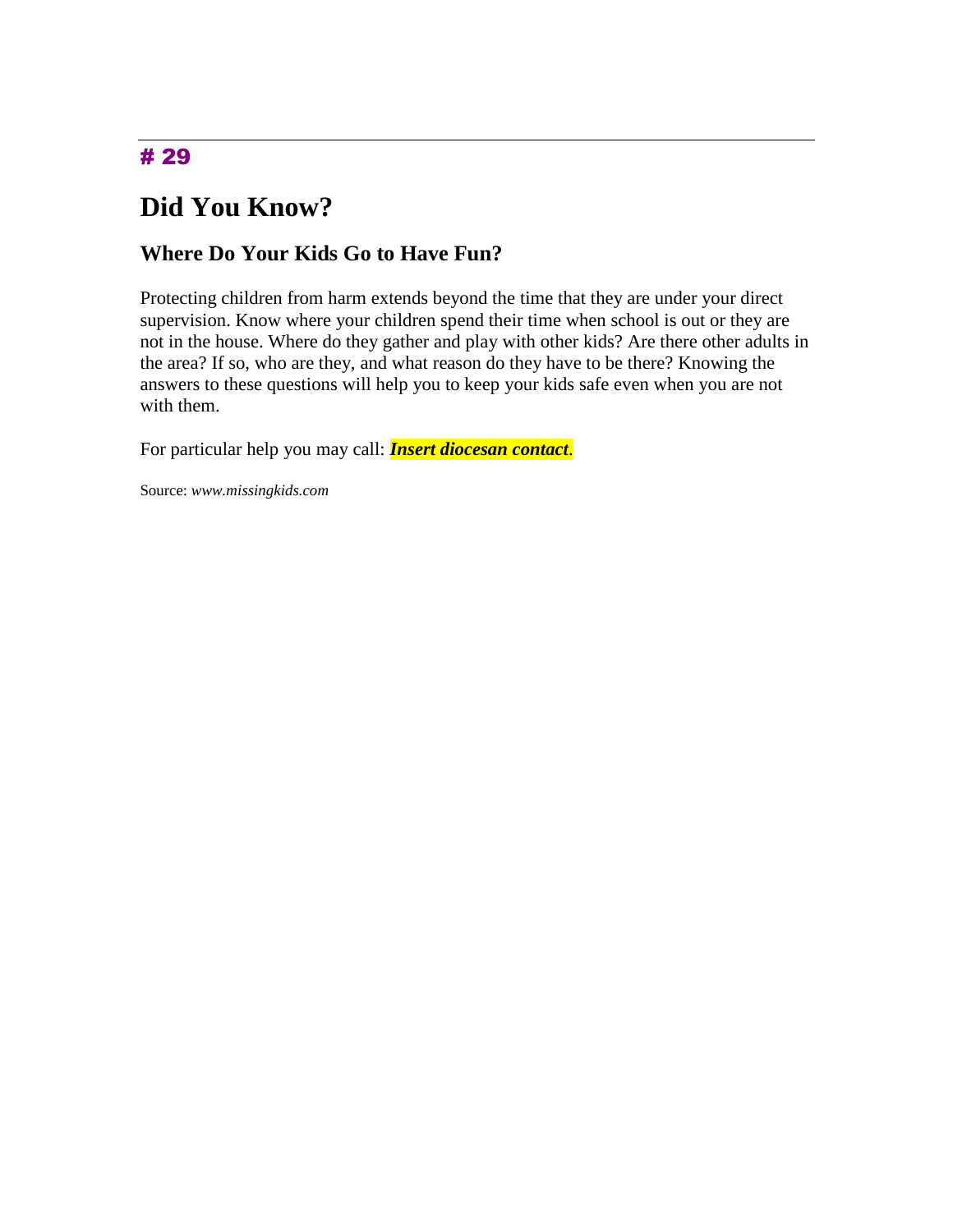# **Did You Know?**

#### **Internet Spammers Target Kids, Too**

Does your child know what to do when he or she gets an e-mail from an unknown person? If you are allowing your children to communicate with others online, be aware that they will be exposed to spam. The easiest way to avoid spam is to make sure that your children do not give out their personal information or e-mail address to anyone they do not know. Adjust the security settings on their e-mail account to filter or block unwanted messages. Encourage your children to delete any messages they get from anyone they don't know. Even when your children get e-mail or instant messages from people they know, make sure that they scan everything they are downloading for viruses first. You can do this by making sure that you have your antivirus software up to date.

For particular help you may call: *Insert diocesan contact*.

Source: *www.netsmartz.org/safety/safetytips.htm*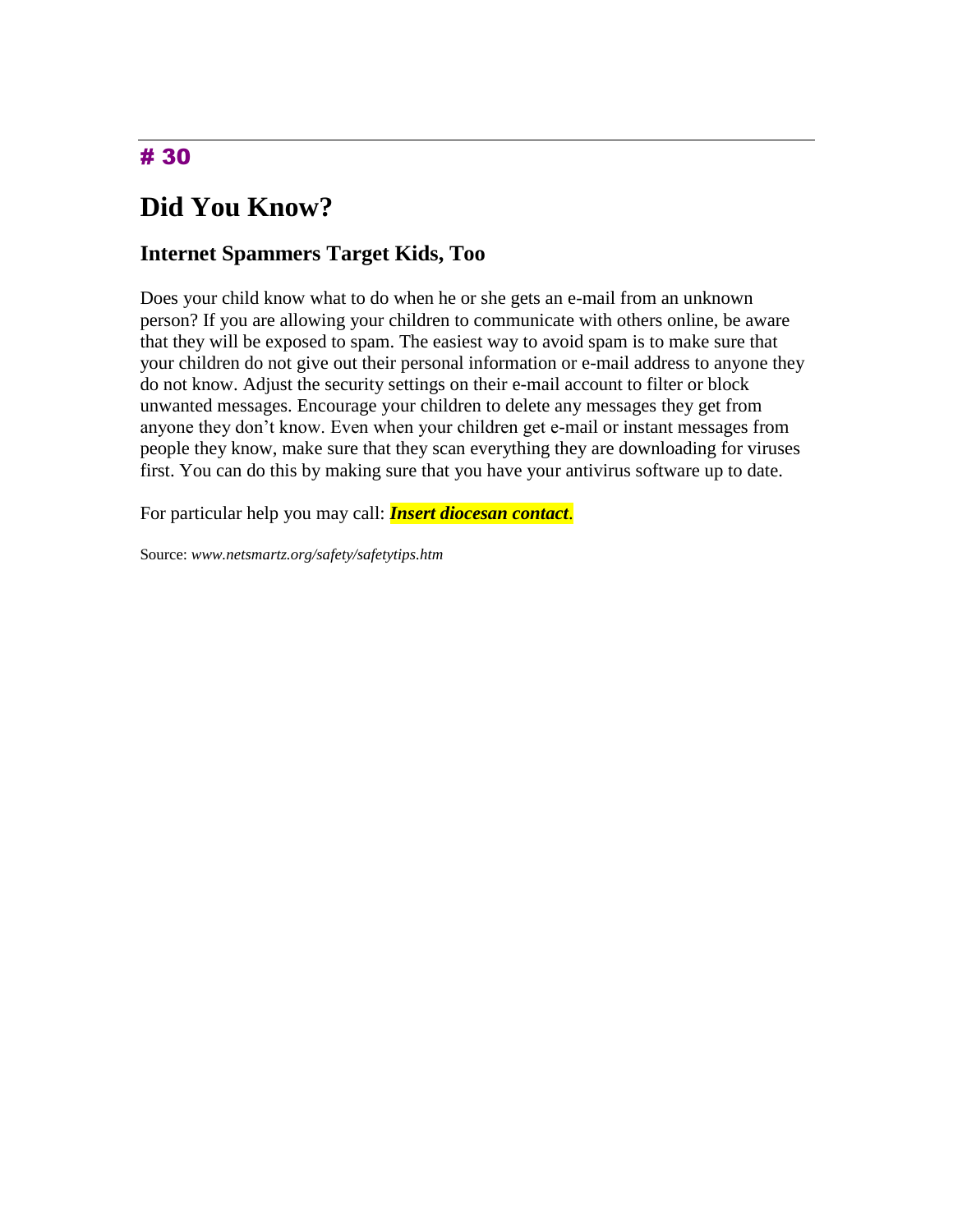# **Did You Know?**

#### **Always Keep an Up-to-Date Photo of Your Child**

Picture this: A good photo could save a child's life. One of the most important tools for law enforcement in the case of a missing child is an up-to-date (take a new one every six months), good-quality photograph. The photograph should be a recent head-andshoulders color photograph of the child in which the face is clearly seen. It should be of school-portrait quality, and the background should be plain or solid so it does not distract from the subject. When possible, the photograph should be in a digitized form and available on a compact disk (CD), as opposed to just a hard copy. This minimizes the time necessary to scan, resize, and make color corrections before disseminating it to law enforcement. The photograph should have space for accurate, narrative description useful to identify the child, such as name, nickname, height, weight, sex, age, eye color, identifying marks, glasses, and braces.

For particular help you may call: *Insert diocesan contact*.

Source: "The Importance of Photos," *www.missingkids.com.*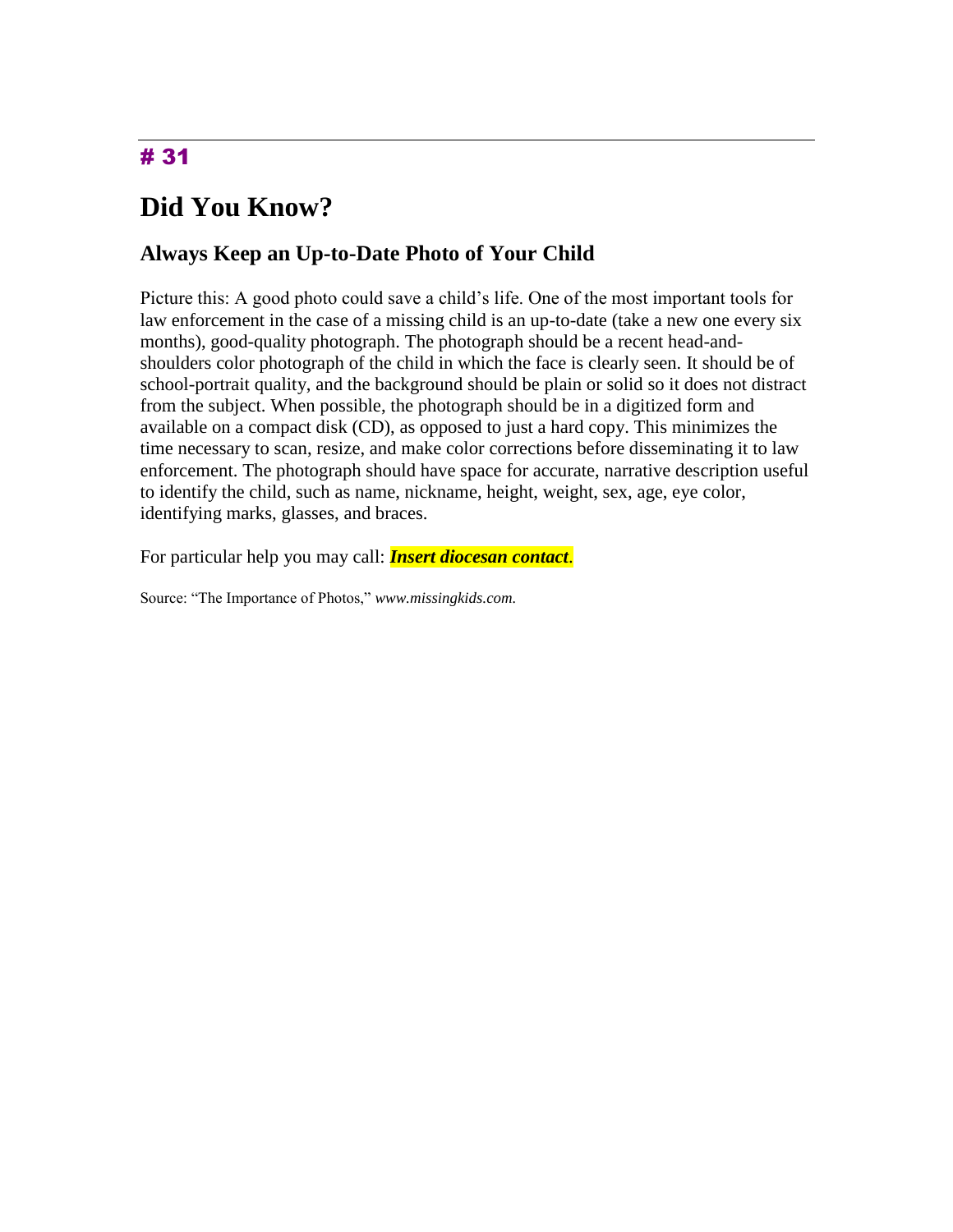# **Did You Know?**

### **How to Report Inappropriate or Illegal Content on the Internet**

One of the main reasons that children do not report the inappropriate content they find online is fear of punishment from parents. If you let them know that it is not their fault if they come across an inappropriate site, they will be more willing to come to you when it happens. If your children ever show you a site that contains illegal behavior, such as pornographic images of children, contact your Internet service provider and the CyberTipline at *www.cybertipline.com*.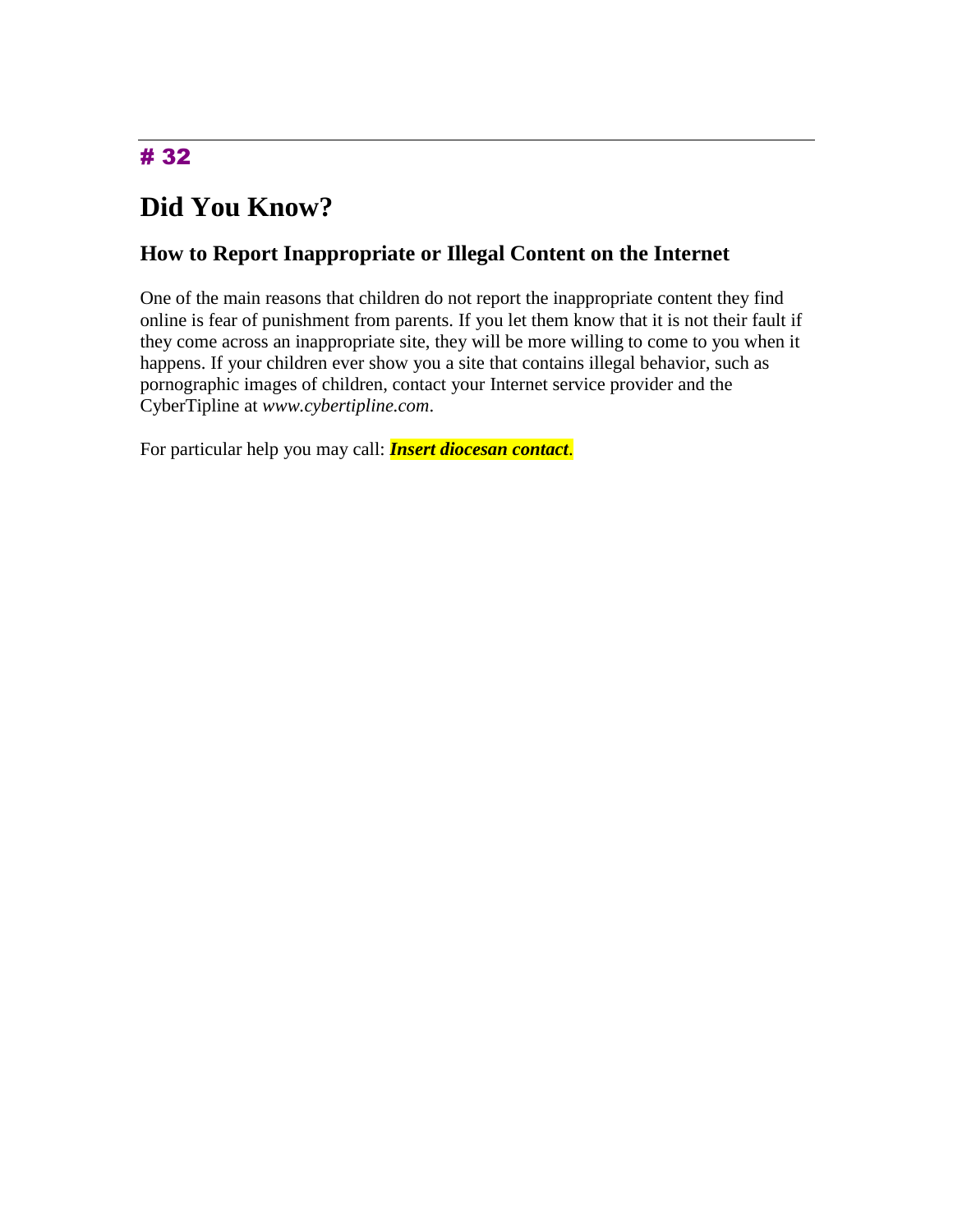# **Did You Know?**

#### **Internet Filter Software Is No Substitute for Parental Monitoring**

There is a lot of material on the Internet that is inappropriate for children. Parents can use filtering software to protect children from that material, but filters do not guarantee that children will not be exposed; a filter will never be a substitute for parents' presence. Monitor your child's online behavior. Keep your family computer in a highly visible, common area, like the family room or the kitchen. Ask your children to show you what sites they go to, and be open and willing to discuss the inappropriate material they might come across.

For particular help you may call: *Insert diocesan contact*.

Source: *www.netsmartz.org*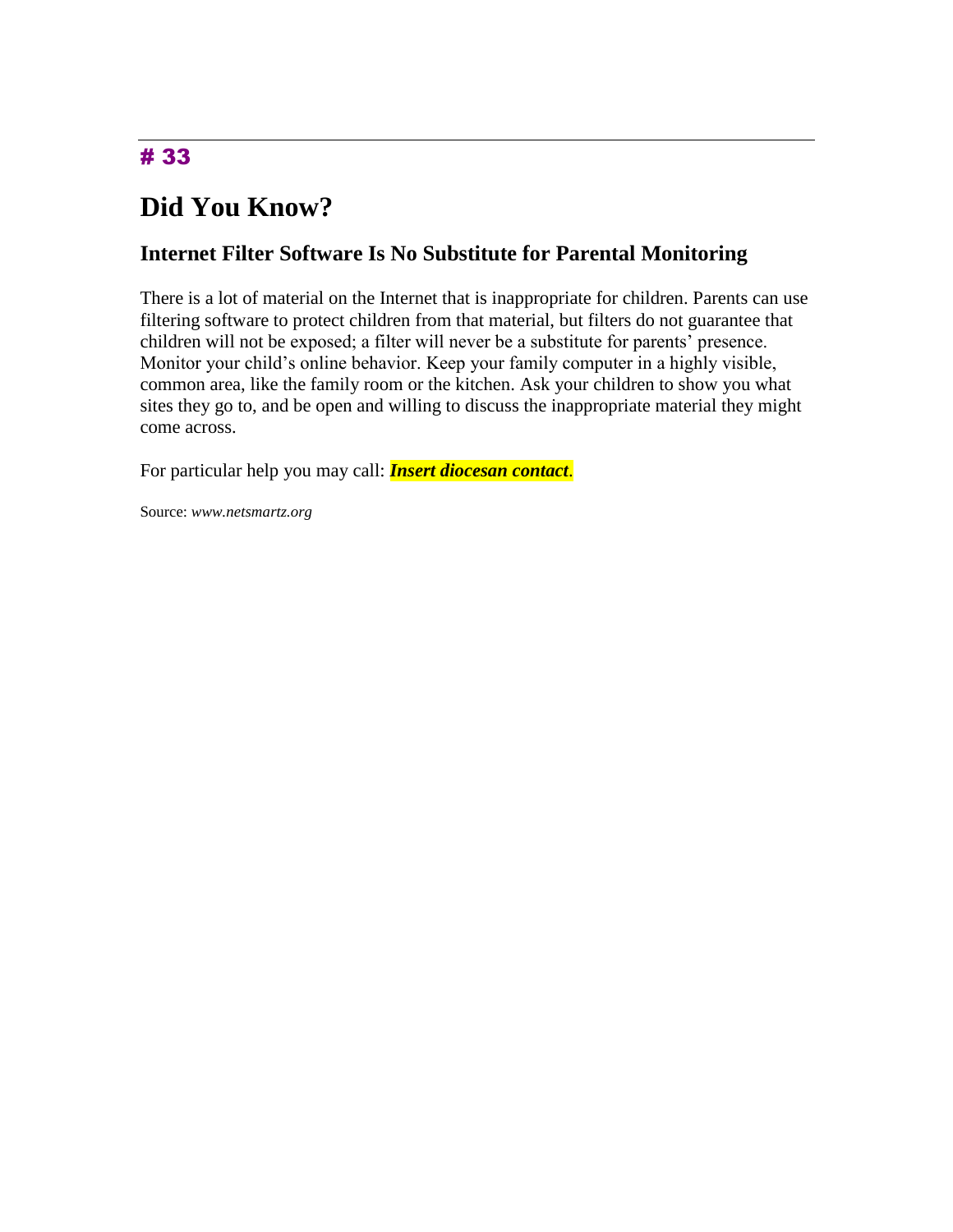# **Did You Know?**

### **Keeping Your Child's Personal Information Personal**

If your children give out personal information over the Internet, not only is it easy to track, it's tough to completely remove. Emphasize to them how important it is that they keep personal information private. Make sure that they have a strong (ideally, alphanumeric) username and password that don't reveal anything personal. Encourage them not to give out their e-mail address, if they have one. If your children tell you that they have given out personal information online, contact your Internet service provider or the site where the information is posted to see what you can do to have it removed. For more information, visit *www.netsmartz.org*.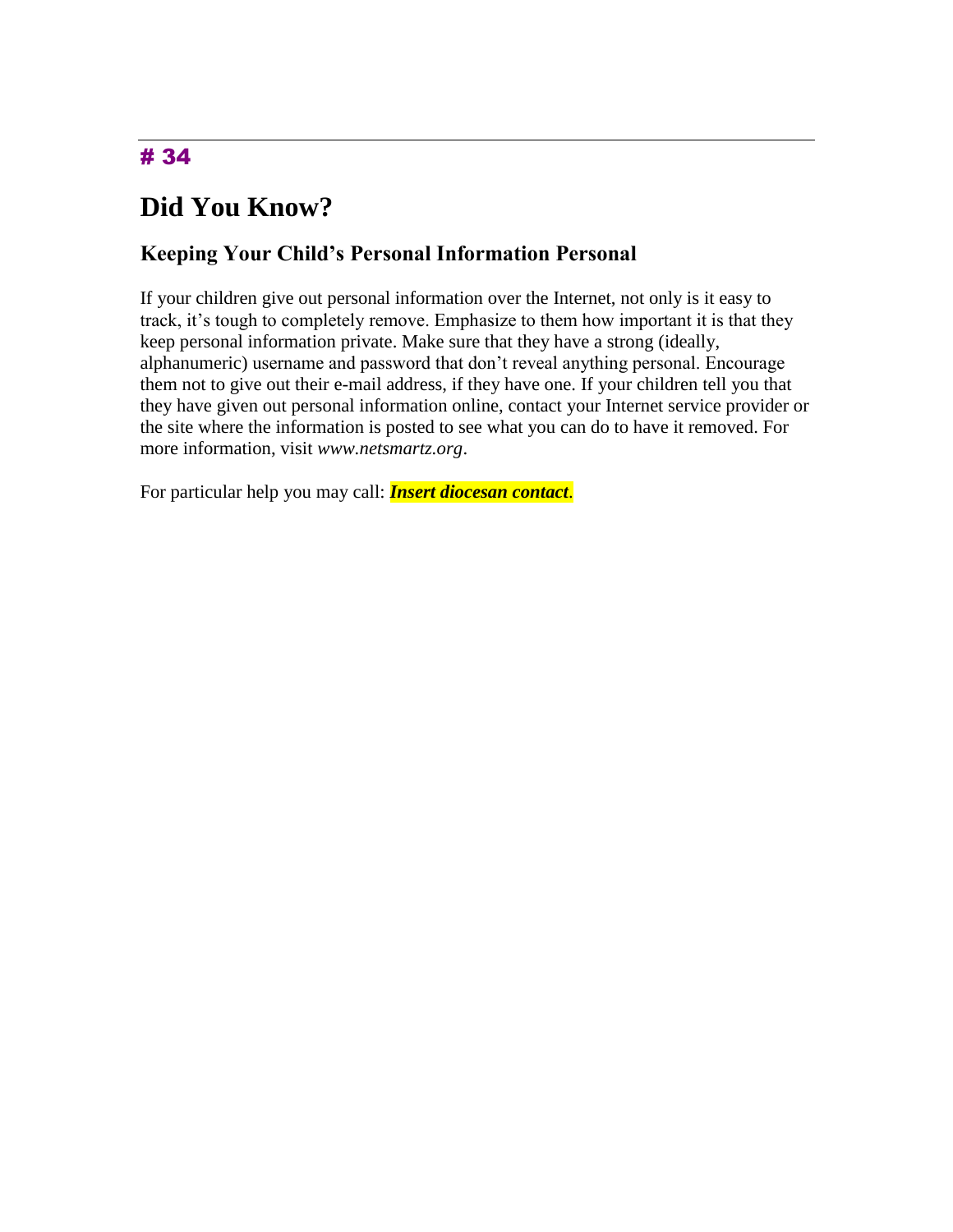# **Did You Know?**

#### **What Do Molesters Look Like?**

Child molesters belong to every profession, gender, and ethnic group, and they live in rural, urban, and suburban areas. There is no "look" about them that indicates that they are a danger to the physical and emotional health of our children. It is imperative that we look beyond demographic characteristics and focus on the behaviors of adults when they are around children. We must regularly refresh the basic knowledge and actions required to keep children safe. For tips on recognizing and reporting inappropriate behavior, please visit *www.virtus.org*.

For particular help you may call: *Insert diocesan contact*.

Source: *www.virtusonline.org/virtus*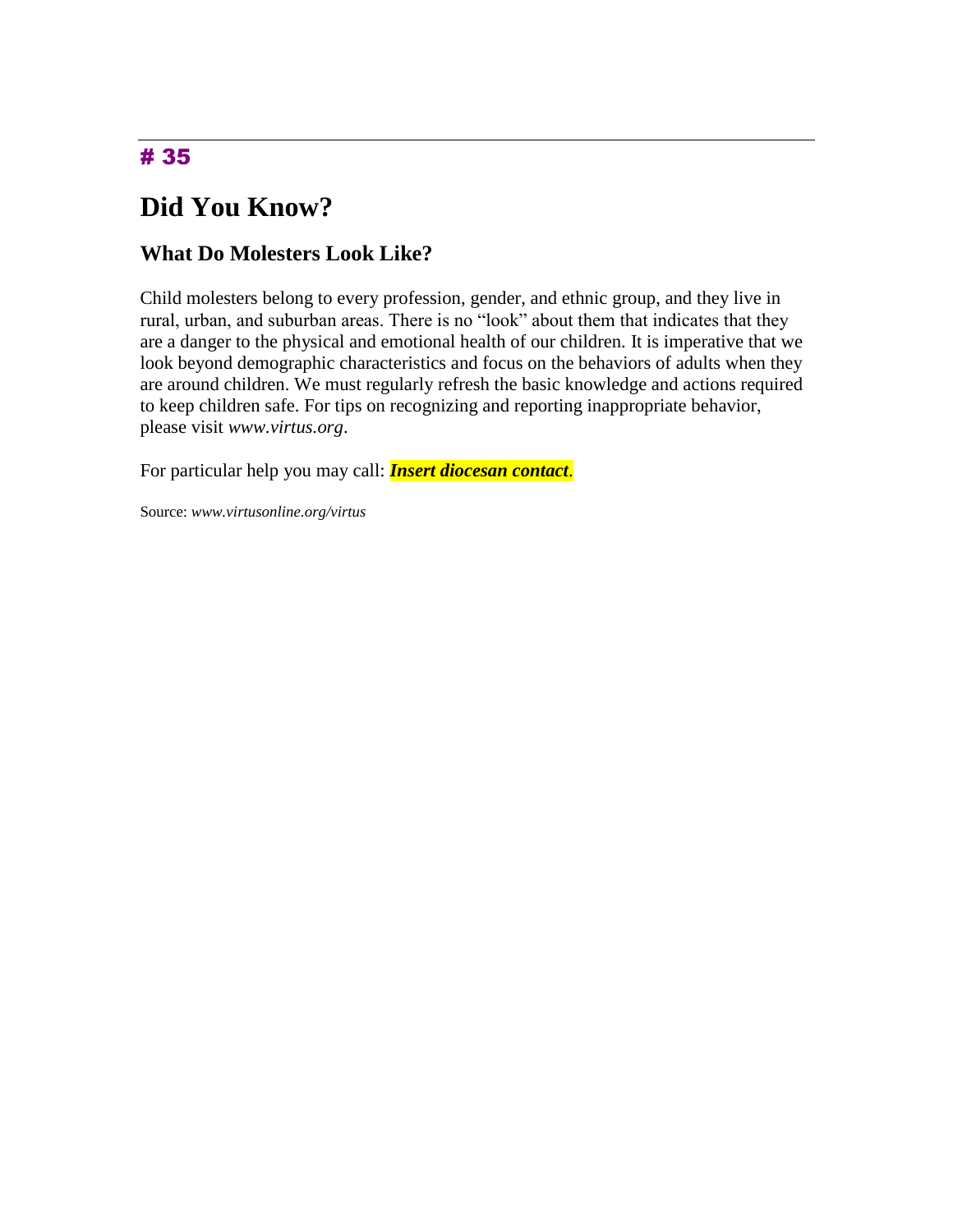## **Did You Know?**

### **Be Vigilant**

It is vitally important that we are constantly vigilant—that we always observe the behaviors of those who interact with children. And we must always communicate our concerns to the appropriate parties. Sometimes this means communicating our safety concerns to our children. And sometimes this means communicating our concerns about seemingly inappropriate behavior to those who are in a position to intervene. Parents must also listen carefully to their children and observe both their children's activities and the behavior of older children and adults who interact with them. When children exhibit dramatic behavioral changes, adults must find out what caused the changes. Being aware of what's happening with our children means talking to, listening to, and observing them—at every opportunity.

For particular help you may call: *Insert diocesan contact*.

Source: *www.virtusonline.org/virtus*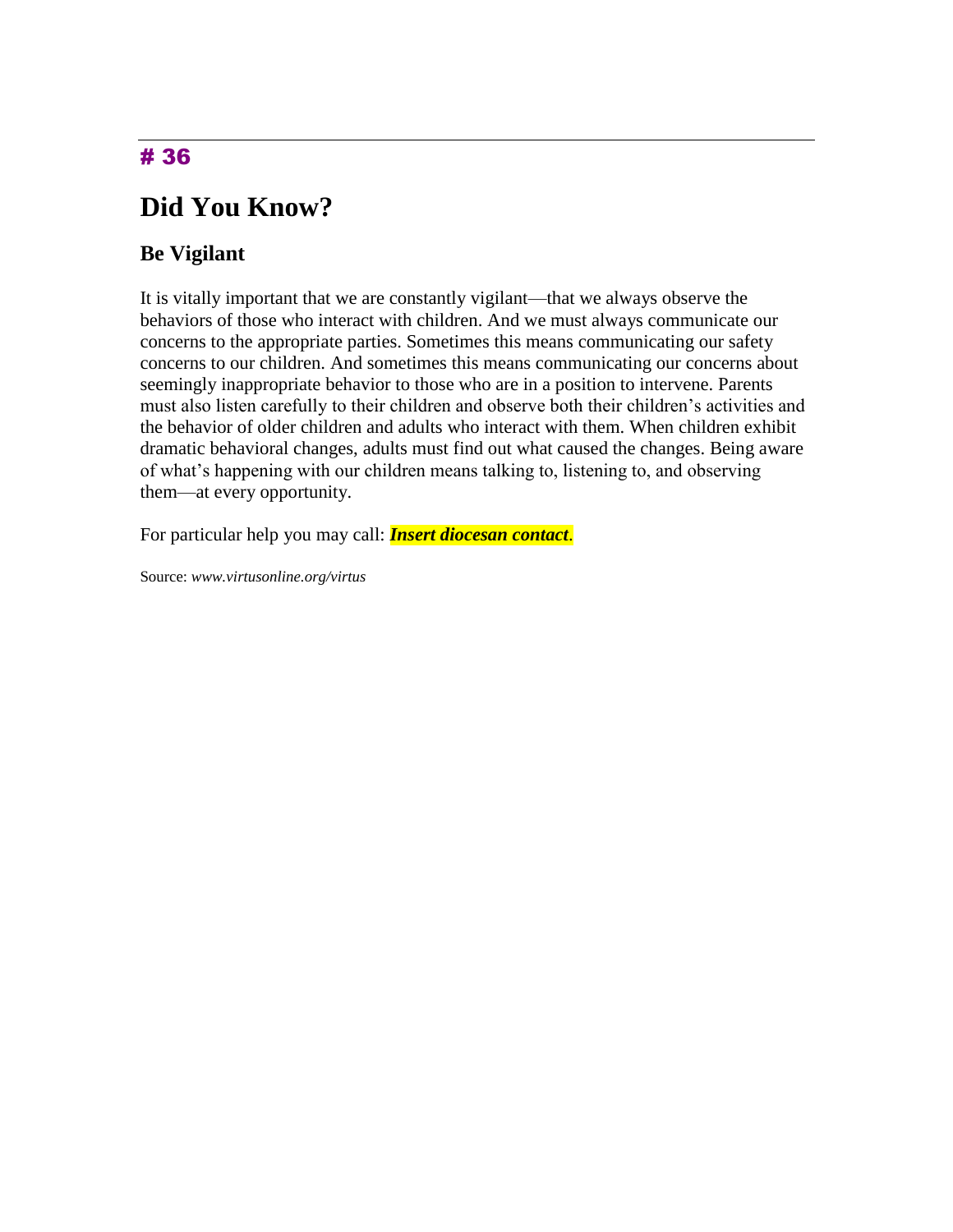# **Did You Know?**

### **God's Call to Love and Respect Others**

To know that we are children of God is to live in complete love with deep abiding security and the ability to dream, to sing, to create, to laugh, and to play without worry. It is a freedom to love—with full trust and confidence—the creatures whom God has sent to us in our world. As we grow older, we face a new reality. We cannot approach all God's creation with the same trust and confidence. We learn, through sometimes hurtful and damaging experiences, that some people reject the ability that God gave them to love and respect others—they ignore God's call to love and respect others.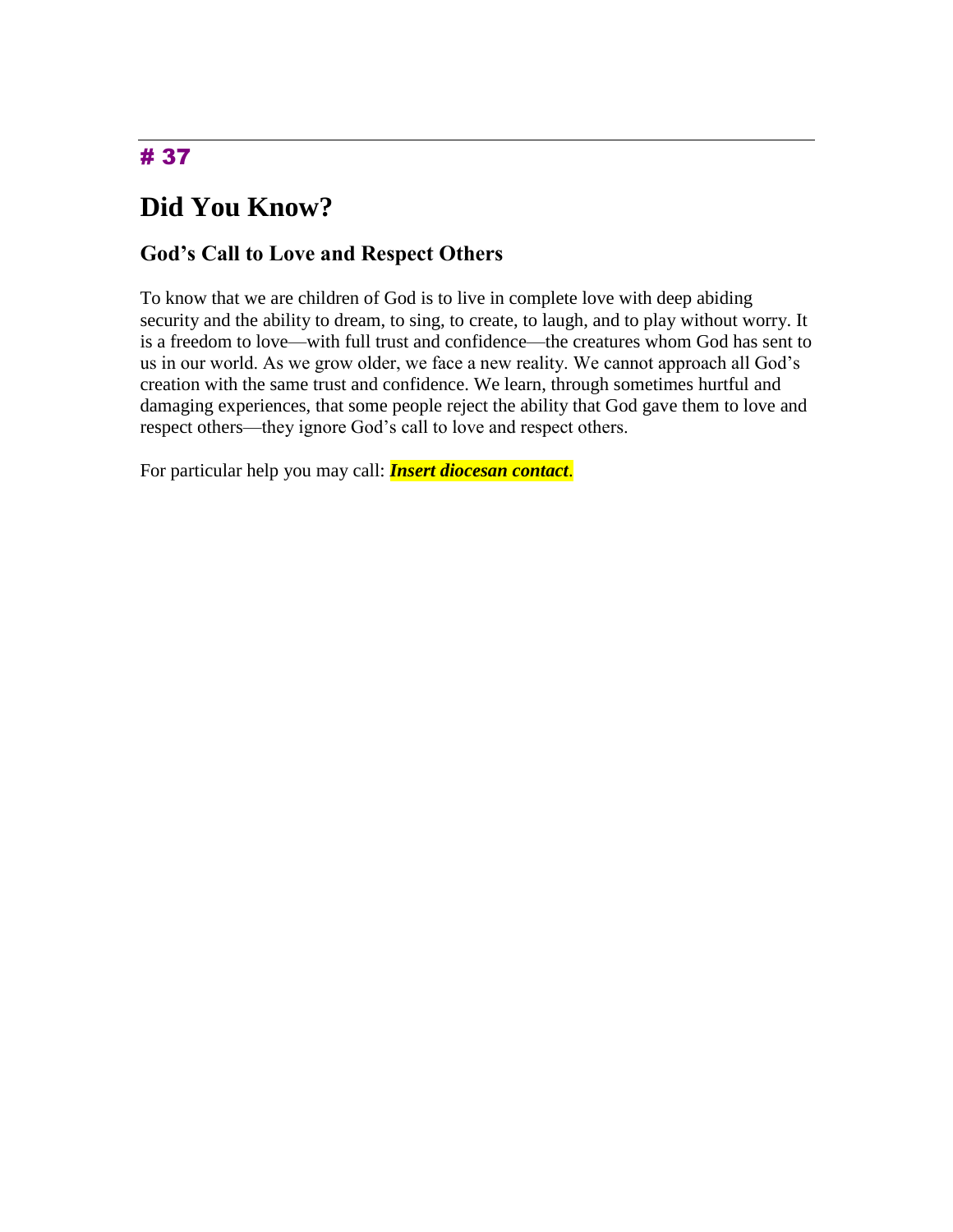# **Did You Know?**

### **Parents and Guardians: Get Involved**

Parents and guardians play a key role in the success of parish programs for young people. Parents and guardians who are involved in parish programs and events will be in the best position to protect their own children as well as all the children in the parish community. Involvement and communication are important factors in helping to ensure safe environments for all of our children.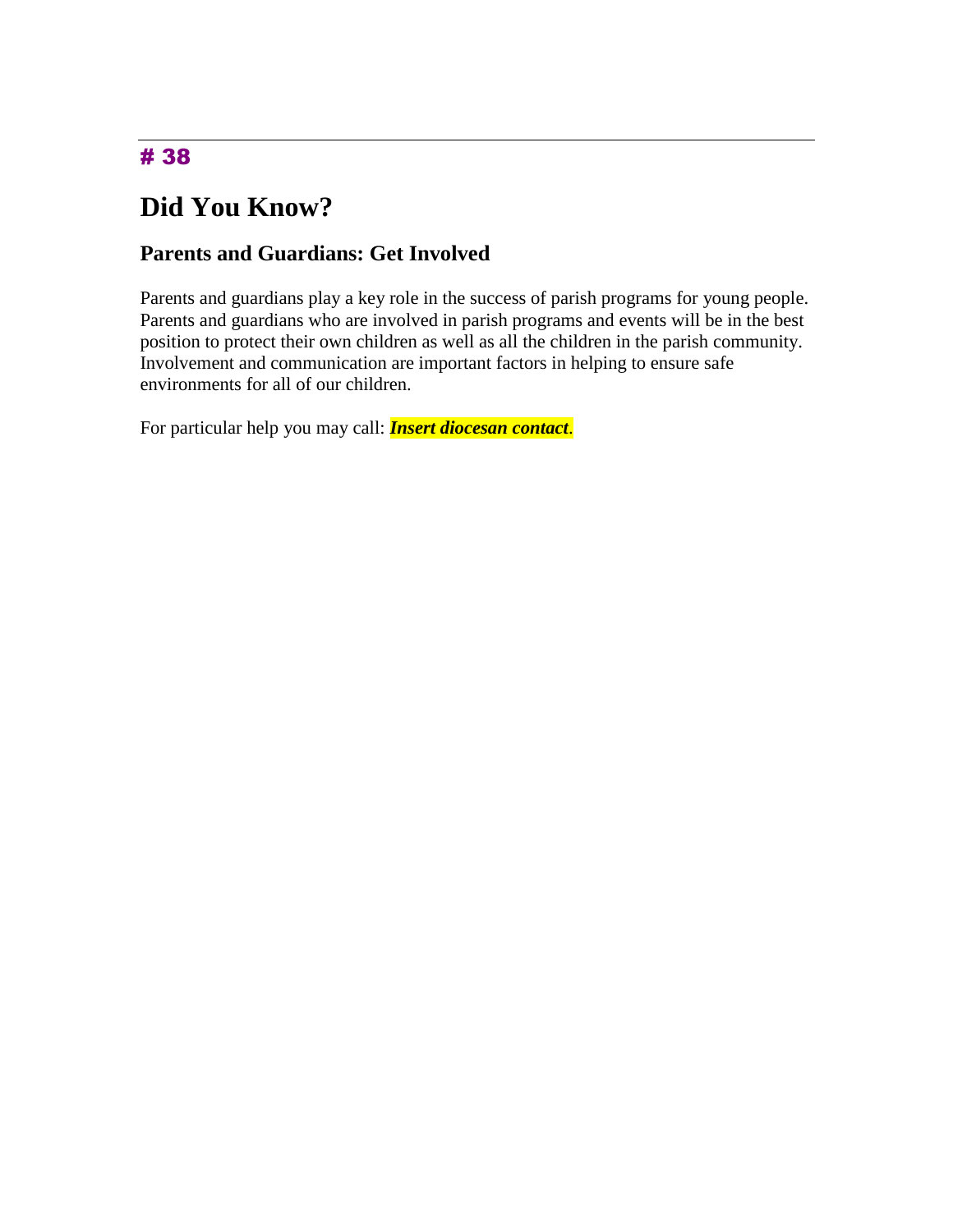## **Did You Know?**

#### **"Grooming" Behaviors**

Most child abuse occurs after the perpetrator has gained the trust of the child and of his or her parents/guardians through a process called "grooming." The grooming process has three basic elements, which are both separate and interrelated: physical grooming, psychological grooming, and community grooming. Physical grooming can begin with a simple pat on the back, but over time it becomes more intimate. Psychological grooming takes many forms, all of which are designed to drive a wedge between the child and the parent or guardian and to pull the child under the control of the perpetrator. Psychological techniques include a wide variety of activities, from telling a child that sexual contact is "an act of love sanctioned by God" to threatening harm to someone the child loves if he or she tells anyone about the abuse. Community grooming usually happens at the same time that physical and psychological grooming is progressing with the child. It targets the parents, guardians, and the rest of the community. The purpose is to convince us that this is someone who really cares about kids and is committed to their well-being, so that we will not notice or will disregard the warning signs because we can't believe the perpetrator would commit such a crime. The process can take as little as a few days or as long as a few months, but the perpetrator is willing to be patient to gain the trust of everyone involved. This is how child molesters avoid being caught. For more information on child protection efforts and programs, call: *Insert diocesan contact*.

Source: VIRTUS® *"Protecting God's Children" Facilitator Training Manual*, 36-38.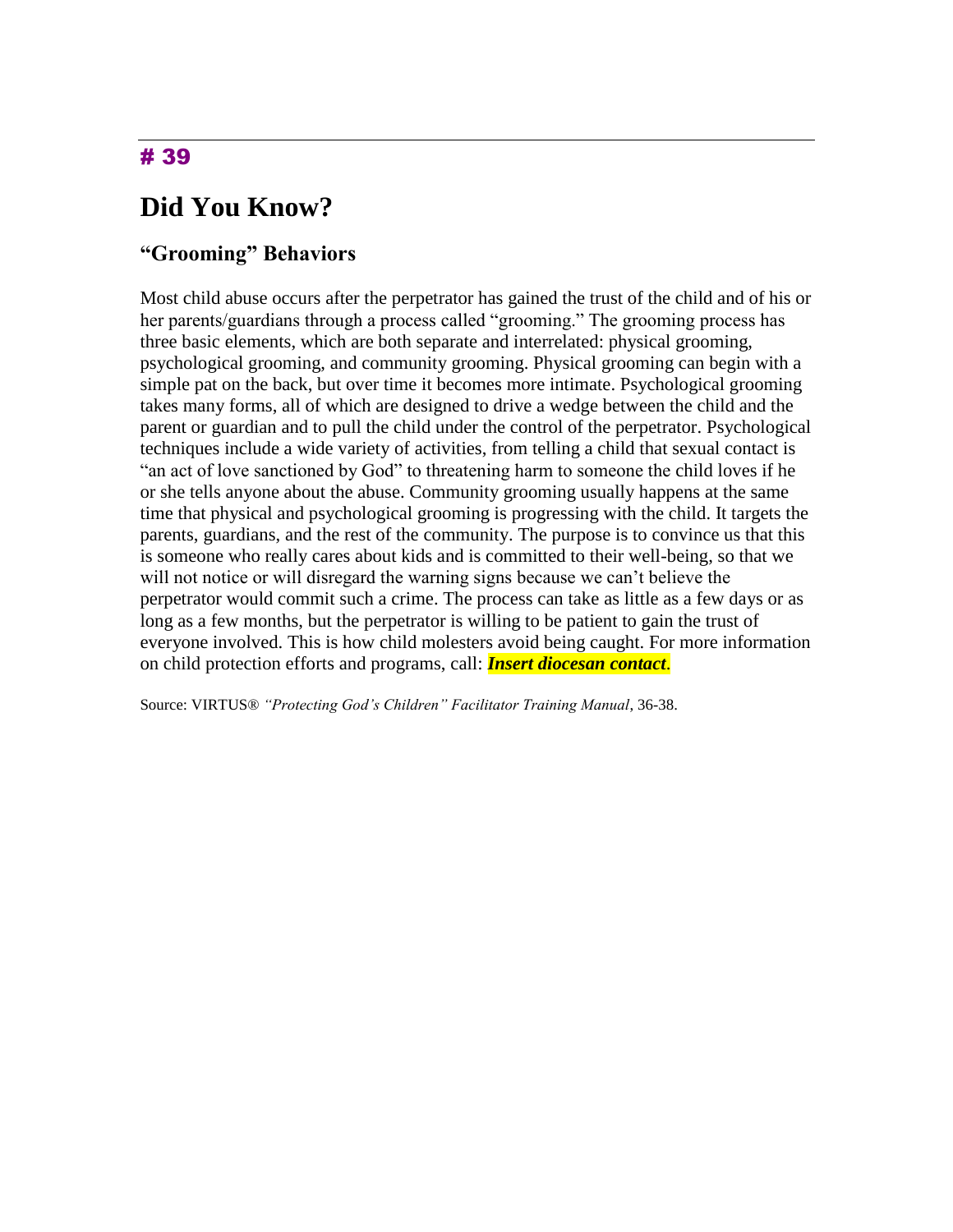# **Did You Know?**

### **Reporting Suspected Abuse Takes Courage**

When any adult in the faith community has reason to suspect that a child is being or has been abused, he or she has a moral (and often a legal) responsibility to report those suspicions to civil authorities. Reporting suspected abuse takes courage. However, adults who take a stand for children and make the call are often responsible for saving a child from terrible torment. *[Add information on how to report suspected abuse of a minor.]*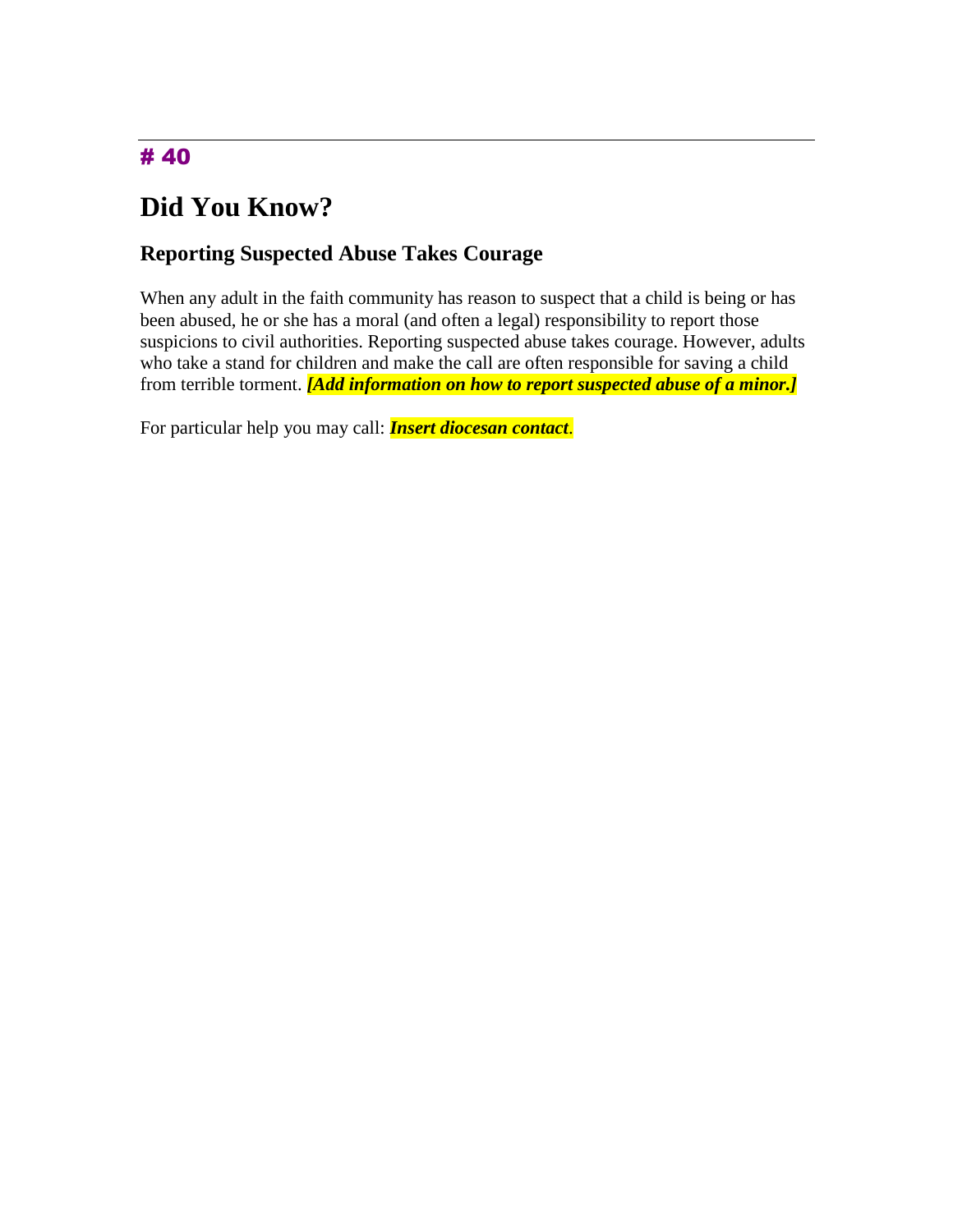# **Did You Know?**

#### **Prevalence of Child Sexual Abuse**

Child sexual abuse is a great deal more prevalent than many imagine. In fact, studies tell us that one in ten adult men and one in five adult women say that they were molested before the age of 18. That means that, directly or indirectly, child sexual abuse will touch most of us during our lifetime. And although we would like to believe that most accusations are false, the facts tell us that children rarely lie about being molested. In fact, they rarely tell anyone at all. An adult study about the prevalence of sexual abuse found that 42% of the men and 33% of the women who were victimized as children had never told anyone.

For particular help you may call: *Insert diocesan contact*.

Source: Sharon Womack Doty, "Refresher from the Protecting God's Children® Program," featured January 7, 2008, at *www.virtusonline.org/virtus*.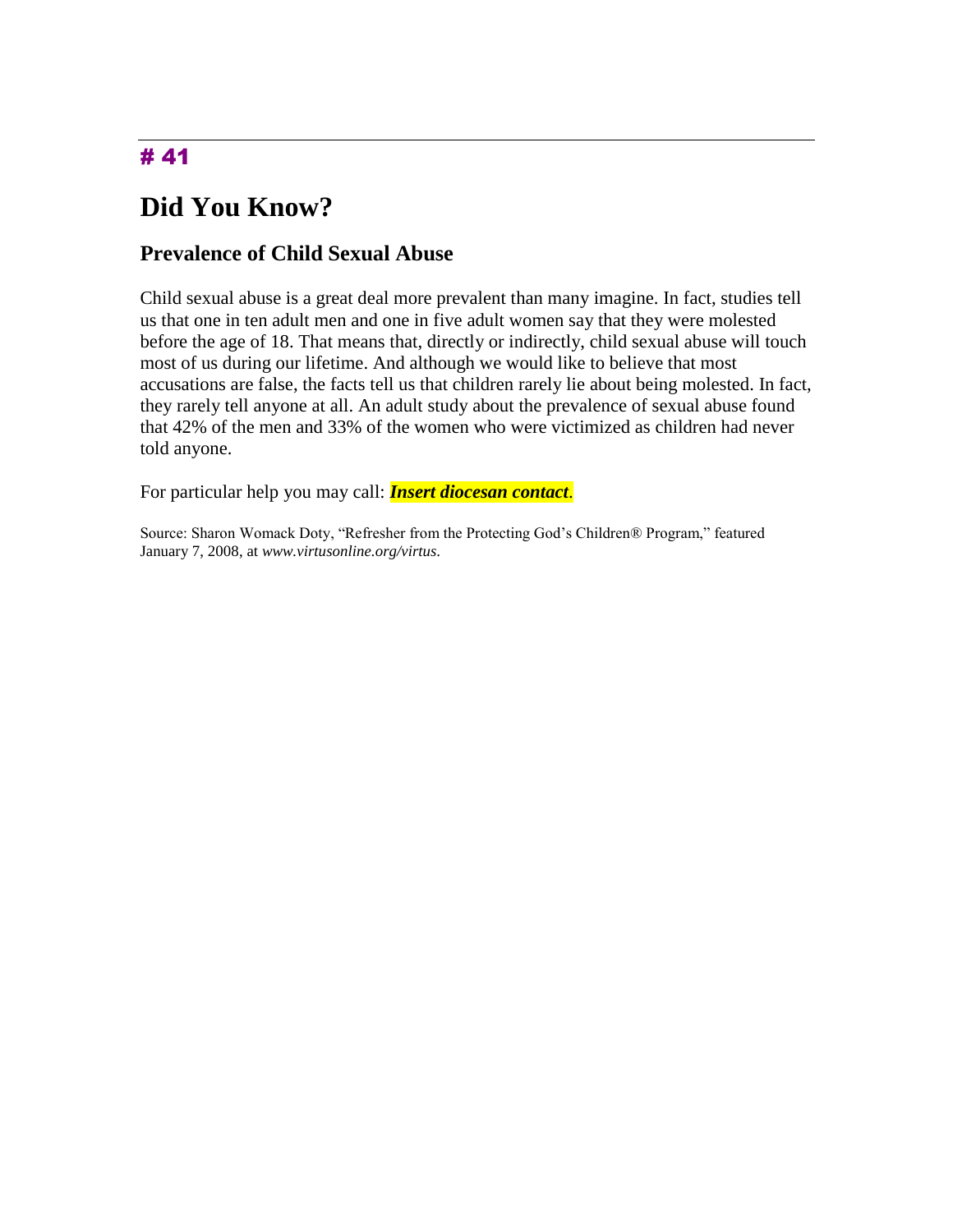# **Did You Know?**

### **Where Do Your Kids Spend Their Time?**

Child safety tip: You can help keep your children safe by knowing where they spend their time. Get to know the adults who show up at the various locations in the community where children gather and where they play together. Be wary of any adult who seems more interested in creating a relationship with a child than with other adults. Pay attention when an adult seems to single out a particular child for a relationship or for special attention. Warning signs include treats, gifts, vacations, or other special favors offered only to one specific child.

For particular help you may call: *Insert diocesan contact*.

Source: "Know the Rules . . . After-School Safety Tips for Children Who Are Home Alone," *www.missingkids.com*.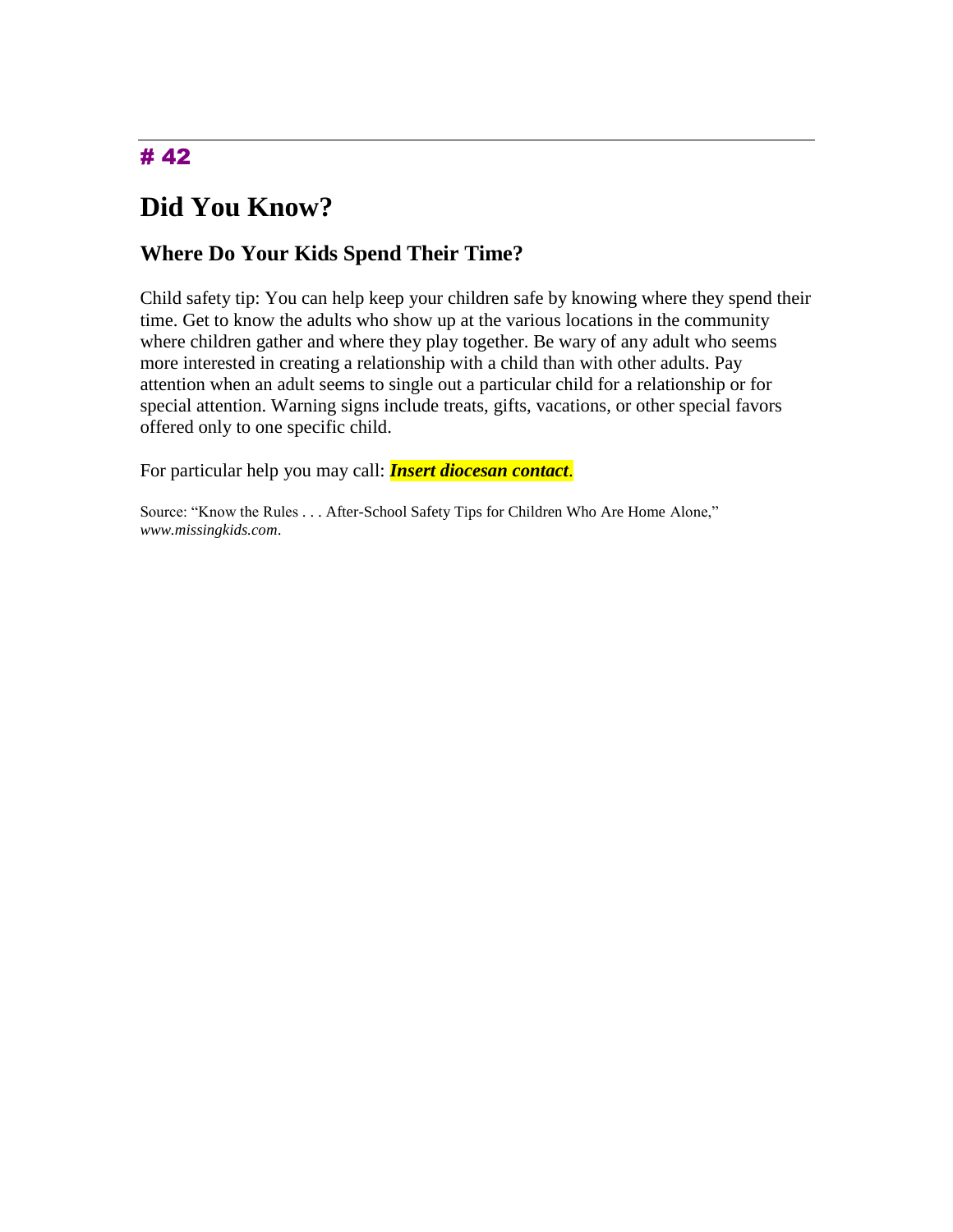# **Did You Know?**

### **Get Involved**

Parents and guardians play a key role in the success of parish programs for young people. Parents and guardians who are involved in parish programs and events will be in the best position to protect their own children as well as all the children in the parish community. Involvement and communication are important factors in helping to ensure safe environments for all of our children.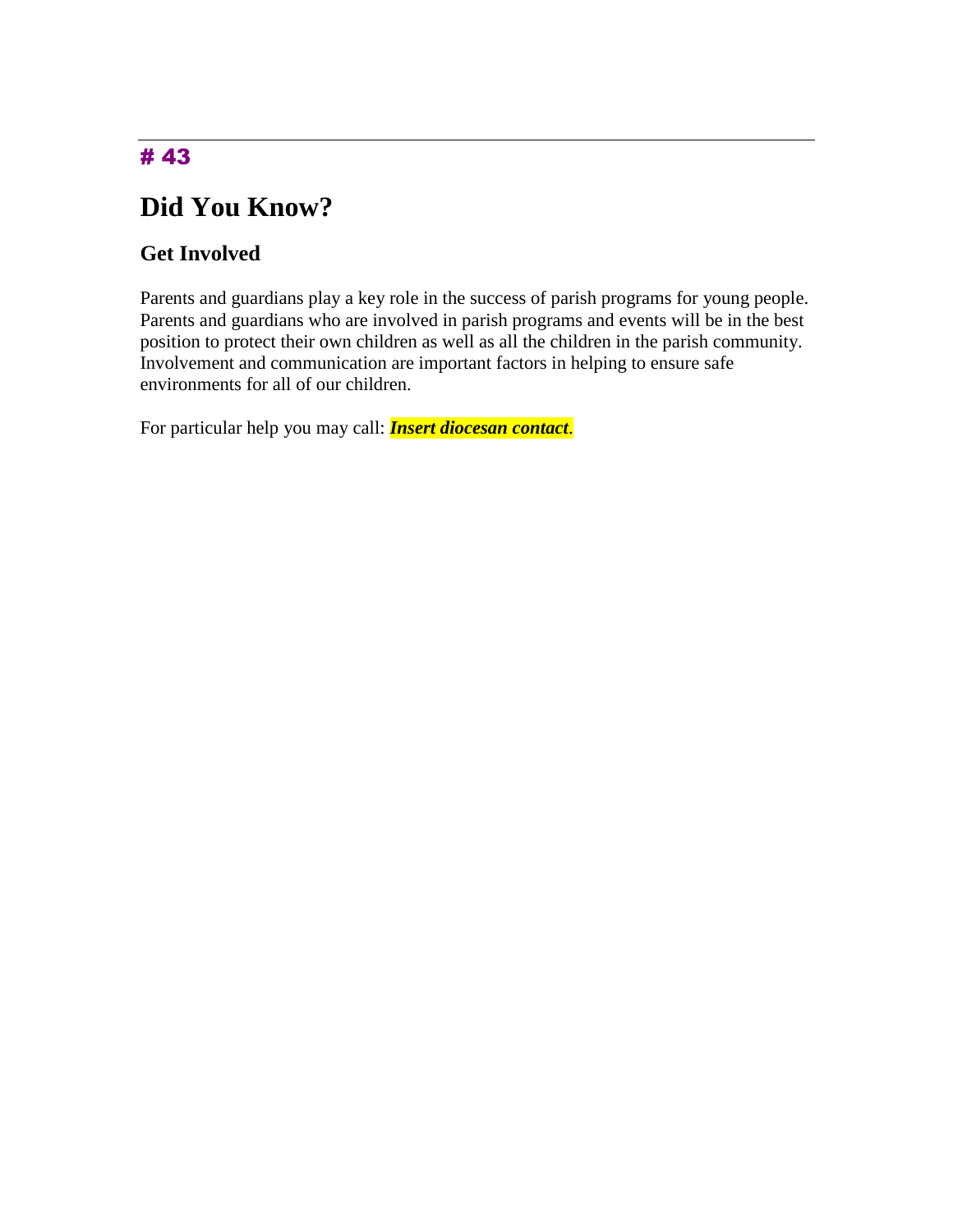# **Did You Know?**

### **Safety Rules Bear Repeating**

Research reminds us that teaching children how to resist the overtures of a potential molester requires repetition and reinforcement. Children and young people need to know the rules, and they need to hear them over and over and over again so that the rules become part of a thought process. This is done in the same way we teach the rules about looking both ways before crossing the street and the danger of getting too close to an open flame. Empowering children to speak up and resist the overtures of potential molesters can stop a child molester in his or her tracks. Molesters who fear being caught—and being labeled a molester—may decide it is not worth the risk and back off.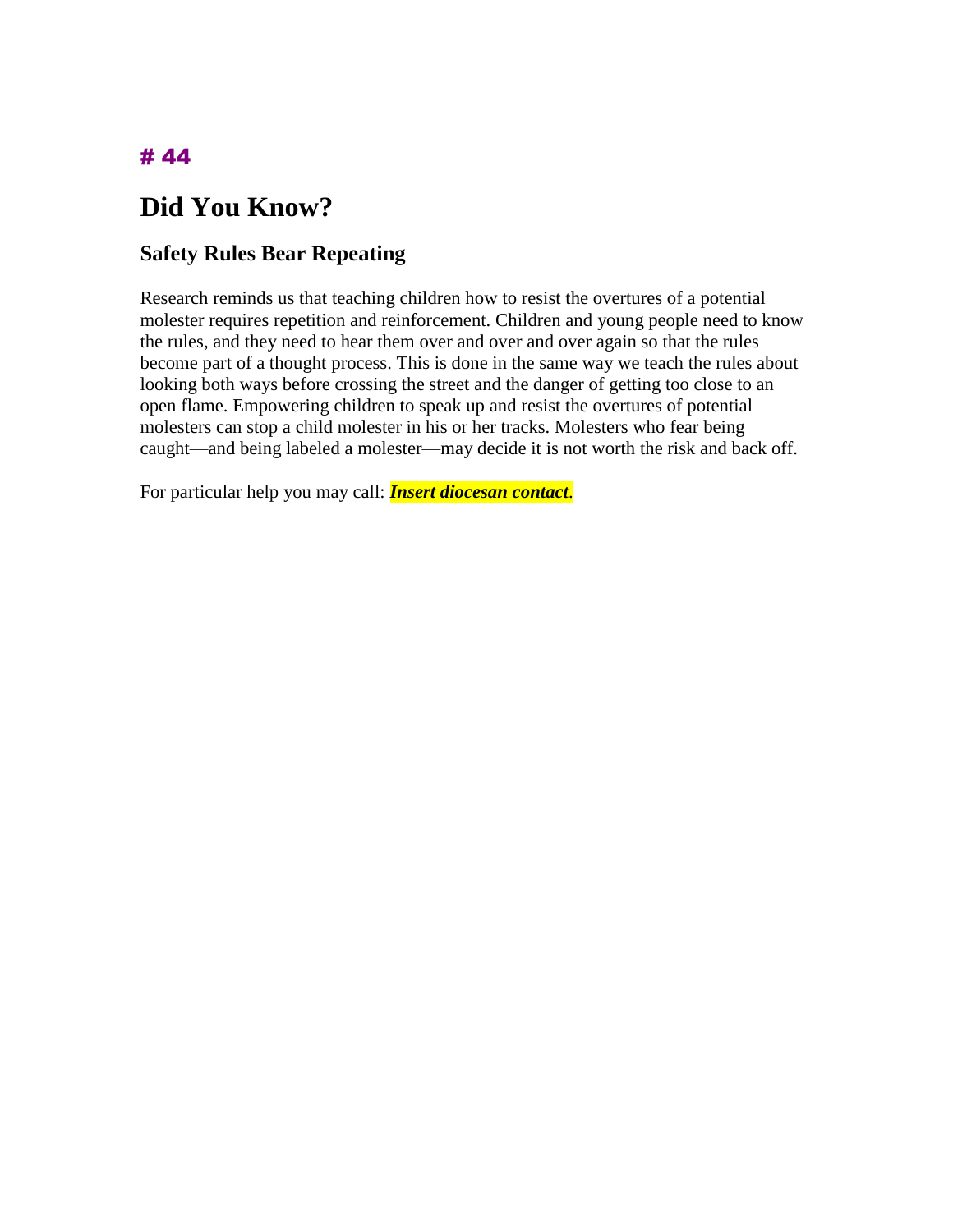# **Did You Know?**

### **Where Do Your Kids Spend Their Time?**

Child safety tip: You can help keep your children safe by knowing where they spend their time. Get to know the adults who show up at the various locations in the community where children gather and where they play together. Be wary of any adult who seems more interested in creating a relationship with a child than with other adults. Pay attention when an adult seems to single out a particular child for a relationship or for special attention. Warning signs include treats, gifts, vacations, or other special favors offered only to one specific child.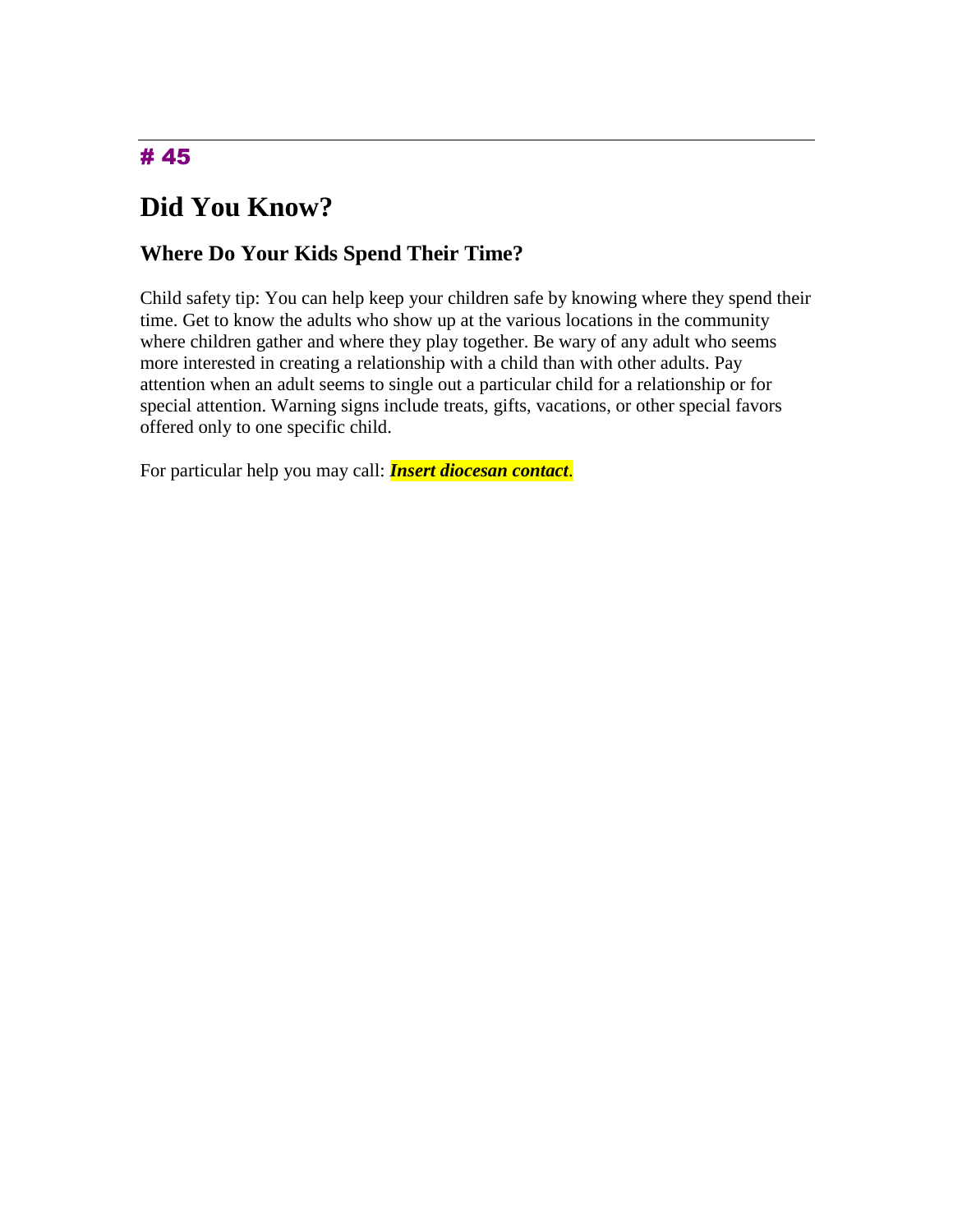# **Did You Know?**

### **Children Do Not Lie About Abuse**

Most children are not lying when they say that they were abused. Less than 5% of all allegations are intentionally false. It is more likely that children will refuse to tell about abuse than to lie about abuse. Several studies estimate that only about 6% of all children report sexual abuse by an adult to someone who can do something about it. The other 94% do not tell anyone or talk only to a friend. (And they swear their friend to secrecy.) To find out more about how to create an environment where children are confident in disclosing information that may indicate that they were abused, please contact *[Insert diocesan contact].*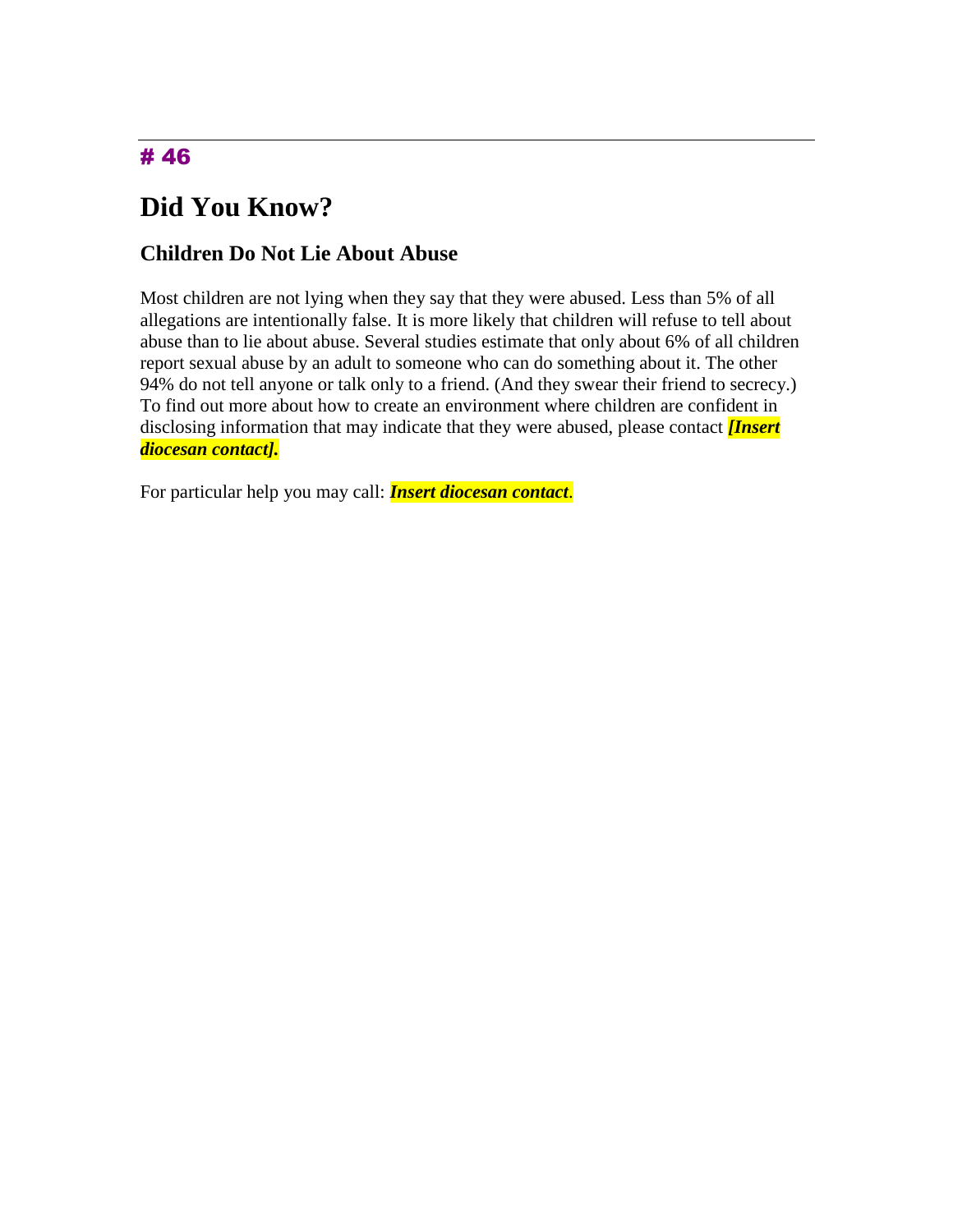# **Did You Know?**

### **What Is "Relational Bullying"?**

Relational bullying is unwarranted, persistent, unwelcome behavior in the form of criticism, isolation, or fabricated allegations that can damage relationships. Examples include social exclusion ("You can't be with us"), spreading rumors ("Did you hear . . . ?"), and withholding friendship ("I won't be your friend if you . . ."). Though relational bullying can often seem ambiguous to outside observers and often garners less attention than physical bullying or verbal bullying, it should not be discounted simply as normal, adolescent behavior. In fact, several recent studies suggest relational bullying is more strongly related to emotional distress and teen depression than any other form of bullying. Make sure your child's school does not tolerate such behavior among its students.

For particular help you may call: *Insert diocesan contact*.

Source: Donna M. Albertone, "Relational Bullying," featured June 15, 2006, at *www.virtusonline.org/virtus.*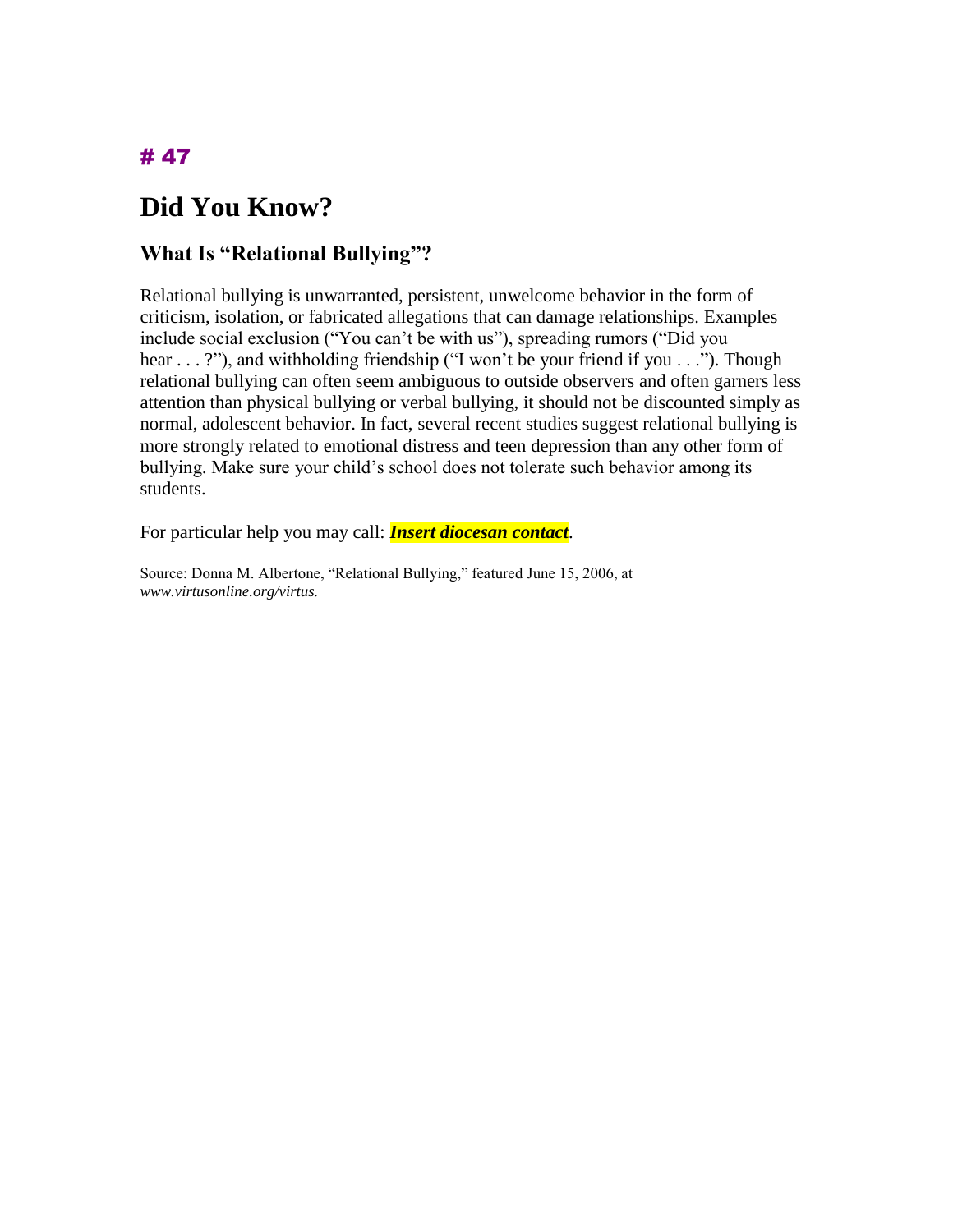# **Did You Know?**

#### **Know the Warning Signs of Abuse**

Child molesters look like everyone else. They don't look like scary people that anyone should know to avoid. Rather, they live with their families in our neighborhoods. One of the most important ways to ensure the safety of children in our environments is to know the warning signs of adults who present a risk of harm to children. Among these signs are when the person (1) always wants to be alone with children in areas where no one can monitor the interaction, (2) allows children to do things their parents would not permit, (3) is always more excited to be with children than with adults, and (4) discourages others from participating in activities involving kids.

For particular help you may call: *Insert diocesan contact*.

Source: Paul Ashton, "Know the Warning Signs, Part 2," featured November 19, 2007, at *www.virtusonline.org/virtus*.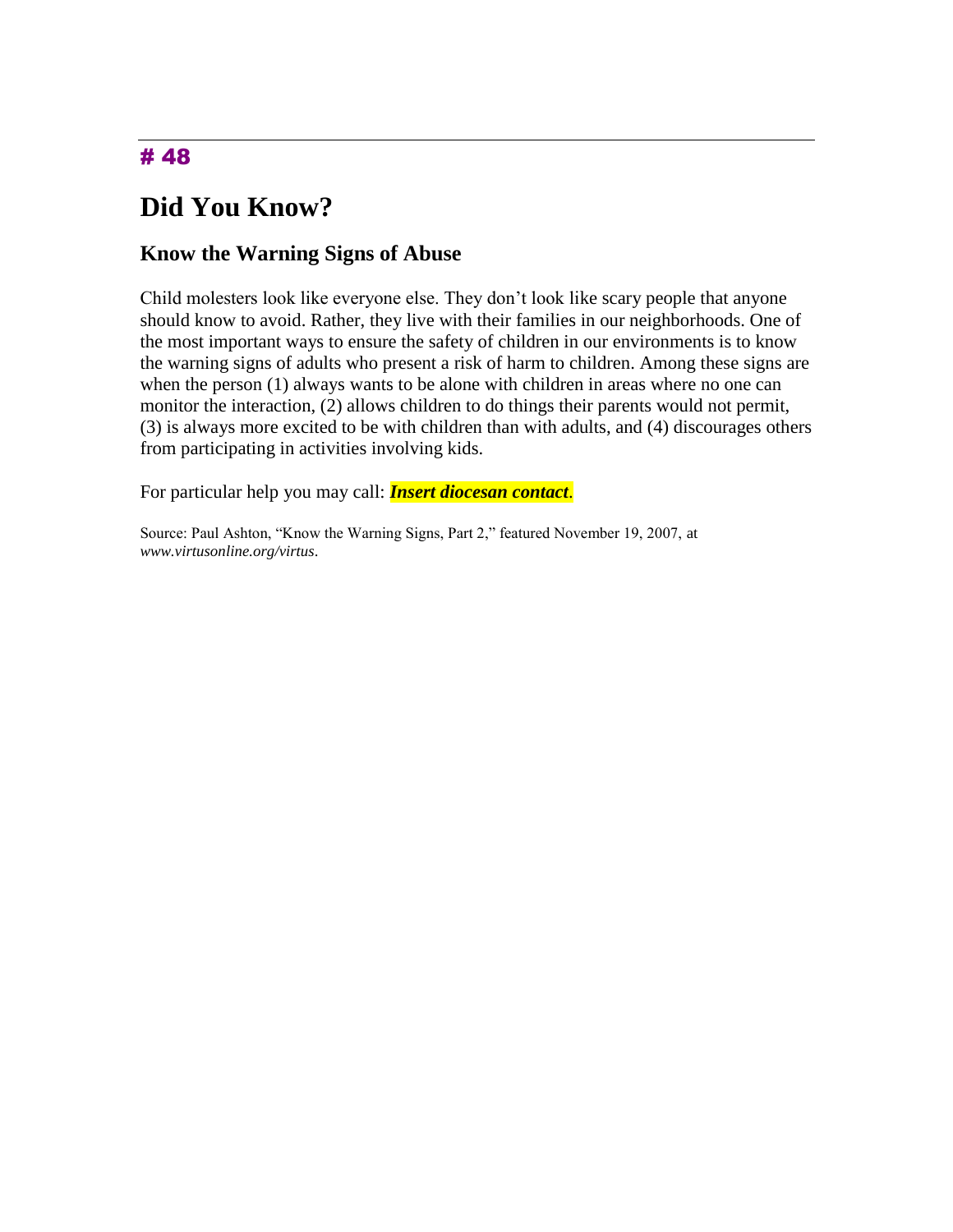# **Did You Know?**

### **Where Do Kids Go After School?**

You can help keep your children safe by knowing where they spend their time. Get to know the adults who show up at the various locations in the community where children gather and where they play together. Be wary of any adult who seems more interested in creating a relationship with a child than with other adults. Pay attention when an adult seems to single out a particular child for a relationship or for special attention. Warning signs include treats, gifts, vacations, or other special favors offered only to one specific child.

For particular help you may call: *Insert diocesan contact*.

Source: "Know the Rules . . . After-School Safety Tips for Children Who Are Home Alone," *www.missingkids.com*.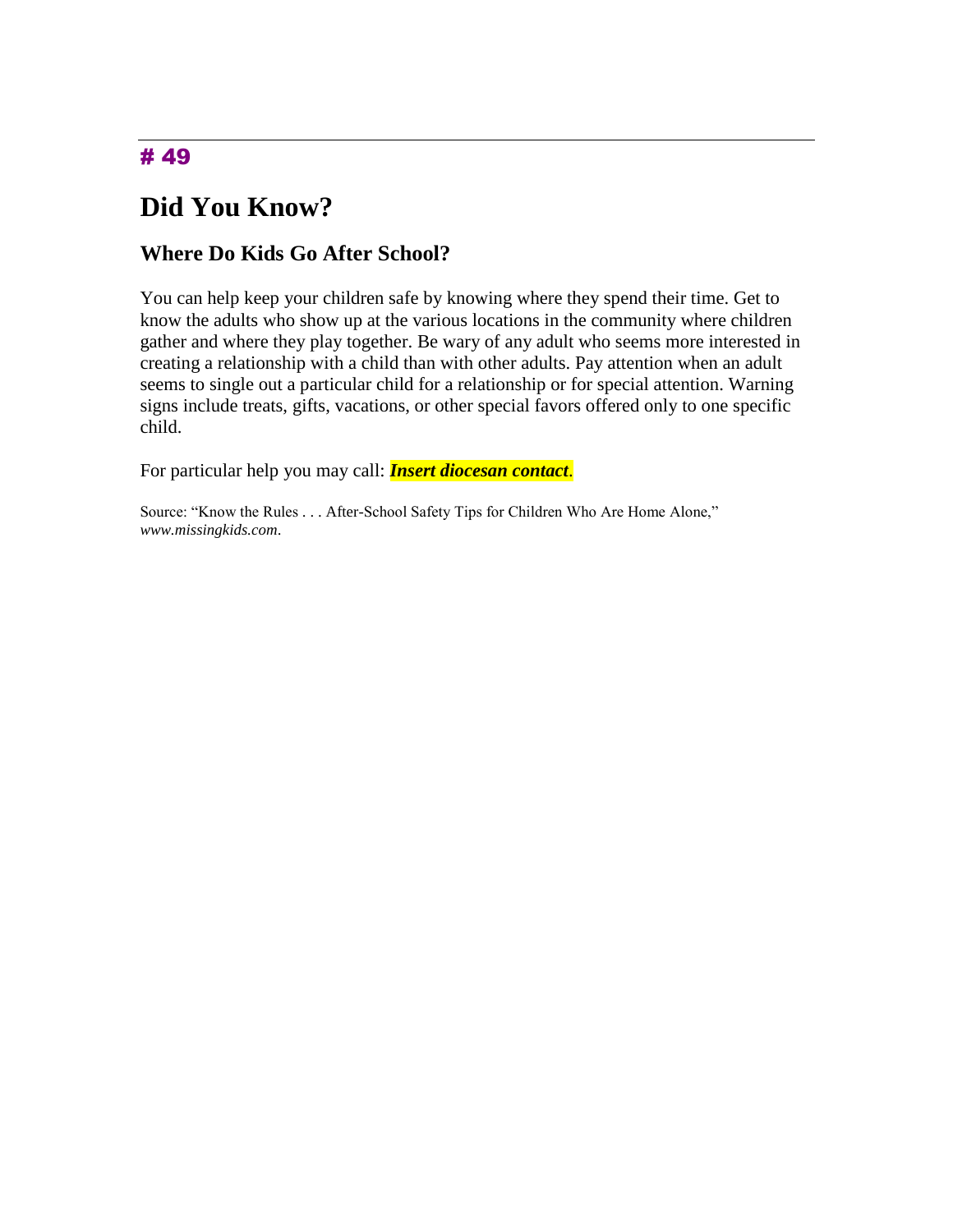# **Did You Know?**

### **Know Your Kids' School**

When choosing a nursery, daycare center, or school, parents should inspect the building and grounds to make sure there are no areas where children play or work that are "offlimits" to parents. Such facilities should have a policy that welcomes parents to visit the center or school without prior appointment.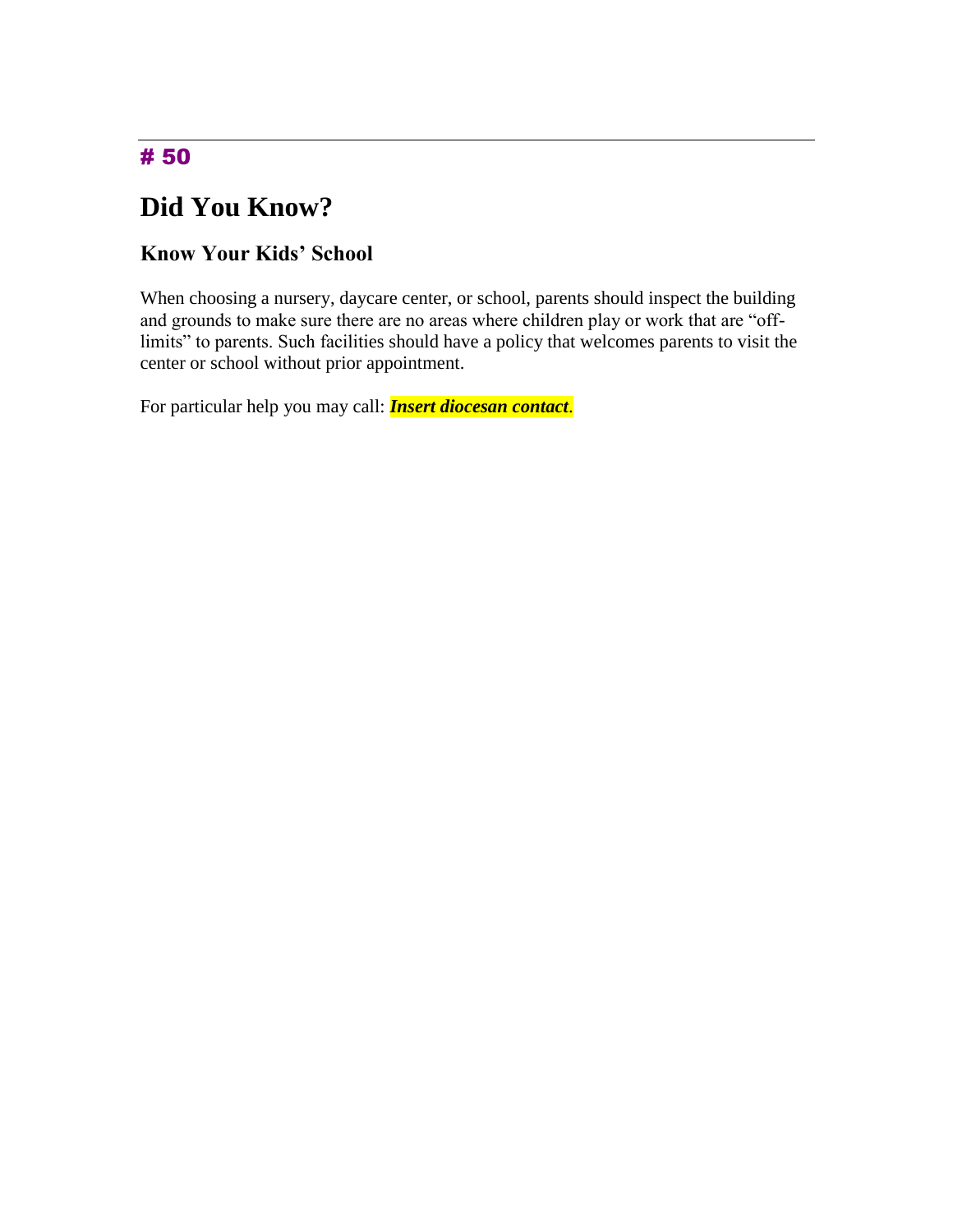# **Did You Know?**

#### **Assistance Ministry Helps Abuse Victims**

Did you know that outreach to victims of sexual abuse is one of the ministries in the (arch)diocese? The *[insert outreach office name here]* provides assistance towards healing by means of therapy, spiritual direction, and mutual support groups. *Insert the name of the Assistance Minister and describe his/her credentials and examples of his/her duties*. If now, or at any time in the past, a priest, deacon, or other person representing the Church has sexually abused you, you are urged to contact *add name and contact information for Assistance Ministry*.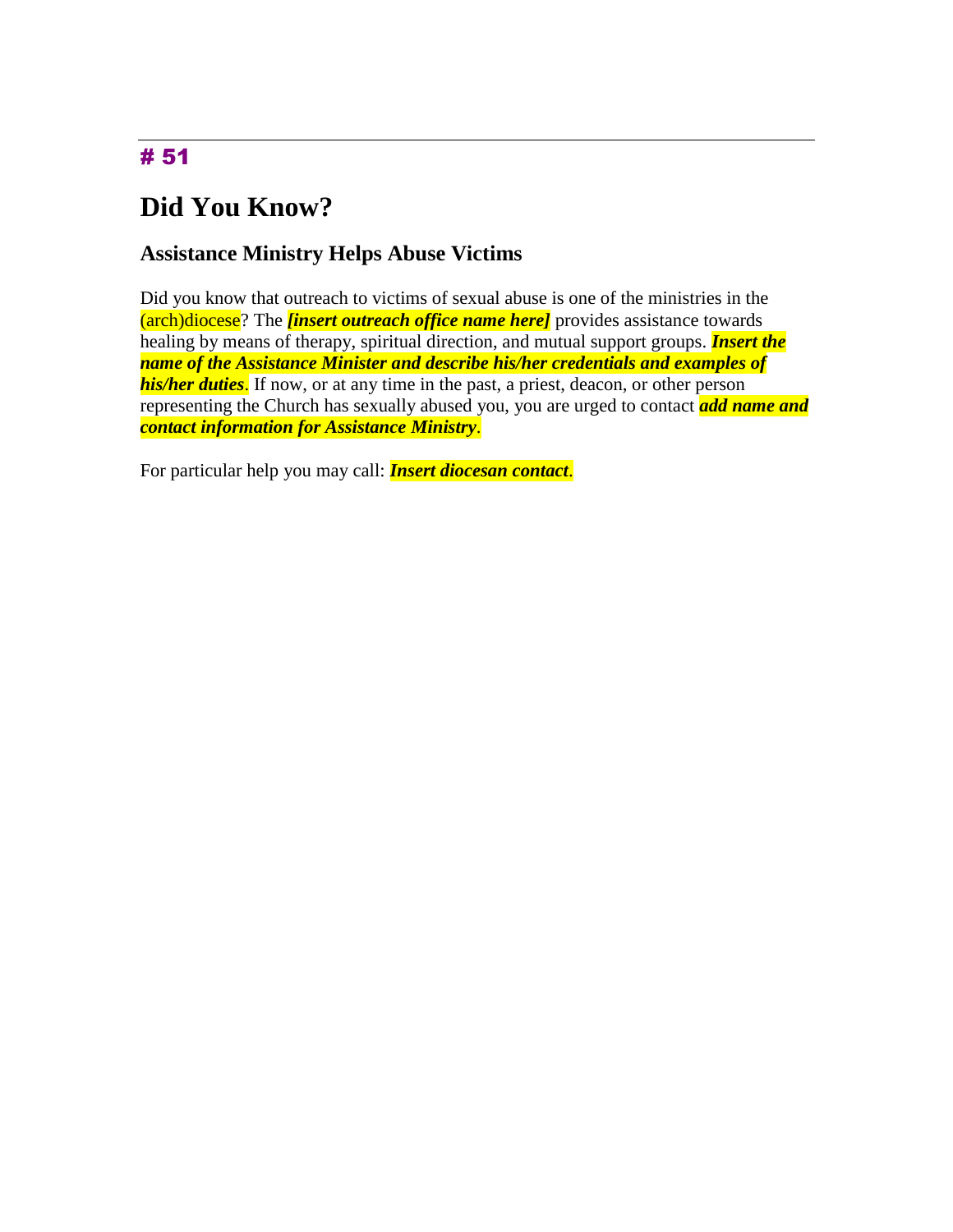# **Did You Know?**

### **Resources to Help Keep Kids Safe**

The Web site of the National Center for Missing and Exploited Children offers dozens of well-produced informational brochures covering a broad range of child safety topics. Go to *www.ncmec.org* and click on "Resources for Parents & Guardians" to find these brochures and other helpful information about child safety.

For particular help you may call: *Insert diocesan contact*.

Source: *www.ncmec.org*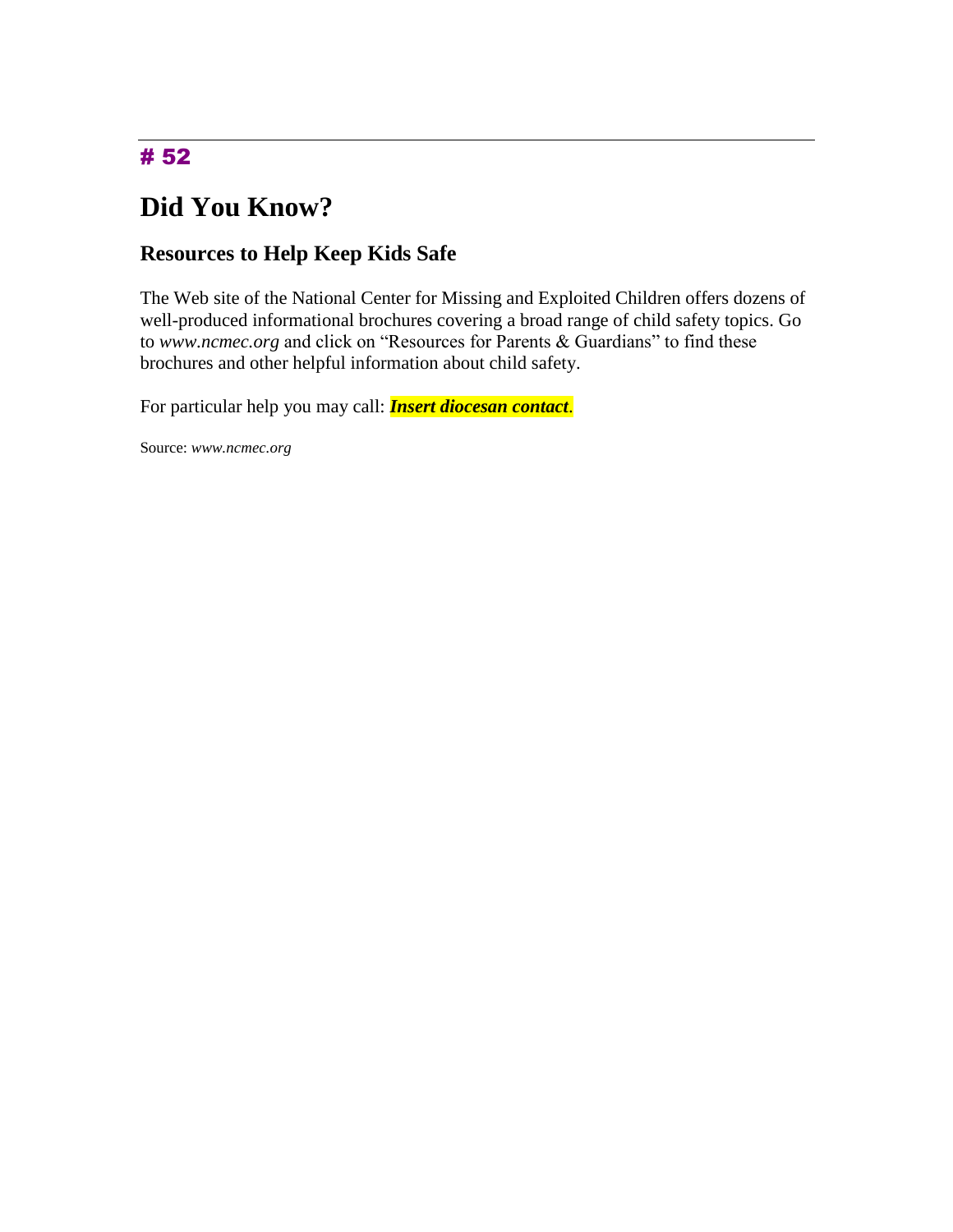# **Did You Know?**

### **Can You Pass the "Blog Beware" Quiz?**

Internet blogs and other social networking sites have recently exploded in popularity and in the news. The number of *MySpace.com* users is currently estimated at more than 67 million. The majority of activity on these and other youth-oriented Web sites is positive. However, we've all read stories of how those who would harm children use these sites to lure children and teens into inappropriate discussions. To combat this danger, *www.netsmartz.org* offers a wide range of Internet safety resources for parents and children. Start by taking the "Blog Beware" quiz. For kids, there's a related site: *www.netsmartzkids.org*.

For particular help you may call: *Insert diocesan contact*.

Source: *www.netsmartzkids.org*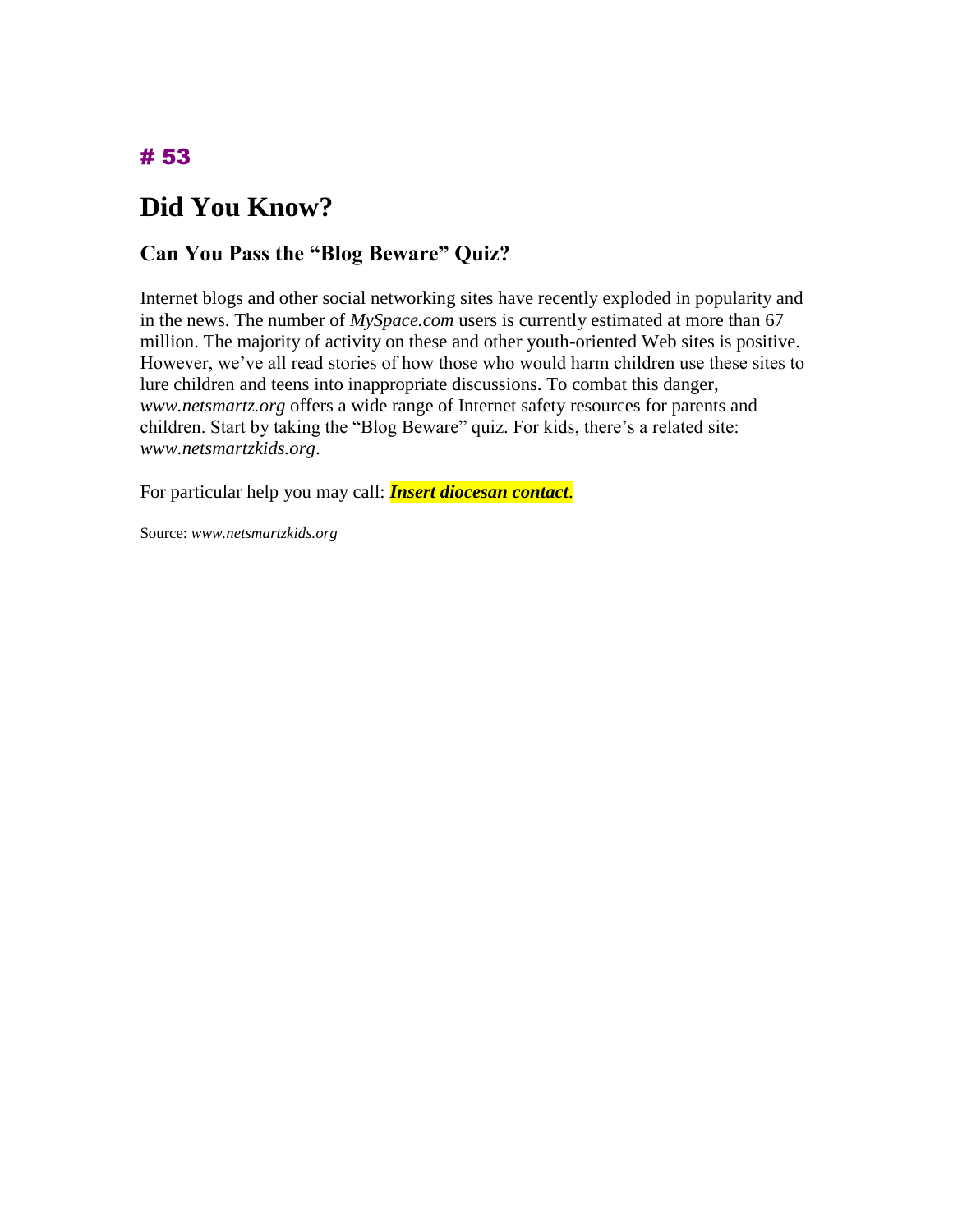# **Did You Know?**

### **Sex Abuse Prevention Tips for Single Parents**

Raising children as a single parent or guardian often presents a whole host of challenges. Many single parents heroically work to balance work, school, and other commitments. With so much to do, how can a single parent integrate child safety practices into his or her daily routine? In supervising their children, single parents often seek assistance from a close confidant, a trusted friend, or an extended family member. Know these people well, and tell your children that no secrets may be kept at any time from anyone. For guidelines and suggestions on sexual abuse prevention for single parents, please visit *www.virtus.org*.

For particular help you may call: *Insert diocesan contact*.

Source: Paul J. Ashton, "Sex Abuse Prevention Tips for Single Parents: A Four-Part Series," featured February 2006 at *www.virtusonline.org/virtus*.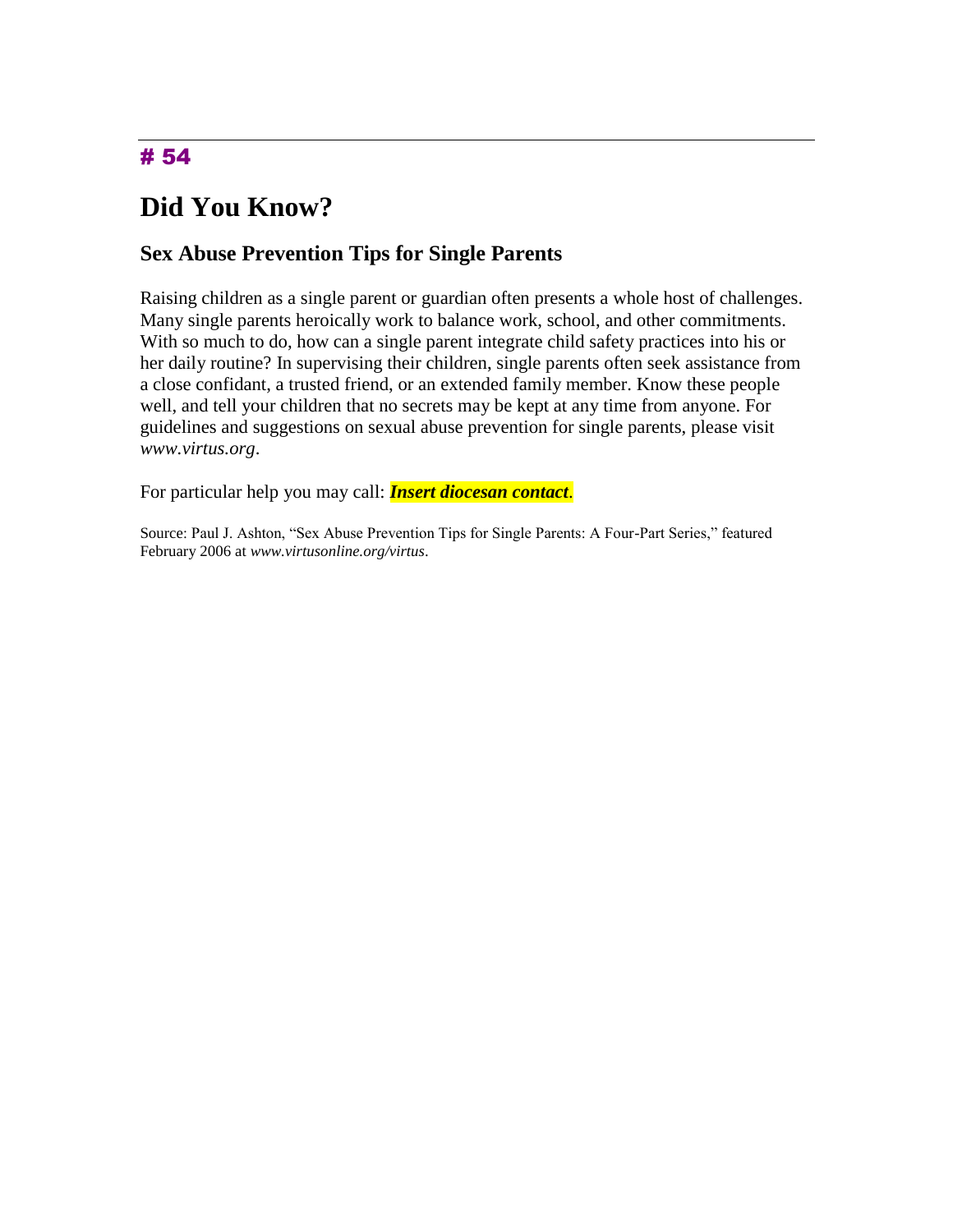# **Did You Know?**

### **Always Keep an Up-to-Date Photo of Your Child**

One of the most important tools for law enforcement in the case of a missing child is an up-to-date, good-quality photograph. The photograph should be a recent head-andshoulders color photograph of the child in which the face is clearly seen. It should be of school-portrait quality, and the background should be plain or solid so it does not distract from the subject. When possible, the photograph should be in a digitized form and available on a compact disk (CD), as opposed to just a hard copy. This minimizes the time necessary to scan, resize, and make color corrections before disseminating it to law enforcement. The photograph should be updated at least every six months for children age six or younger, and then once a year, or when a child's appearance changes.

For particular help you may call: *Insert diocesan contact*.

Source: "The Importance of Photos," *www.missingkids.com.*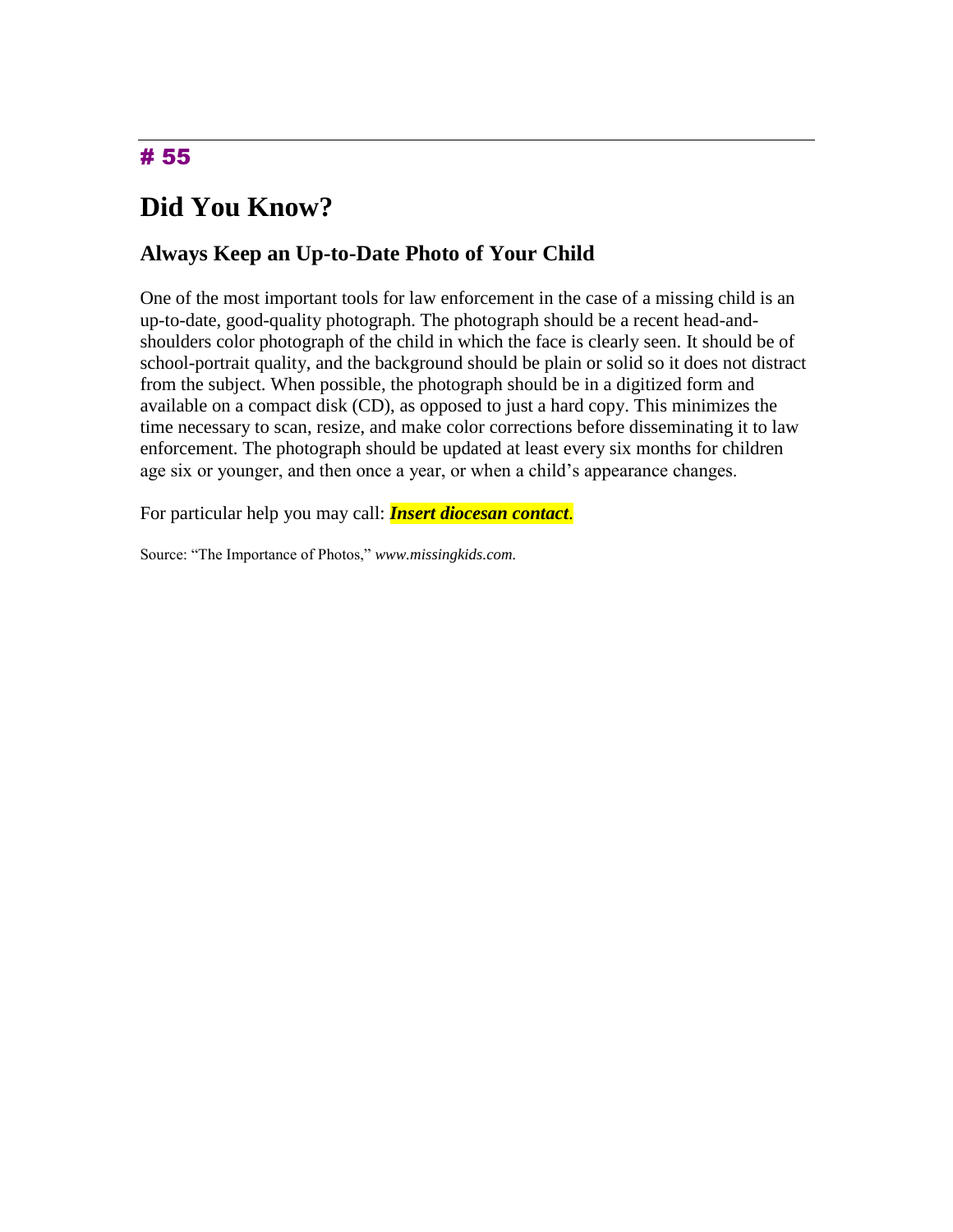# **Did You Know?**

### **How Big of a Problem Is Child Sexual Exploitation?**

The sexual victimization of children is overwhelming in magnitude, yet it is largely unrecognized and underreported. Statistics show that one in five girls and one in ten boys are sexually exploited before they reach adulthood, yet less than 35% of those child sexual assaults are reported to authorities. Creating safe environments for our children is as important as ever. Parents and all who work with children need to become better informed about the warning signs of sexual abuse so that they can prevent it. For more information on child safety policies and programs in our parish, please call the parish office.

For particular help you may call: *Insert diocesan contact*.

Source: *www.missingkids.com*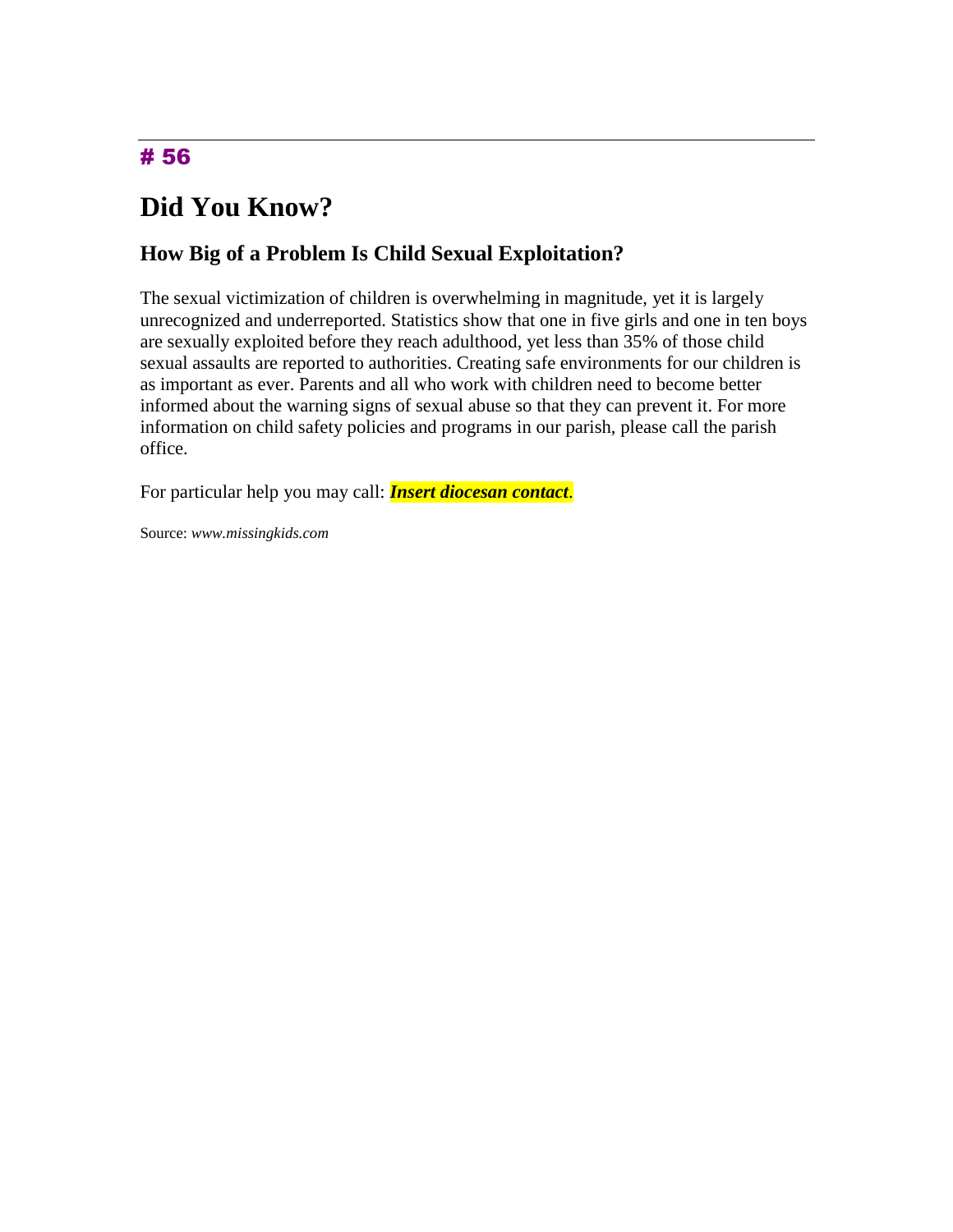# **Did You Know?**

### **Do Those Missing Children Postcards Really Work?**

Absolutely. One in six of the missing kids featured on these cards are recovered as a direct result of the photograph. The cards with the photographs of missing children reach up to 79 million homes weekly. So the next time you reach into your mailbox and find one of these cards, take a good look at the child's picture. You never know when you might be the one who makes the difference in helping to find a missing child.

For particular help you may call: *Insert diocesan contact*.

Source: "The Importance of Photos," *www.missingkids.com*.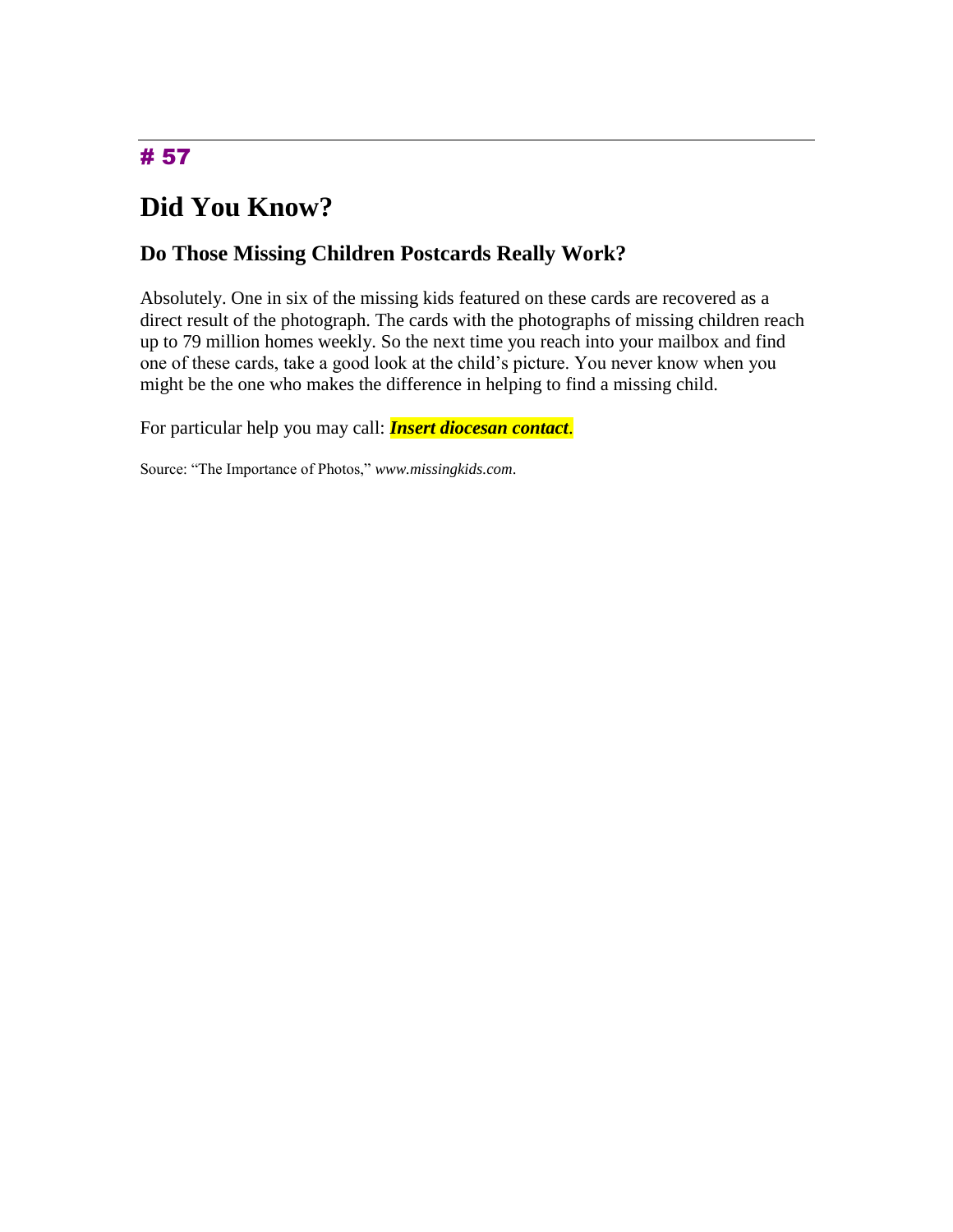# **Did You Know?**

### **How Many Children Are Sexually Approached and/or Solicited Online?**

According to highlights of the Youth Internet Safety Survey conducted by the U.S. Department of Justice, "one in five children (10 to 17 years old) receives unwanted sexual solicitations online." In 1998, the National Center for Missing and Exploited Children (NCMEC), in cooperation with the FBI and other government agencies, established the CyberTipline as a means whereby people may report incidents of online child sexual exploitation. For more information, please visit *www.cybertipline.com* or call toll-free: (800) 843-5678.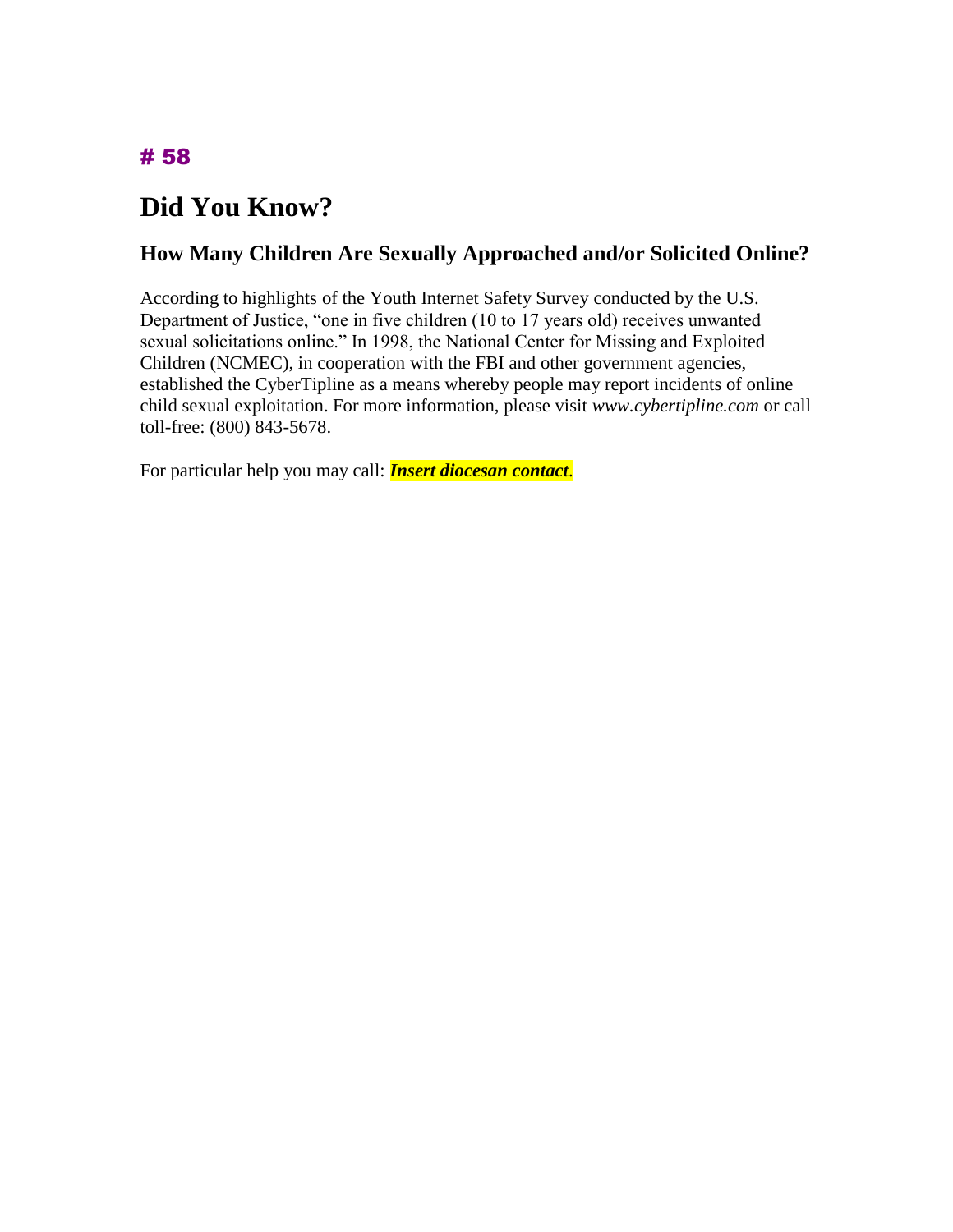# **Did You Know?**

### **Teach Children to Say, "Stop It"**

Child safety tip: Teach children to say, "Stop it," to instructions that might encourage them to do things they really do not want to do. Reinforce the rule that children should say, "Stop it," to requests or demands that make them uncomfortable, even if they think they should obey. A discussion of these rules can teach a child that there are some times when it is okay to say, "Stop it," and other times when it is okay to go along with the instructions.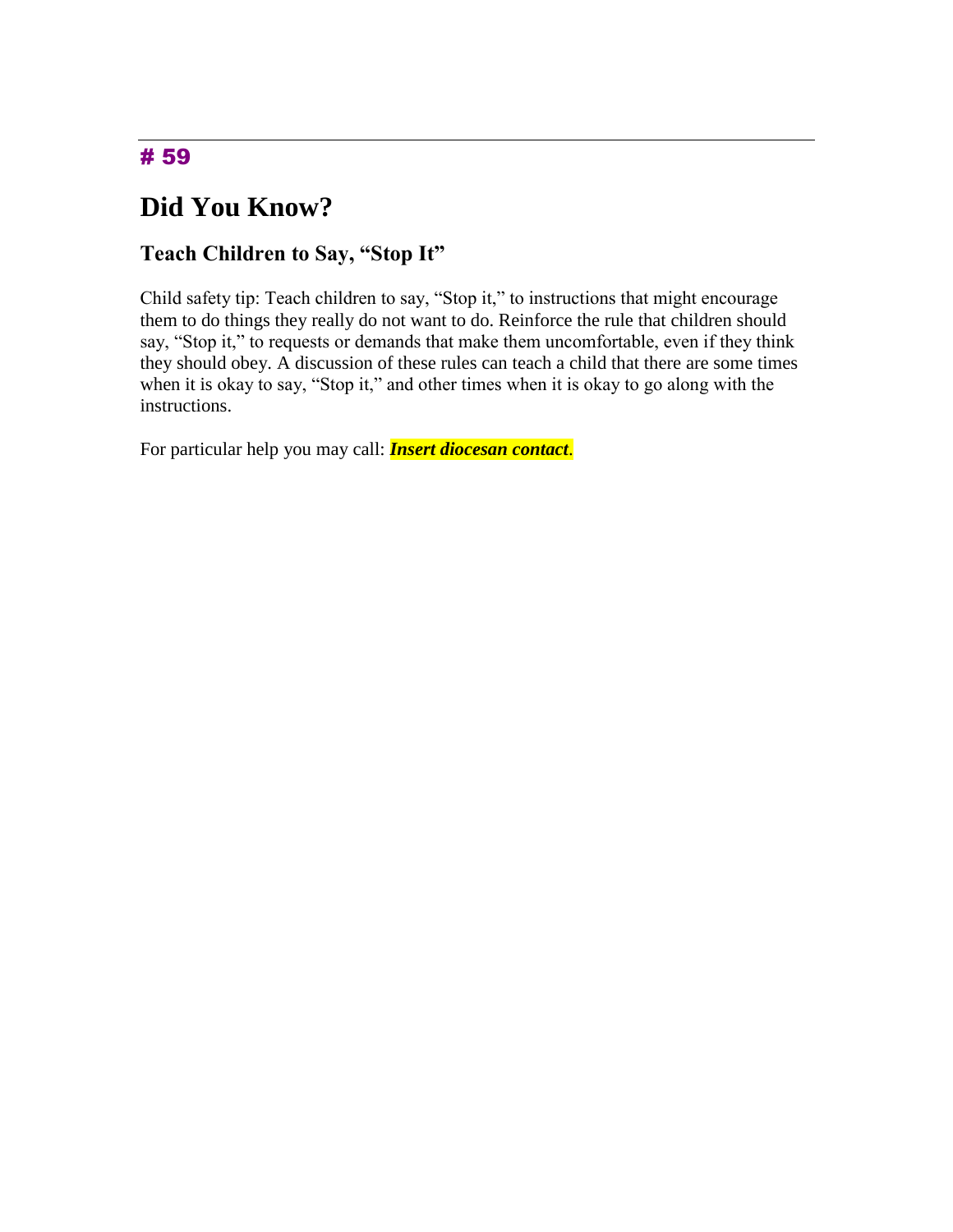# **Did You Know?**

### **@TEOTD Are Your Kids AATK?**

Do you understand the sentence above? Chances are your kids do. The Internet is a great resource for information and fun; but like nearly everything else these days, cyberspace brings with it its own set of challenges for parents. Parents should monitor their children's Internet use and become familiar with the multitude of abbreviations, acronyms, and other shorthand that their children may be receiving via Internet chat rooms, instant messaging systems, and text message devices. For a searchable database of this Internet lingo, please visit *www.virtus.org/virtus.*

For particular help you may call: *Insert diocesan contact*.

Source: *www.virtusonline.org/virtus*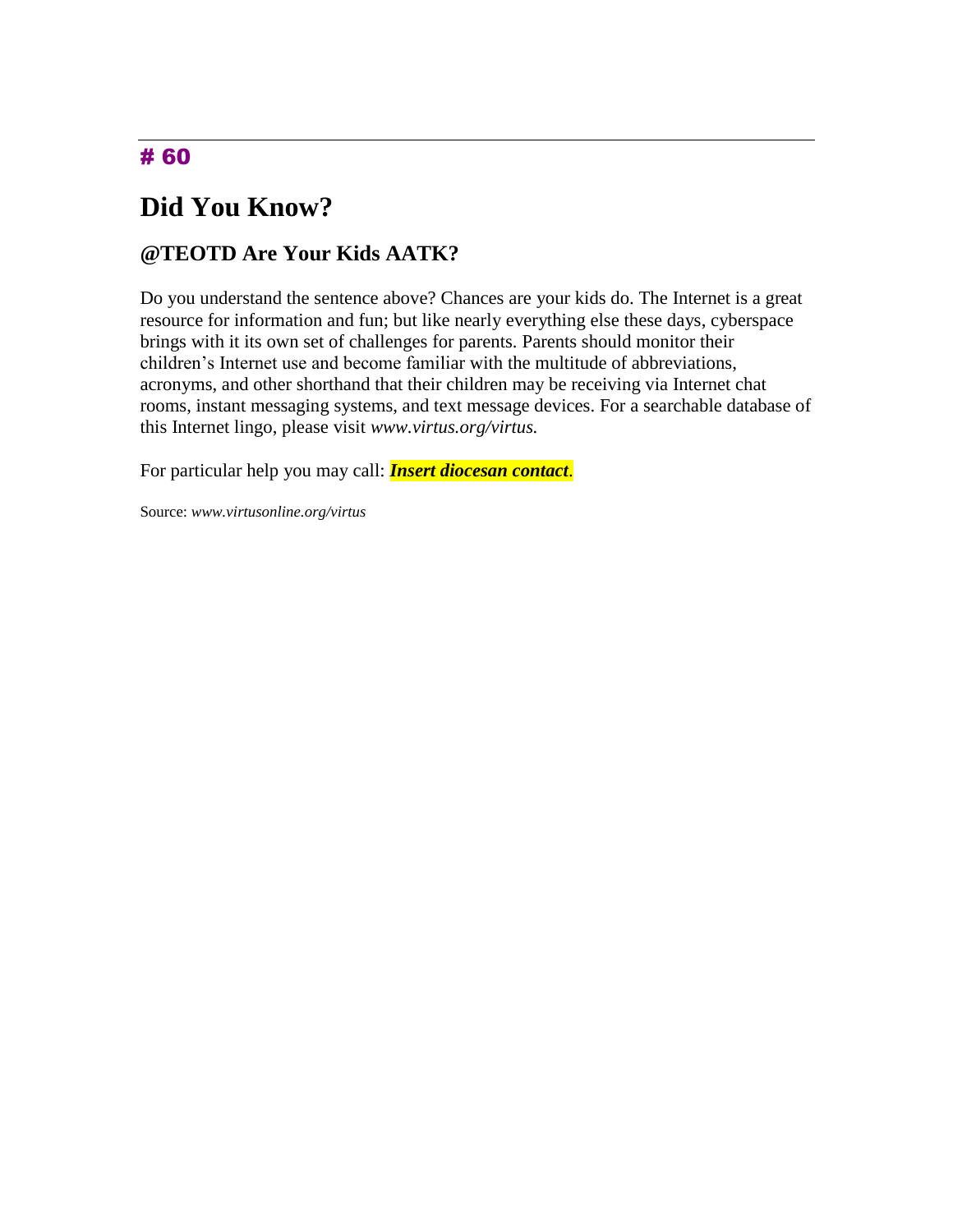# **Did You Know?**

#### **Screening and Training of Personnel Who Work with Children**

Did you know that all Catholic school personnel in the (Arch)diocese of *insert name of diocese* are screened for their ability to work safely with children, are provided information and training to help them recognize and deal with issues of child sexual abuse, and are offered guidance and instruction on appropriate professional conduct with students? Likewise, all seminarians and candidates for the diaconate go through extensive evaluation and psychological assessment before entering formation. After ordination, priests and deacons receive ongoing training on maintaining the integrity of the ministerial relationship.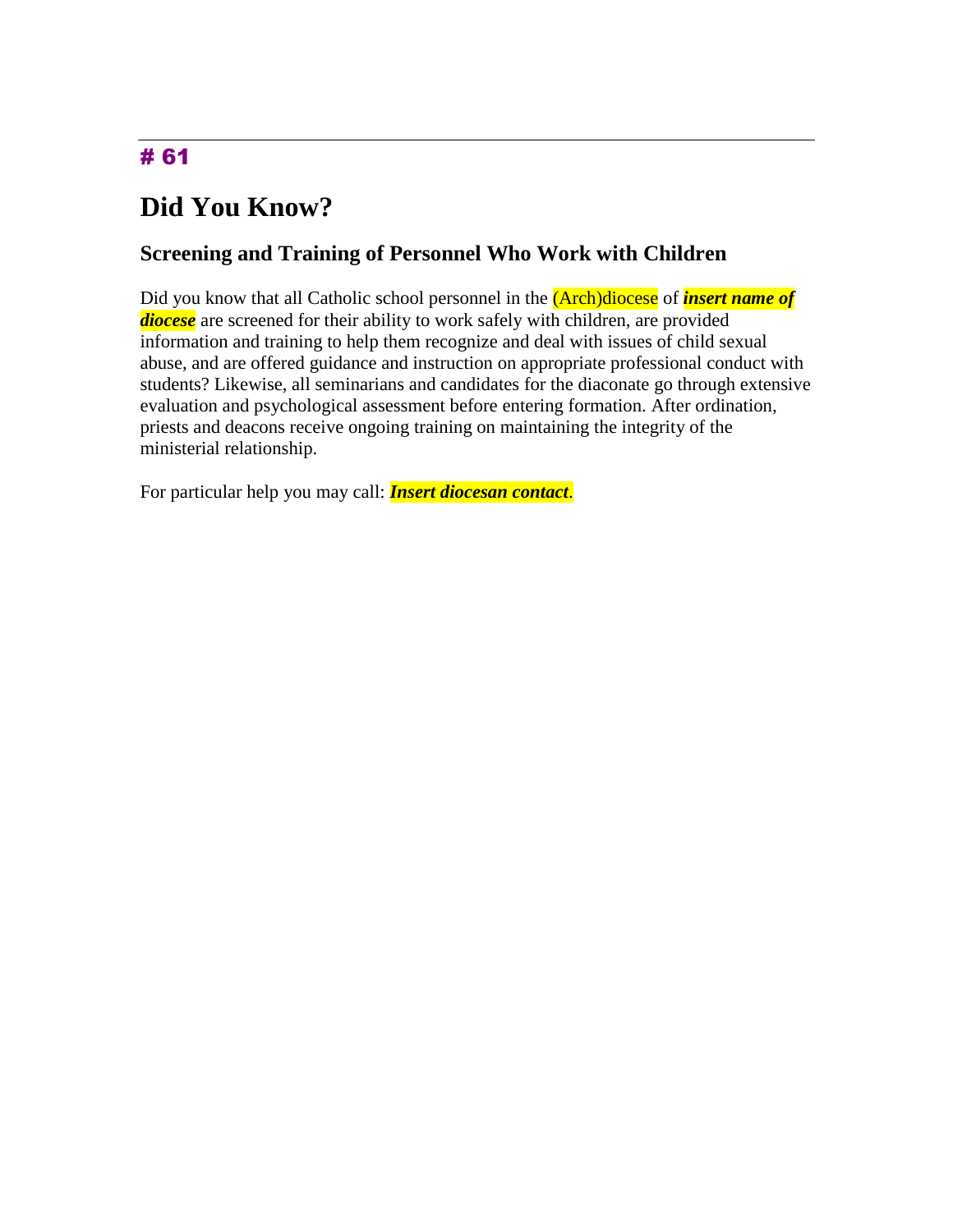# **Did you know?**

### **Healing Those Harmed by Clergy Sexual Abuse**

The (arch)diocese has committed significant resources to help those who were harmed by clergy sexual abuse to recover from their horrible experiences. We hope our efforts will help, but we realize that only the grace of God can provide the complete healing the victims need. In the midst of this sorrowful story, lessons have been learned and taken deeply to heart. Ineffective policies of the past have been rejected. Understandings that did not measure up to human realities have changed. New insights and policies can now offer protection to all our people.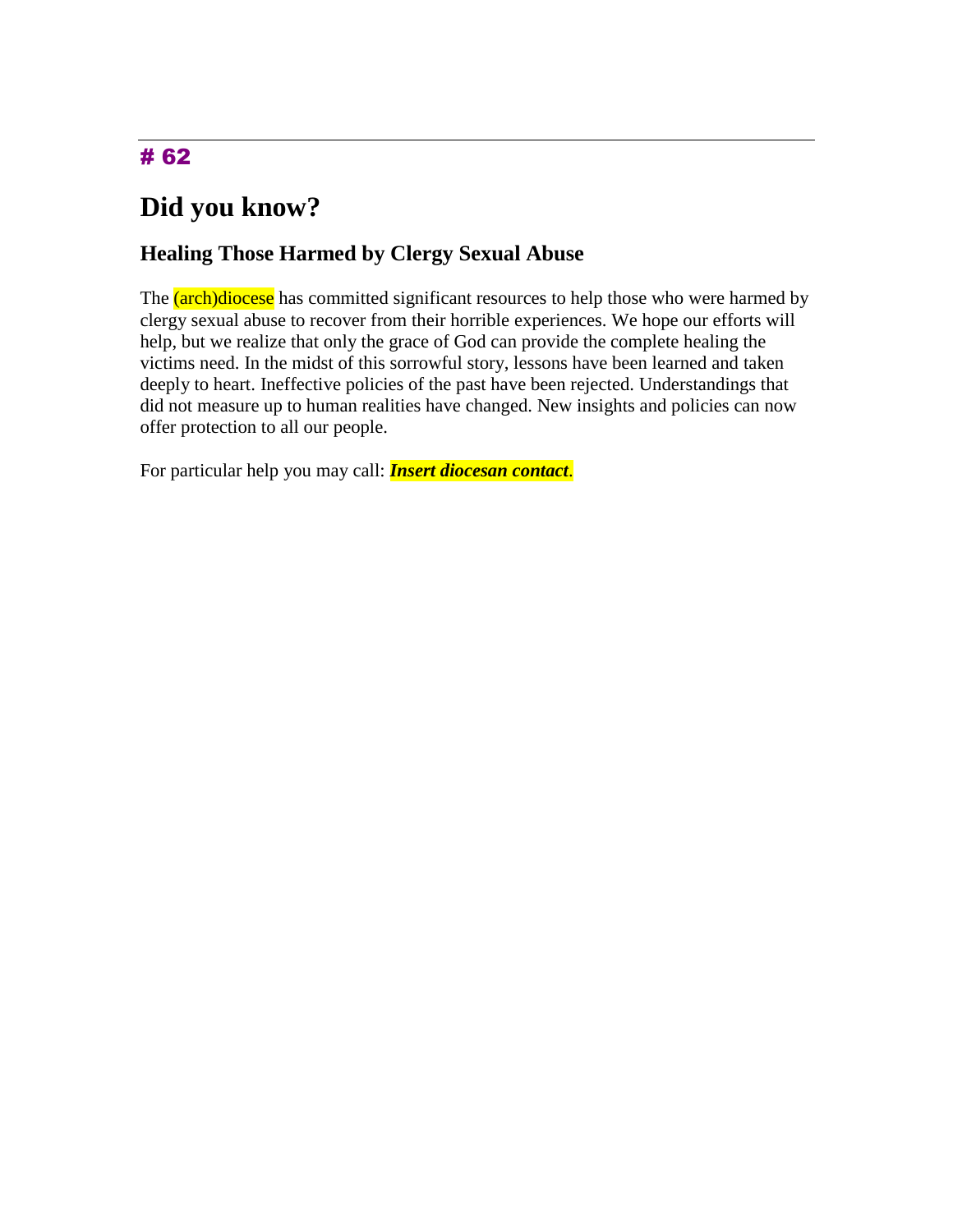# **Did You Know?**

### **Where Do Your Children Spend Their Time?**

Child safety tip: You can help keep your children safe by knowing where they spend their time. Get to know the adults who show up at the various locations in the community where children gather and where they play together. Be wary of any adult who seems more interested in creating a relationship with a child than with other adults. Pay attention when an adult seems to single out a particular child for a relationship or for special attention. Warning signs include treats, gifts, vacations, or other special favors offered only to one specific child.

For particular help you may call: *Insert diocesan contact*.

Source: *www.virtusonline.org/virtus*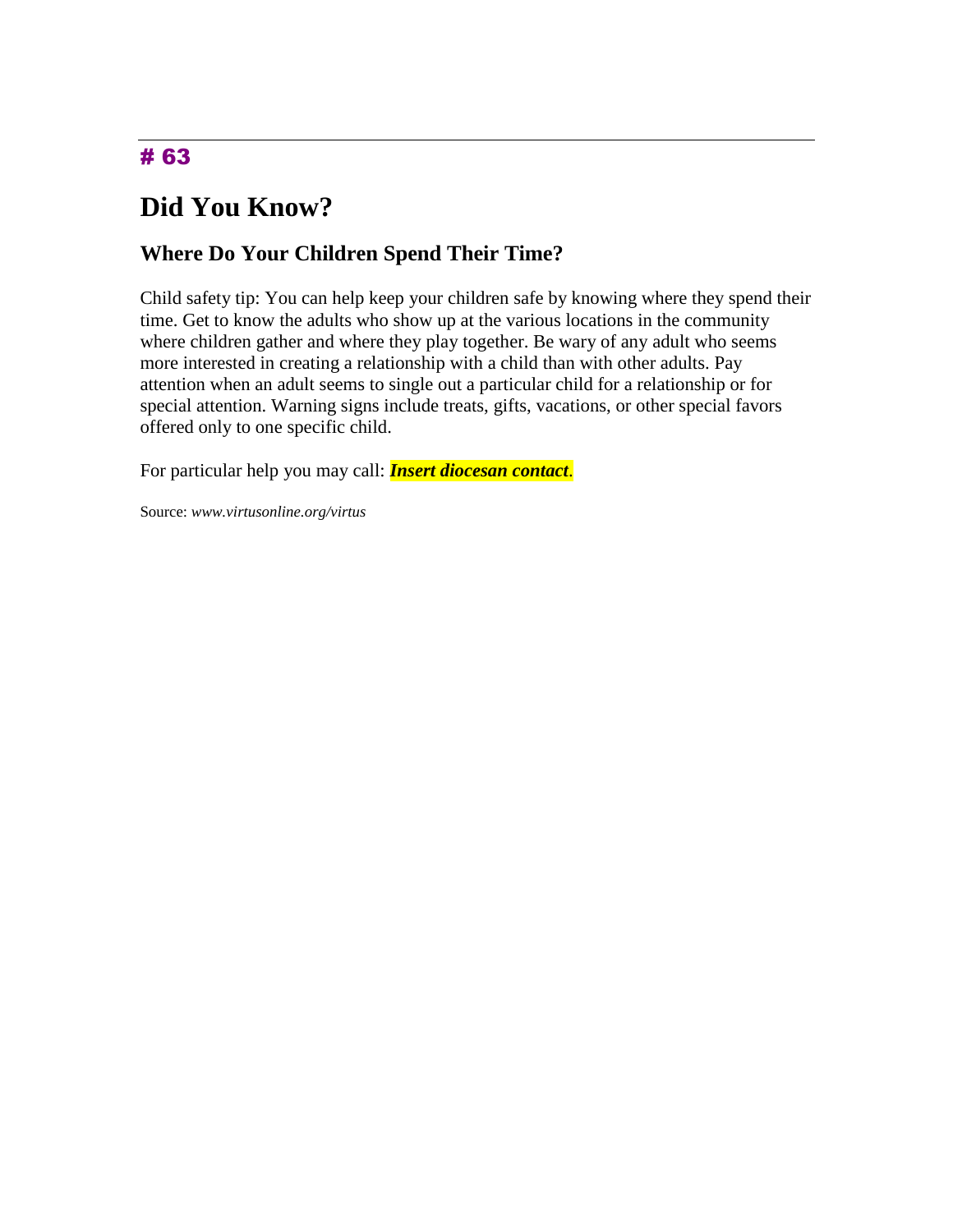# **Did You Know?**

#### **The Dangers of Webcams**

A webcam is a video camera that is connected to a user's computer and is most often positioned on top of the user's computer monitor. When activated in conjunction with an online service, the webcam will permit the user to transmit video images of himself or herself to others in real time. Webcams can be a source of convenience and amusement for viewing friends from other schools or relatives who live out of state. Unfortunately, due to its use by child molesters who search the Internet for unsuspecting children, the webcam is the single most dangerous peripheral device that can be attached to a child's or young person's computer. Prior to connecting a webcam or a microphone to a computer, specific rules should be established to help protect the safety of everyone involved.

For particular help you may call: *Insert diocesan contact*.

Source: Robert Hugh Farley, "Webcams and Other Real-Time Online Dangers," featured at *www.virtusonline.org/virtus*.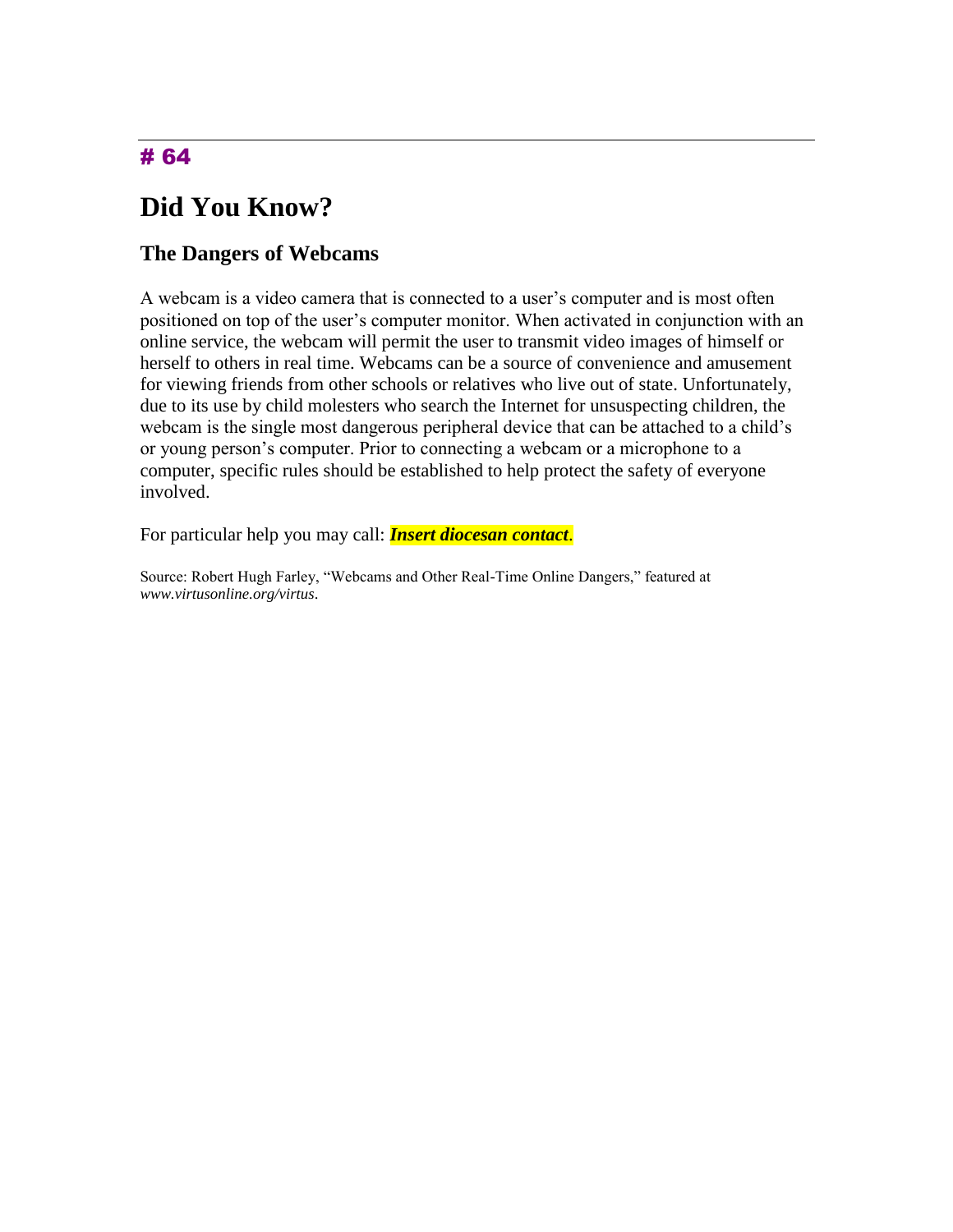## **Did You Know?**

### **Rejoice in Hope**

Scripture tells us to "rejoice in hope" (Rom 12:12), and it is through this powerful invitation that many come to wholeness and healing. St. Augustine said: "We are an Easter people, and Alleluia is our song." And St. Thomas Aquinas said: "We should be an Alleluia from head to toe." They remind us about the importance of our call to be men and women of celebration about our life as fully redeemed, fully loved, and fully alive human beings. These reminders call all victims and survivors of sexual abuse to rejoice in the great hope that they will again, one day, be fully a thriver in the community someone whose gifts are acknowledged, whose abuse is believed, and whose life is valued by others. For more information on preventing sexual abuse and on the outreach programs available to help victims to heal, please contact: *Insert diocesan contact*.

For particular help you may call: *Insert diocesan contact*.

Source: Paul J. Ashton, "Hope for Healing, Surviving, and Thriving," featured June 14, 2004, at *www.virtusonline.org/virtus*.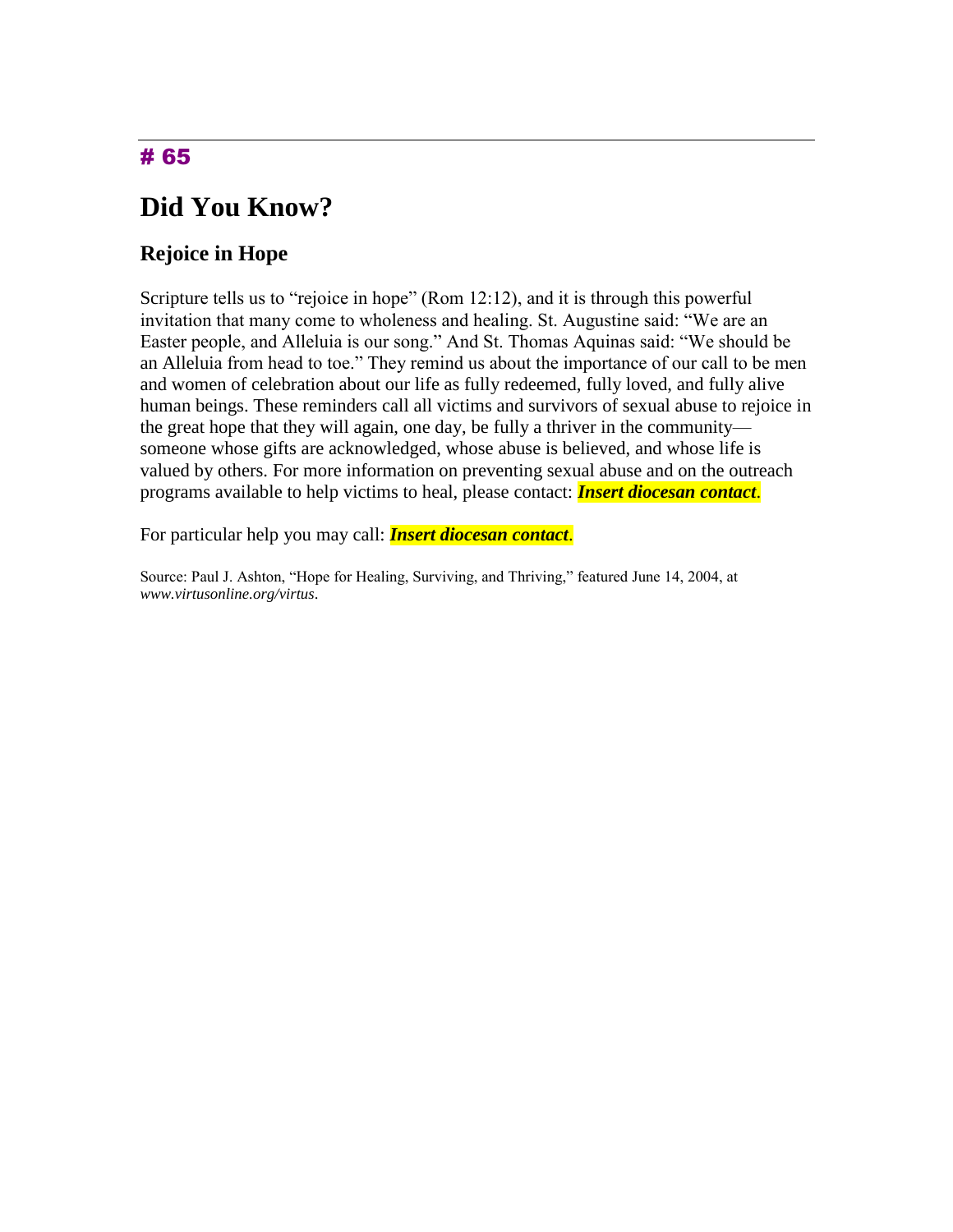## **Did You Know?**

#### **Online Child Safety**

In June 2000, a study titled "Online Victimization" was conducted for the U.S. Department of Justice. In the study, a national sampling of children found that approximately one in five children had received a sexual solicitation or approach over the Internet in the previous year. One in four children on the Internet had unwanted exposure to naked people or people having sex in the previous year. One in 33 children had received an aggressive sexual solicitation—a solicitor who asked to meet them somewhere, called them on the telephone, or sent them mail, money, or gifts. Today, even more children in the United States are online; undoubtedly, if a national sampling of children was to be interviewed now, these numbers would be even higher. As pervasive and tempting as the Internet can be, it is essential for parents, teachers, and members of the clergy to be knowledgeable and fluent in both the negative and the positive aspects of the Internet. Parents, teachers, and members of the clergy must speak very openly about online child safety issues.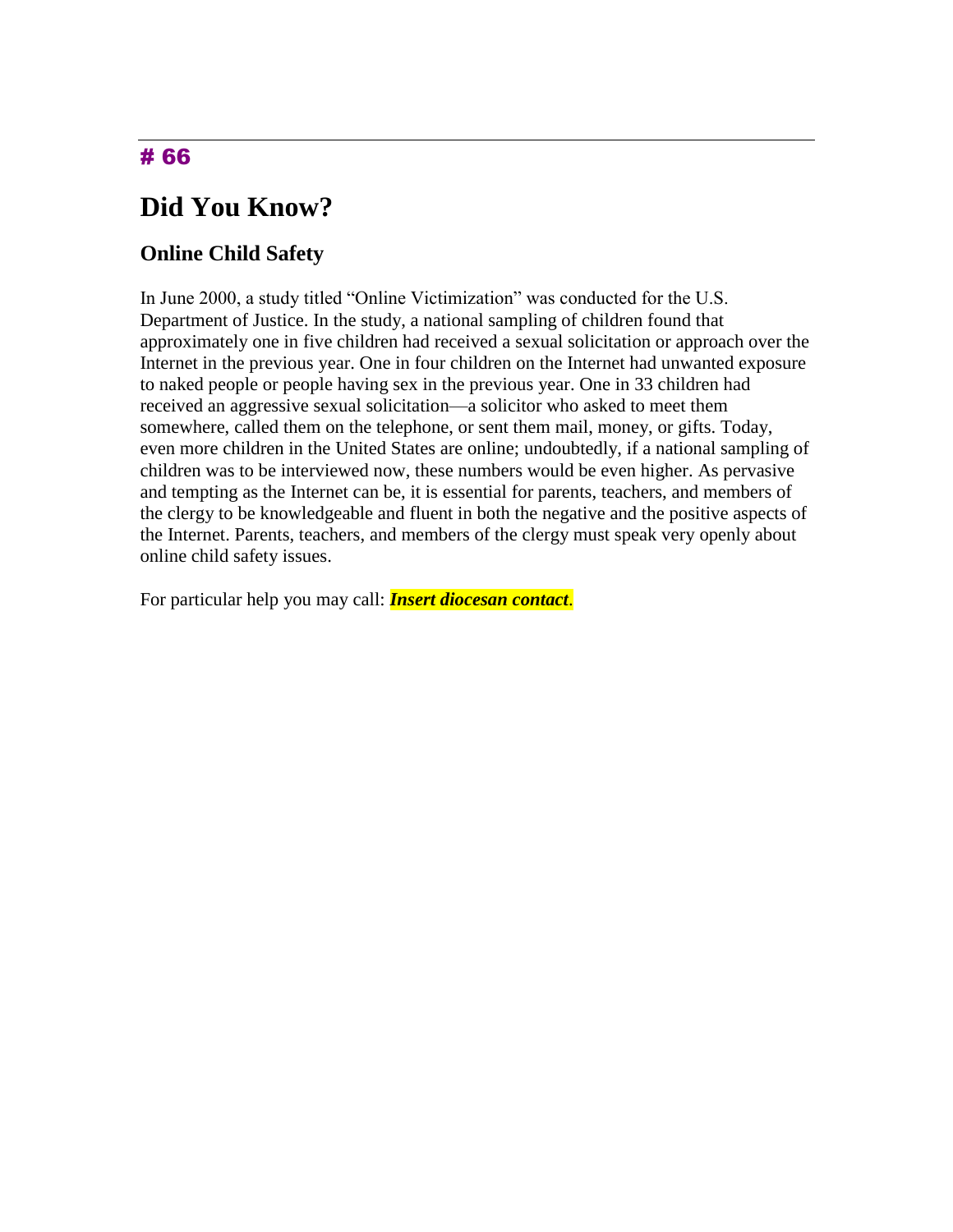# **Did You Know?**

### **Make Your Parish or Community Safer for Children**

You can help create a safer environment for children by leaving your parish or community environment safer each day than when you started. This could be as simple as training yourself to do a more effective job of keeping your eye on those around you when they interact with children. It sounds overly simple; but most of us don't really do it, and it can be an easy habit to develop. It just takes persistence and a way to measure your success. For example, in order to make yourself notice those who are interacting with children, you could try counting the number of children you see each day interacting with non-parental adults. Okay . . . so this would be a little unrealistic for a schoolteacher . . . but for the rest of us it could be a very big learning experience. To learn more about parish efforts to create safe environments for our children, please contact the parish office.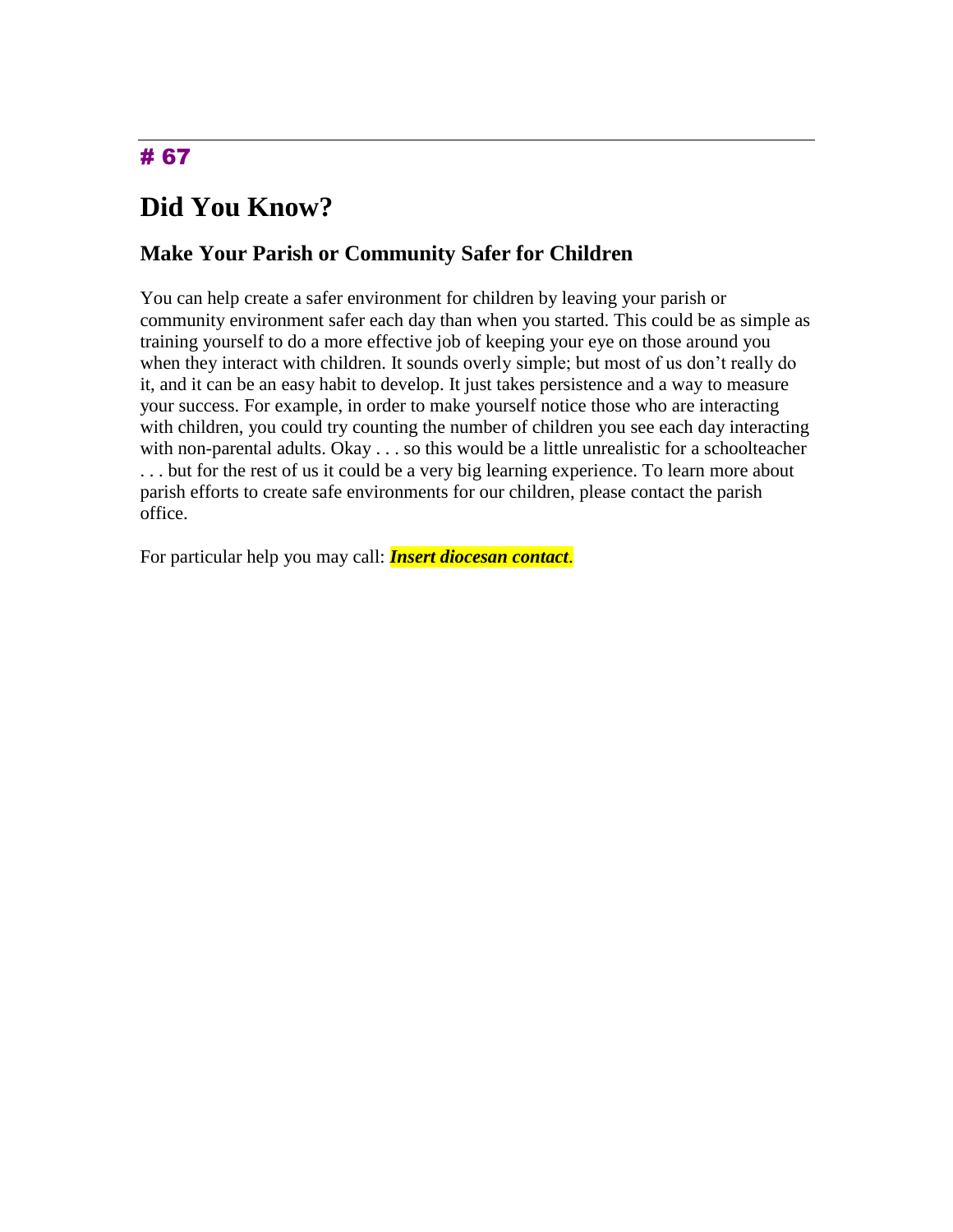# **Did You Know?**

### **Compliments Can Support Abuse Prevention Efforts**

You can help create a safer environment for children by identifying the strengths in those around you and providing each of your employees, co-workers, and peers with genuine compliments regarding their respective contribution to your community's abuse prevention efforts. Everyone appreciates a pat on the back every now and then. Notice those who genuinely inspire you, and give them a genuine and well-deserved pat on the back. For more information about your parish's programs to educate and train adults in child abuse prevention, please call the parish office.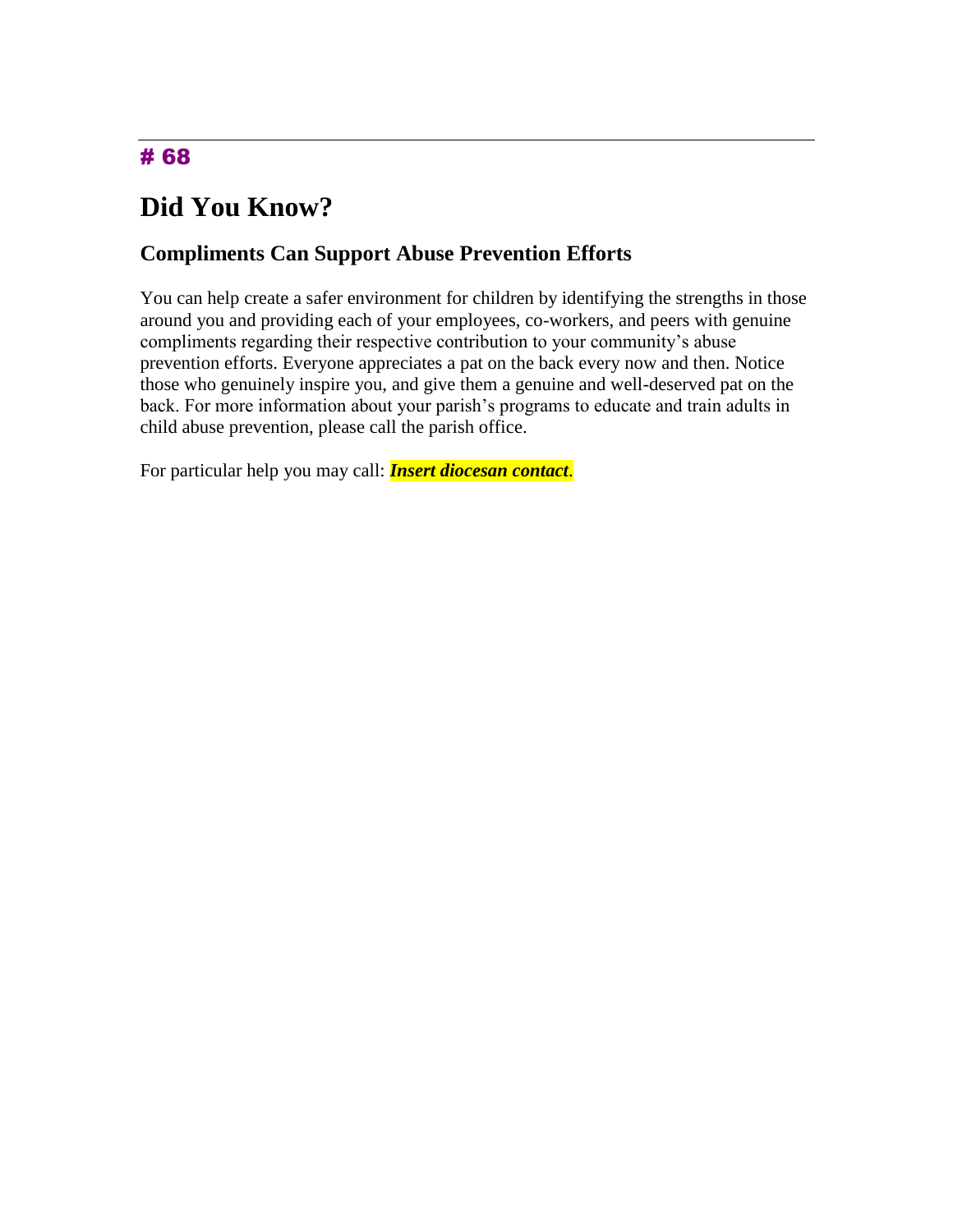# **Did You Know?**

#### **Inspire Others to Participate in Abuse Prevention**

You can help create a safer environment for children by inspiring others to participate in your community's abuse prevention efforts. This could be as simple as identifying one person each week who hasn't participated in your parish's awareness sessions or other abuse prevention activities, and offering them information about how they can help. If you focus on the baby steps—in this case, identifying and inviting one person per week to get involved in preventing abuse—during the next 12 months you could realistically recruit more than four dozen people to your community's abuse prevention efforts. Wow! That could have some real impact. But remember . . . baby steps. Otherwise, the longterm goal may become too overwhelming to keep you inspired. For more information, call *insert the appropriate contact person*.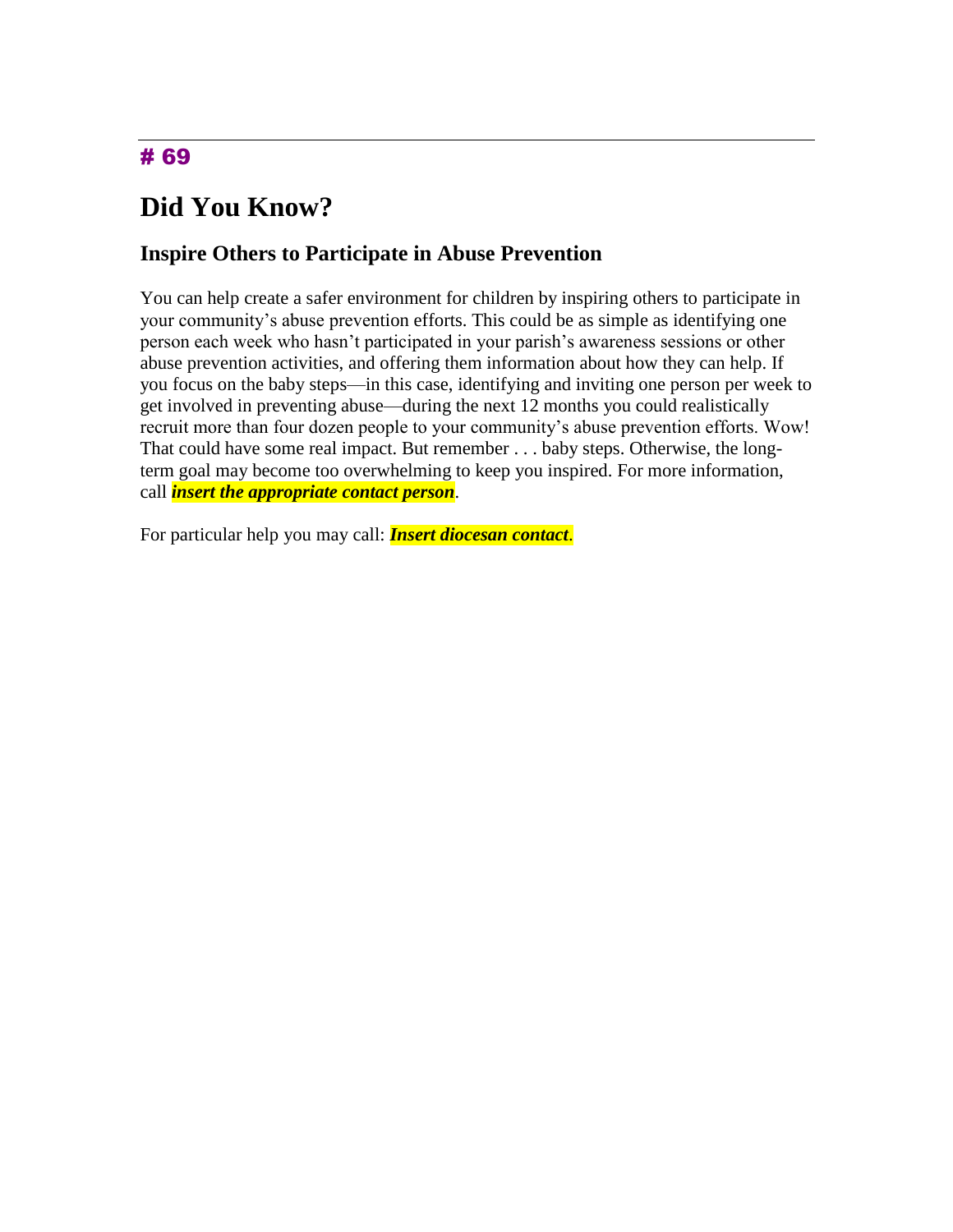# **Did You Know?**

### **Learning Something New About an Abuse-Related Issue**

You can help create a safer environment for children by learning something new each week about an abuse-related issue. It doesn't have to be something major or timeconsuming to be a benefit. It could be as simple as keeping your eye open for news items or statistics that broaden your understanding about different types of abuse, characteristics of abusers, warning signs that a child is a victim, and other such information. The sources are all around you . . . TV, radio, newspapers, magazines, the Internet, co-workers, peer groups . . . it's up to you to create a specific action plan that defines how much effort you'll invest each week and how much you intend to learn, and then to identify specific sources for information.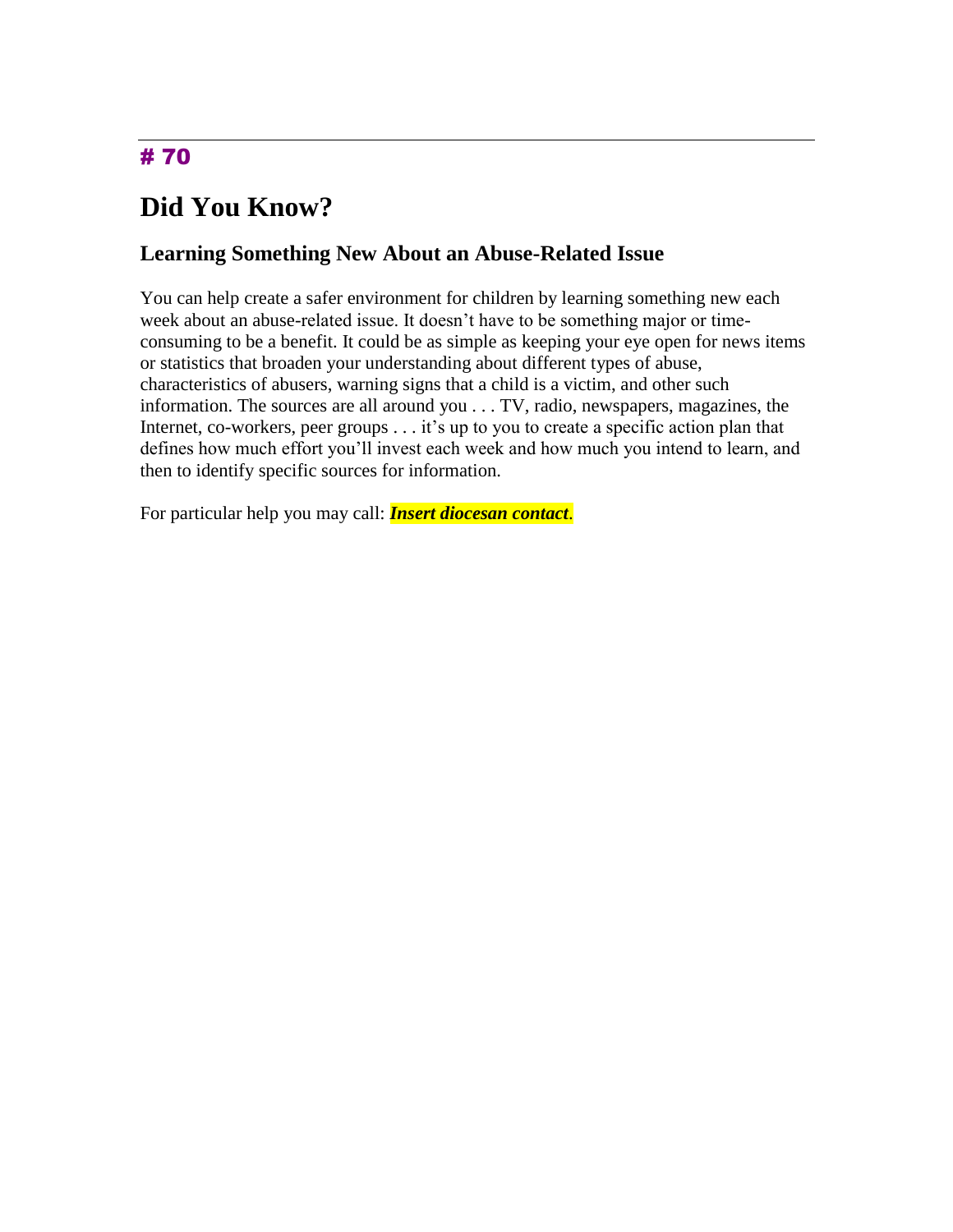# **Did You Know?**

### **Dangers of Cell Phone Cameras**

Cell phones with photographic capability are a mixed blessing. Forget your camera? Whip out the cell phone, and your toddler's first step, friend's goofy mishap, or fenderbender is captured for posterity. But cell phones are also being used in a sinister way—to silently take pictures of unsuspecting children, adolescents, and adults in compromising positions and without their consent. Plus, unlike conventional photographs, digital photos can be placed on the Internet very quickly—within minutes of taking the photo—and distributed around the world. In fact, some Web sites have been created for the sole purpose of posting photos taken surreptitiously with camera phones. Have a healthy suspicion of anyone using a cell phone in an awkward way, such as not holding it up to his or her ear or facing his or her mouth in a walkie-talkie style. Be especially cognizant of any suspicious cell phone use in areas where people could be in various states of undress or where children are gathered. If you see someone using a cell phone in a way that appears suspicious, don't be afraid to ask what he or she is doing or to alert someone in a position of authority about your concerns.

For particular help you may call: *Insert diocesan contact*.

Source: Donna Albertone, "Taking a Closer Look at Cell Phone Video Voyeurism," featured March 7, 2005, at *www.virtusonline.org/virtus*.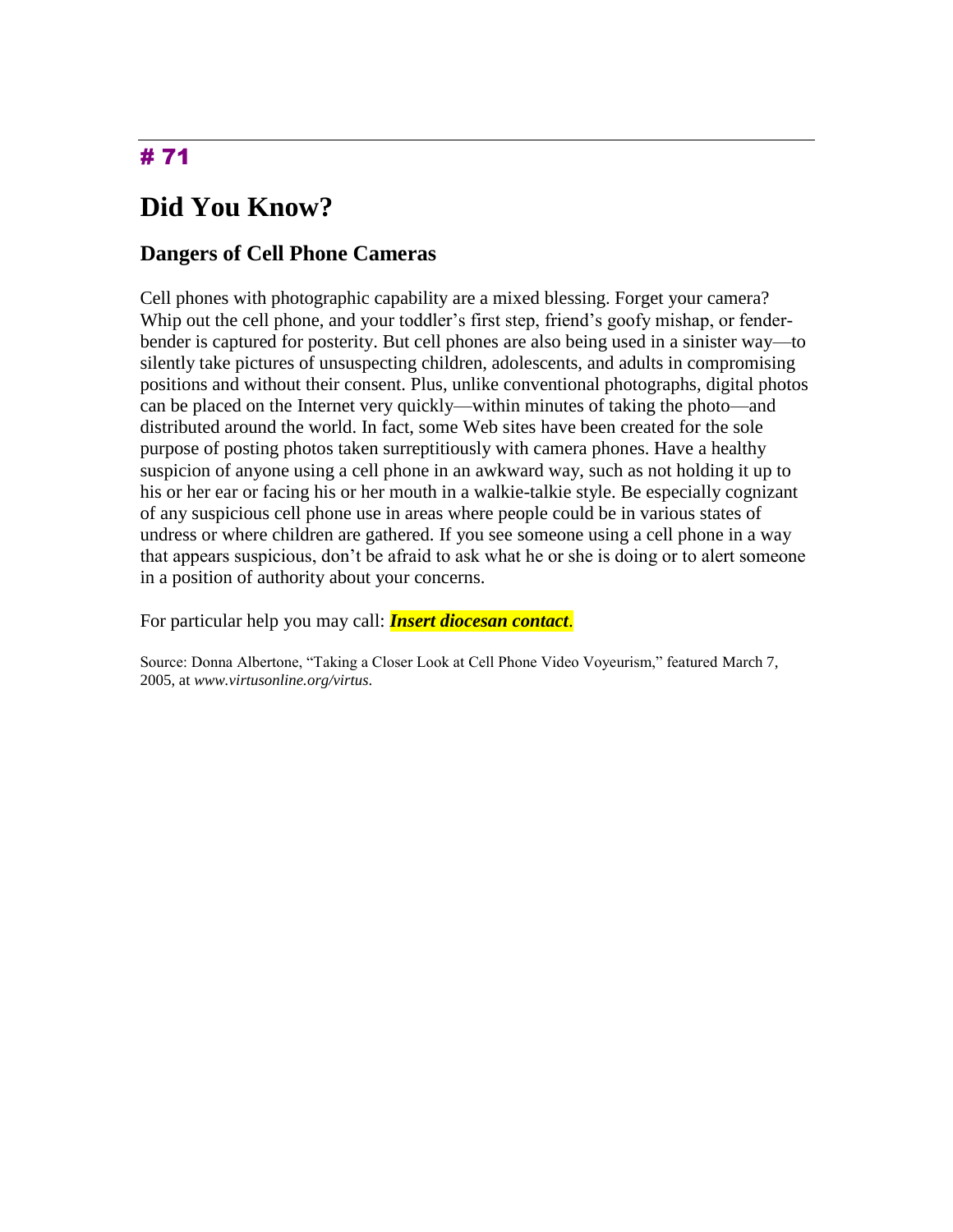# **Did You Know?**

### **Is Child Sexual Abuse Still a Crisis Today?**

Is child sexual abuse still a crisis today? Regardless of the answer, we are faced with both good and bad news. Instead of scandalous headlines and emotionally charged confrontations, child sexual abuse has become a very sad reality in our daily lives. Child sexual abuse has been, is, and will continue to be a societal evil that must be battled each and every day for as long as there are children to protect. But if we are willing to face this daily challenge, to tackle this unfortunate and tragic problem, to treat child safety and security as a ministry, then it truly can be said that we are a part of the solution.

For particular help you may call: *Insert diocesan contact*.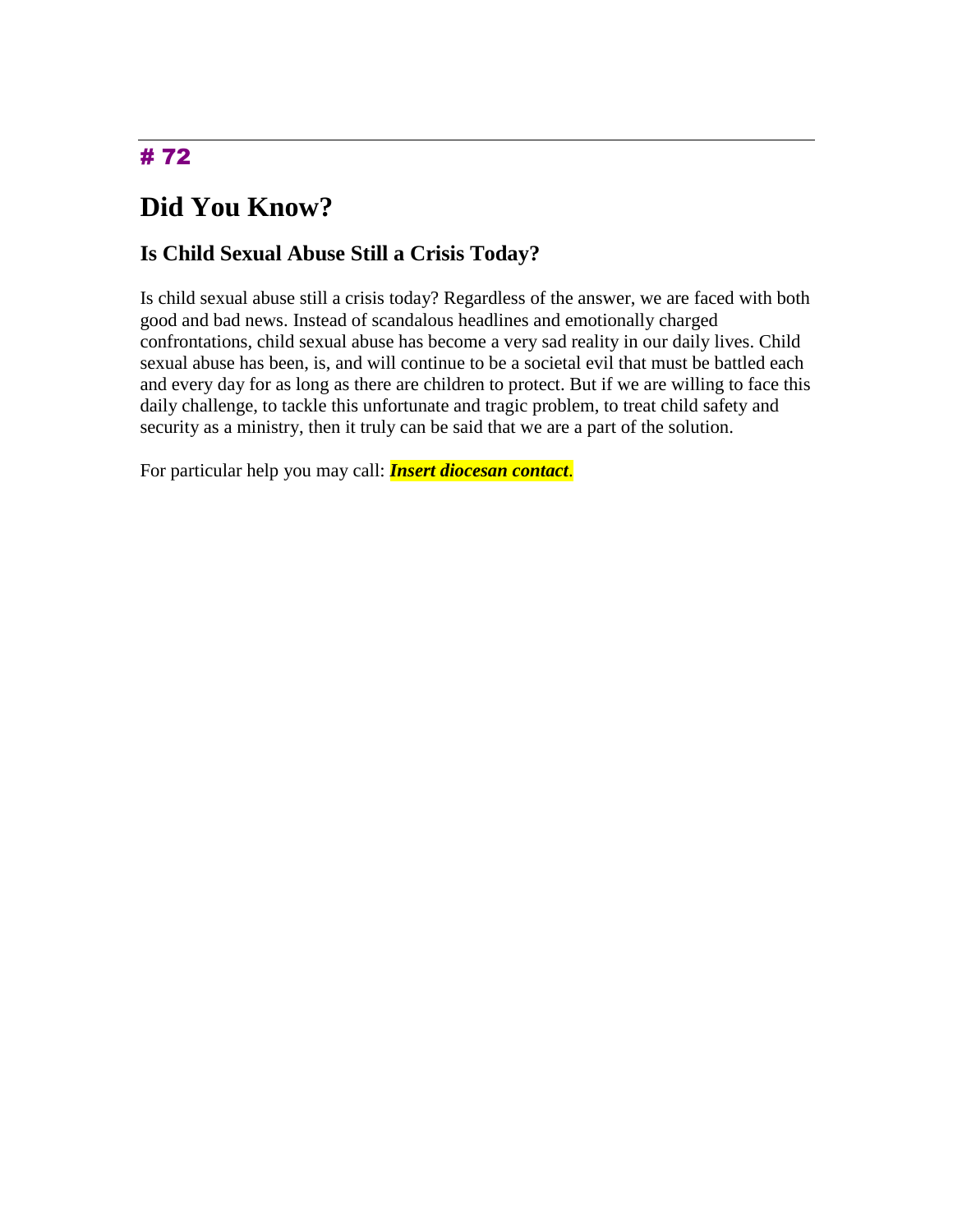## **Did You Know?**

#### **Keeping God's Children Protected and Safe**

To know that we are children of God is to live in complete love, with deep abiding security and the ability to dream, to sing, to create, to laugh, and to play without worry. As we grow older, we face a new reality—we cannot approach all God's creation with the same trust and confidence. We learn, through sometimes hurtful and damaging experiences, that some people reject the ability that God gave them to love and respect others—they ignore God's call. The (arch)diocese's program to safeguard children helps remind us of these very facts. With the help of this program, the faithful are guided and educated about the responsibility of how to keep God's children protected and safe. To learn more about the program, please call: *Insert diocesan contact*.

For particular help you may call: *Insert diocesan contact*.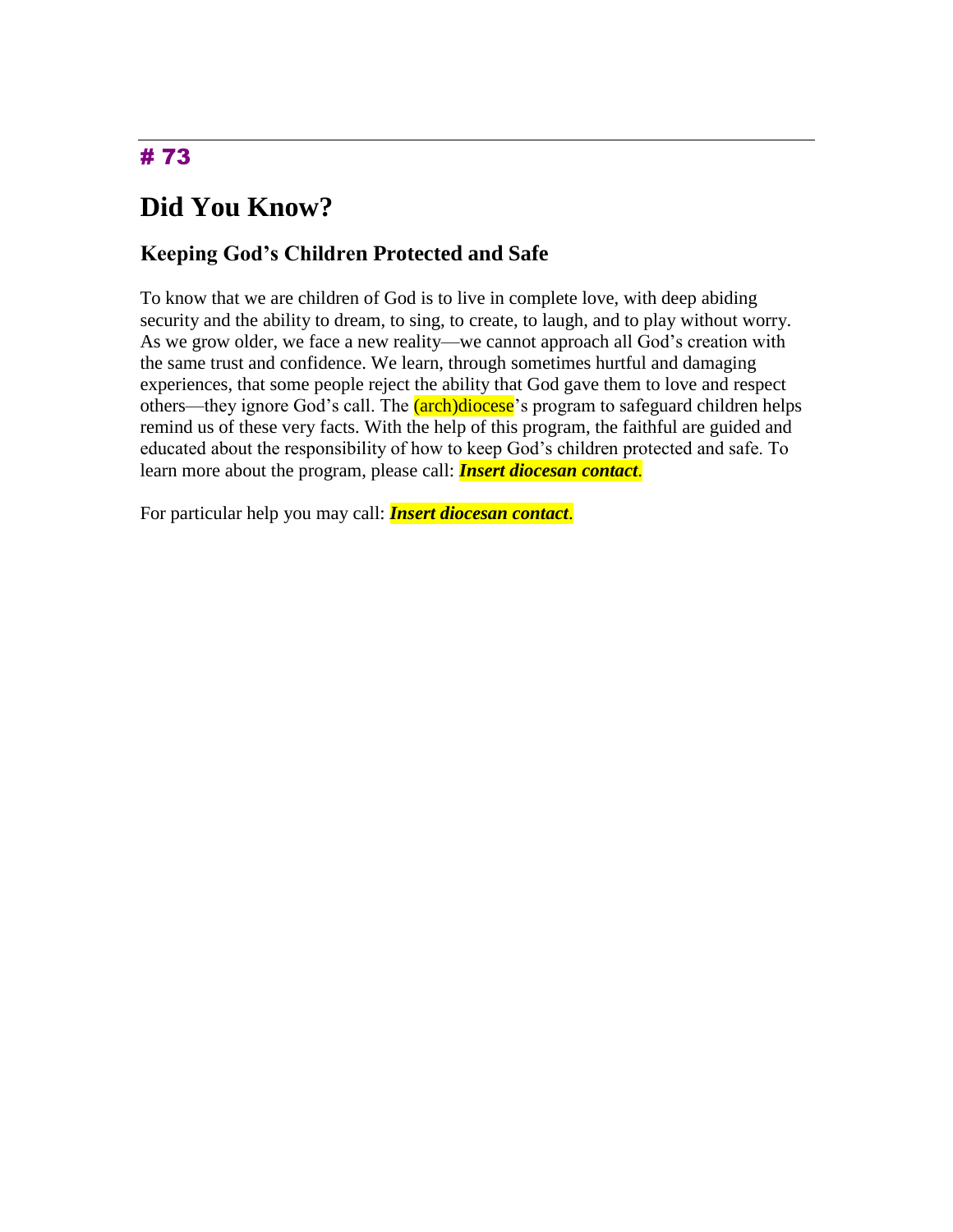# **Did You Know?**

#### **An Autumn Message About Child Protection**

Autumn means back to school for children and back to work for those who have been on vacation. Amidst the hustle and bustle of this season, let us all keep sight of the importance of keeping our children and young people safe from danger. Committees to safeguard children have been established in parishes throughout the  $(\text{arch})$ diocese. These committees help ensure that all children and youth experience safe environments in all parish activities and events. For more information, call: *Insert diocesan contact*.

For particular help you may call: *Insert diocesan contact*.